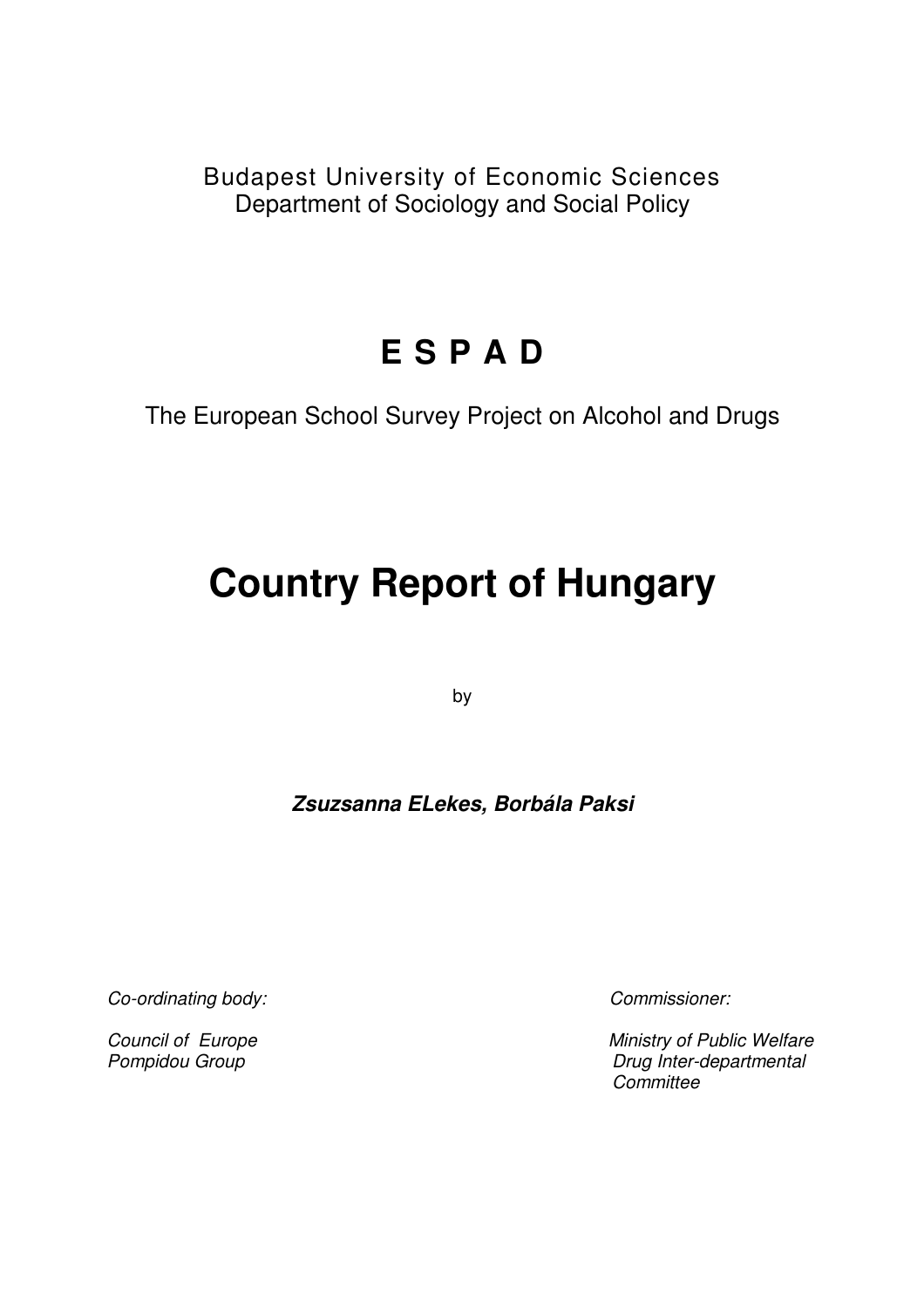November, 1995. Budapest, Hungary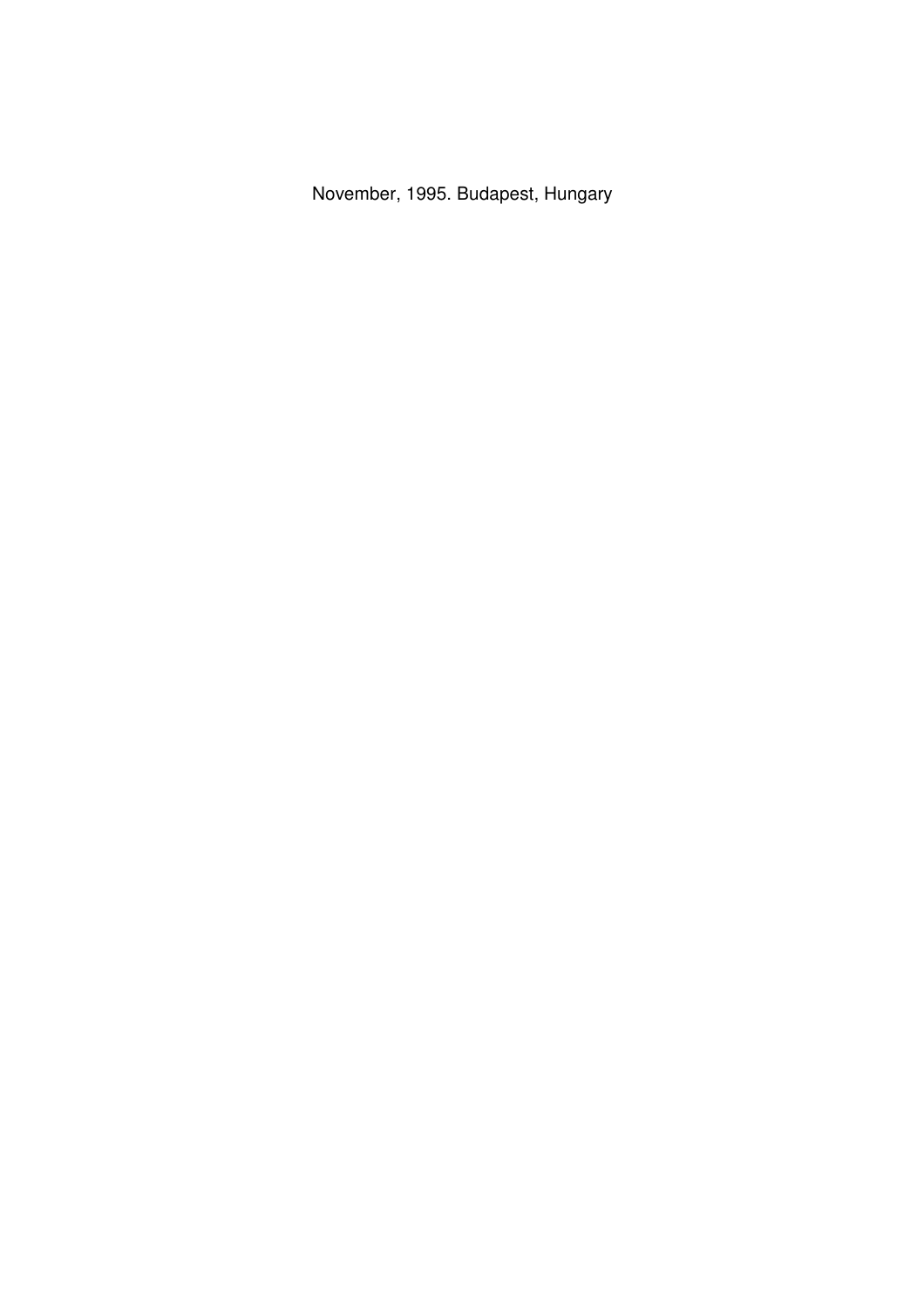# **Part I., Background and research design**

# **I./A. INTRODUCTION**

## **Earlier National studies and comparability with ESPAD**

In Hungary there are information on drug consumers from the end of the sixties, meanwhile we do not have any reliable information about this period of time. There are no or only few statistics and basically they show increasing interest. Although there were some epidemologic researches but these were not representative or they represent only a small segment of the population, and certain drugs. Therefor they give only little information which is hard to interpret, on the extension of the national drug problem.

The first real data on Hungarian drug consumption is from 1974: in two questioned secondary school of the capital 4.8% of the students have already consumed some sort of drug (Kisszékhelyi, 1995). In 1976 on a random sample of 100 convicted showed 43% whole life prevalency of drug consumption (Erdélyi and collegues, 1987). In 1983 according to a survey conducted in one of the capital's districts, the whole life prevalency of sniffing was 4.6% (Zseni, 1983). The 1985 secondary school survey in the capital shows that by that time 6% already tried sniffing and 9.6% already tried some misused medication (Elekes, 1986).

According to a representative sample of 6000 of the adult population in 1986, 6.7% of the questionees took medication without being ill, and the percentage of those taking tranquillisers was 9.2% (Elekes, Liptay, 1987).

A representative survey on the adult population with a sample of 1000 in 1990 showed that 5.5 percent of the questionees have already tried some misusable substances. Among the illicit drugs the whole life prevalency of marijuana and hashish is 1.0%, of morphine, opium is 0.8%, of LSD, cocaine is 0.2% (Elekes, Paksi, 1991).

The direct precedents of the 1995 ESPAD survey and the most comparable researches were conducted in the 1992/93 school-year in Budapest and in Baranya, Tolna, Zala and Szabolcs-Szatmár-Bereg counties. Through these researches we proceeded according to the suggested methodology, worked-out by the Council of Europe,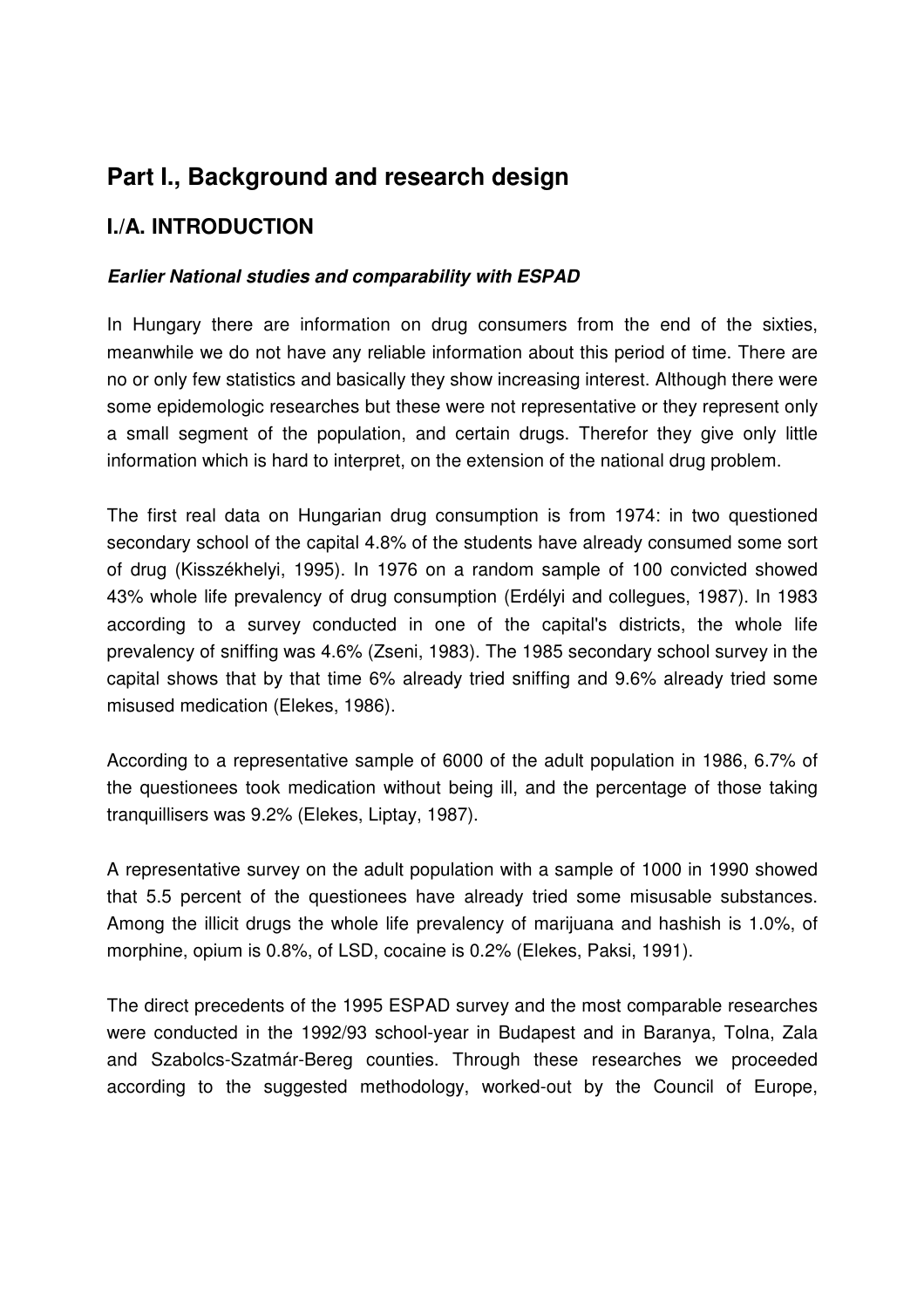Pompidou Group, and we used the questionnaire developed by them with small adjustments.

| <b>Budapest</b> | representative of third<br>year secondary school<br>students | 4518<br>students | 17% of the third year<br>secondary school<br>students |
|-----------------|--------------------------------------------------------------|------------------|-------------------------------------------------------|
| Baranya         | representative of all<br>secondary school<br>students        | 4531<br>students | 33.7% of secondary<br>school students                 |
| Zala            | representative of all<br>secondary school<br>students        | 3918<br>students | 54% of secondary<br>school students                   |
| Tolna           | representative of all<br>secondary school<br>students        | 3475<br>students | % of secondary<br>school students                     |
| <b>Szabolcs</b> | representative of town<br>secondary school<br>students       | 1165<br>students | % of secondary<br>school students                     |

## **The characteristics of the sample in each survey:**

## **The frequency of smoking in each sample:**

| sample          | never smoked | smokes |
|-----------------|--------------|--------|
| <b>Budapest</b> | 29%          | 21%    |
| <b>Baranya</b>  | 30%          | 20%    |
| Tolna           | …%           | %      |
| Zala            | …%           | %      |
| <b>Szabolcs</b> | 30%          | 17%    |

Data indicate that smoking cigarettes is widely spread among secondary school students, while only a small percentage can be regarded as regular, active smokers.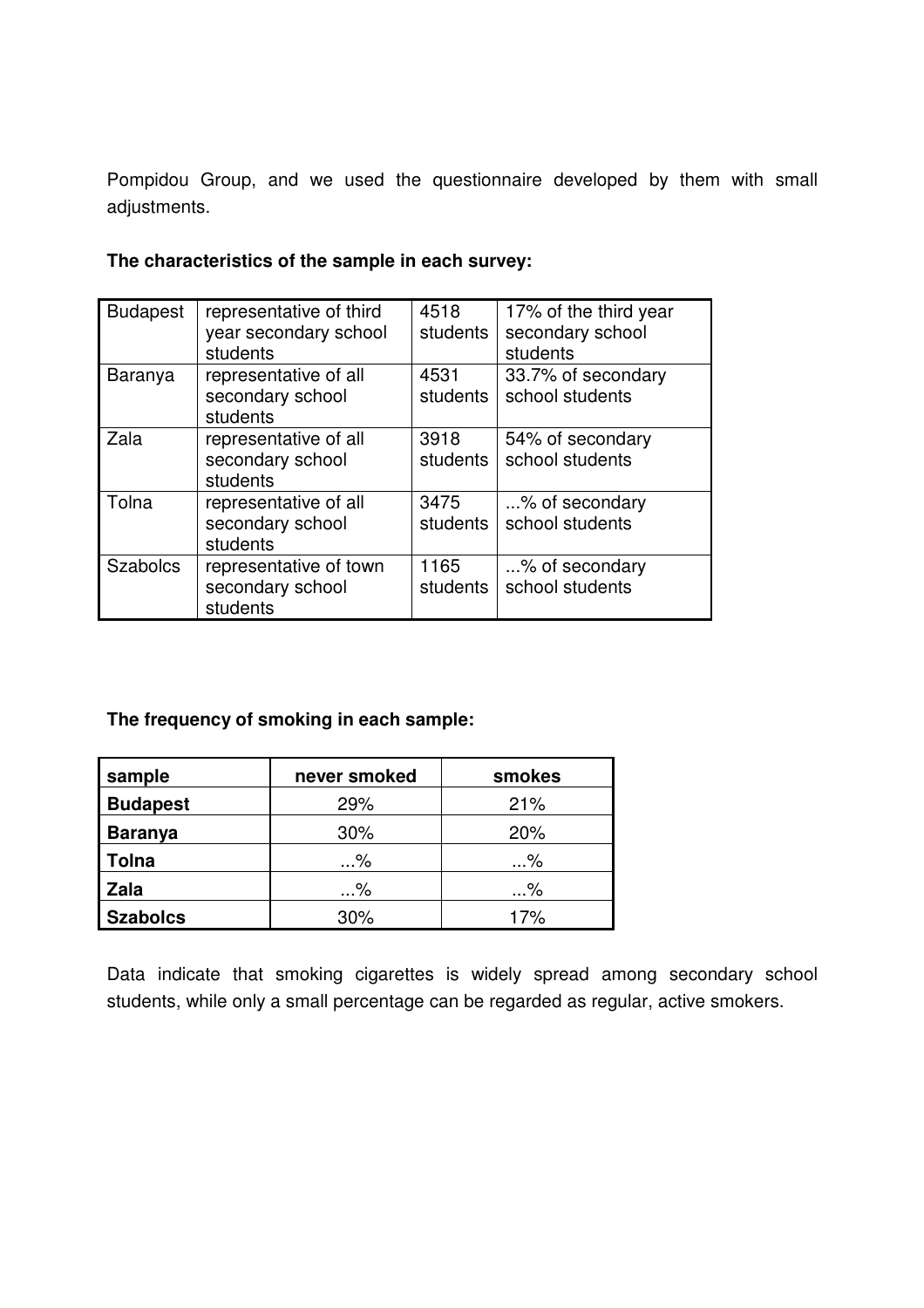| <b>Sample</b>   | never drunk | had not drunk<br>last year | had not drunk<br>last month |
|-----------------|-------------|----------------------------|-----------------------------|
| <b>Budapest</b> | 7.8%        | 12.5%                      | 40.6%                       |
| <b>Baranya</b>  | 7.9%        | 12.2%                      | 42.6%                       |
| <b>Tolna</b>    | 9.4%        | 15.1%                      | 42.3%                       |
| <b>Zala</b>     | 6.5%        | 10.8%                      | 41.1%                       |
| <b>Szabolcs</b> | 15.0%       | 21.0%                      | 51.0%                       |

**The main characteristics of alcohol consumption:** 

The occurrence of alcohol consumption is very high in every sample. A significant part of the questionees are consuming alcohol on weekly regularity, though the occasional, drinking with company is the most characteristic of them. Meanwhile the percentage of those (about one fifth of the students) who more or less regularly, at least once a month consume a rather large amount of alcohol, get drunk cannot be disregarded.

Summarising the data of drug consumption is as follows:

#### **Whole life prevalency of licit substances:**

| <b>Sample</b>   | tranquillisers | sleeping pills | pills containing<br>opiates | total licit<br>substances |
|-----------------|----------------|----------------|-----------------------------|---------------------------|
| <b>Budapest</b> | 13.0%          | 6.4%           | 4.5%                        | 17.2%                     |
| <b>Baranya</b>  | 9.8%           | 4.4%           | 6.5%                        | 15.1%                     |
| <b>Zala</b>     | 10.9%          | 4.9%           | 5.9%                        | 15.8%                     |
| <b>Tolna</b>    | 10.4%          | 4.1%           | 4.7%                        | 14.4%                     |
| <b>Szabolcs</b> | 12.0%          | 4.0%           | 5.0%                        | no data                   |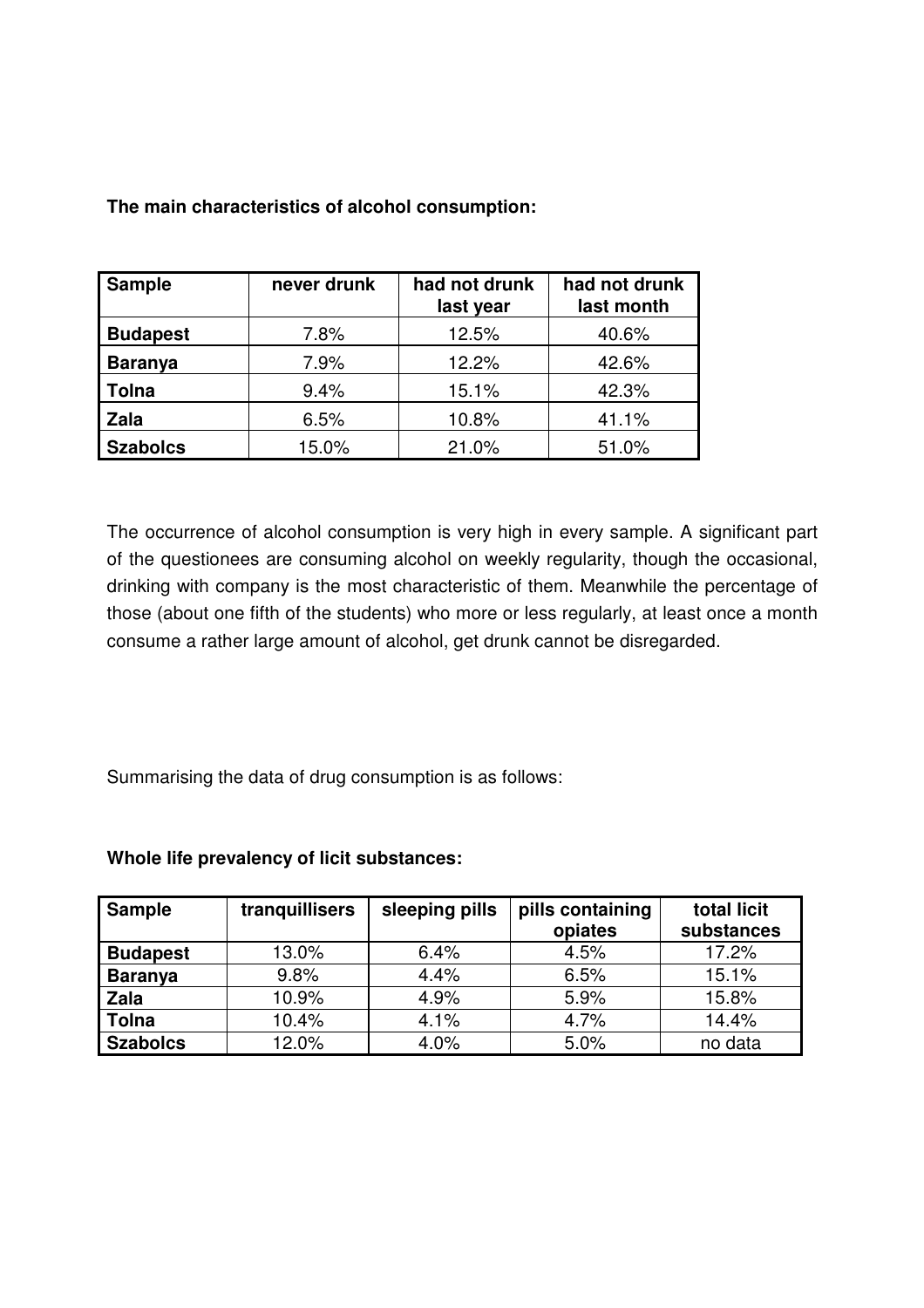| sample          | opium | cannabis | <b>LSD</b> | cocain | amph. | <b>inhalants</b> | total   |
|-----------------|-------|----------|------------|--------|-------|------------------|---------|
|                 |       |          |            | е      |       |                  |         |
| <b>Budapest</b> | 3.1%  | 6.3%     | 1.5%       | 0.0%   | 3.1%  | 3.4%             | 11.6%   |
| Zala            | 3.3%  | 3.6%     | 1.0%       | 1.1%   | 1.7%  | 1.4%             | 7.4%    |
| <b>Tolna</b>    | 2.6%  | 2.6%     | 1.0%       | 0.5%   | 1.7%  | 3.2%             | 8.2%    |
| <b>Baranya</b>  | 3.4%  | 3.5%     | 0.8%       | 0.7%   | 2.3%  | 3.2%             | 9.7%    |
| <b>Szabolcs</b> | 2.3%  | 2.2%     | 0.6%       | 0.8%   | 1.4%  | 1.8%             | no data |

**Whole life prevalency of illicit drugs:** 

According to the results of the survey conducted in Budapest and some of the counties in the 1992/93 school-year it can be stated that 7-12% of secondary school students have tried at least once in their life some illicit drugs. Most of them just tried it, or occasionally consumed it, which is indicated by the scale of prevalency in the previous year and previous month. The marijuana appears to be the most frequently tried drug, but the opiates, amphetamine by-products and inhalants are mentioned significantly. 14-17% of secondary school students have already tried some prescription drugs, such as tranquillisers, sleeping pills, pills containing opiates without prescription. Although many of them probably used these pills with simple, autotherapical intentions, it is a fact demanding attention that young people age 14-18 are consuming in such a large percentage these misusable substances.

During the analysis of data we did not find significant differences yet between the family backgrounds of the studied groups, however among those who have never tried drugs there is a slim tendency to live in whole families, with the natural parents. At the same time being completely separated from the family, under state care, living in a dormitory were rare in all of the groups. Among those who tried illicit drugs there are more with parents of higher education, intellectual parents (however it must be taken into consideration that probably the children of these parents are more likely to admit drug consumption than the others). But trying drugs does not show any difference by the different school types.

There are more significant differences to be noted on one hand in smoking and alcohol consuming habits, on the other hand in lifestyle. Those who tried an illicit drug smoke and consume alcohol in higher percentage and larger quantity, but the smoking and alcohol drinking of licit drug consumers is also above average. Those who tried illicit drugs are more likely to miss school, go out more often and they have a slightly different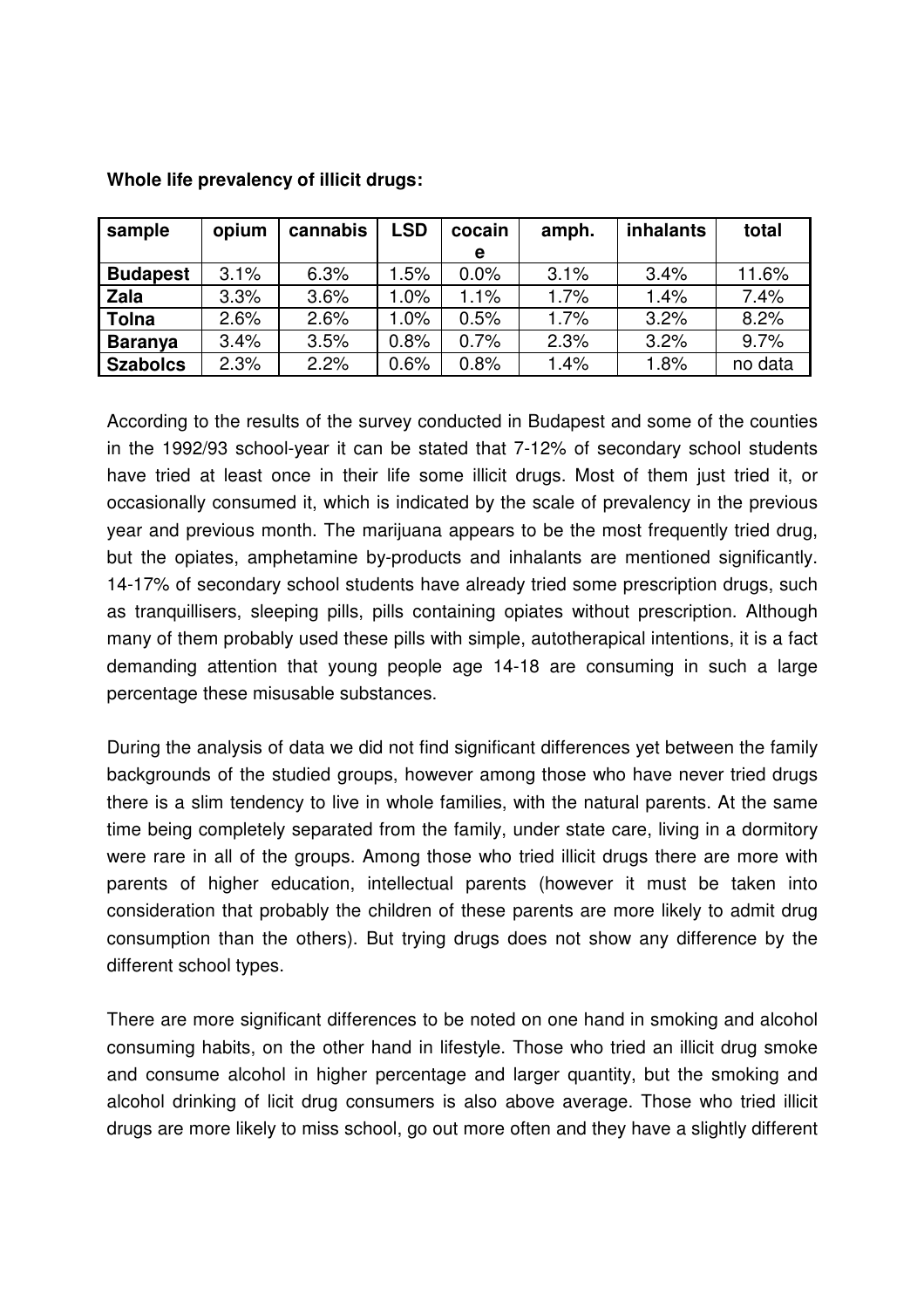way of spending their spare time. Those who tried a licit drug are similar in many ways to those who tried illicit drugs but they are not that different from the others.

The answers about the dangers of substances in every sample show that there is a difference in the evaluation of the licit and illicit drugs. The questionees found smoking marijuana, consuming LSD, sniffing and taking opiates regularly dangerous in the largest percentage. At the same time only a few of them found daily, regular alcohol consumption, and tranquilliser consumption dangerous.

All researches show evidently how easy it is for secondary school students to access licit substances. For a vast majority to access sleeping pills and tranquillisers is as easy as to get alcohol, indeed more than half of the questionees found it explicitly easy to obtain both medicines. Though the majority of questionees found it difficult to obtain most of the illicit drugs listed by us, the division of answers given for marijuana and "other drugs" indicate that obtaining illicit drugs does not give trouble to at least one third of secondary school students.

According to the data on the whole life prevalency of the Hungarian researches there is an increase in the consumption of illicit and licit drugs, but the comparability of the studies is open to doubt. The data indicates a definite change in the way of drug consumption. The first researches in the seventies report on sniffing and pill taking young people. The researches from the second half of the eighties are more and more reporting on youngsters consuming opiates, marijuana. The secondary school survey in 1992 yet indicates that besides sniffing and taking prescription drugs, the trying of marijuana, opiates and amphetamines has become common.

#### **Purpose of the research**

The epidemologic researches conducted this far in Hungary refer to the fact that drug consumption – even if it means only tying or occasionally consuming – is wide spread in the country. This fact itself makes the permanent study of the extension of drug consumption, the endangered population, and the opinions regarding drugs very important. It has special importance in a country where – as we know from previous researches – the majority of the population is rather acceptive regarding drug consumption, where the "exodus" problem solving has deep roots, and where drug politics and institutions dealing with the problem are just forming, therefor the data and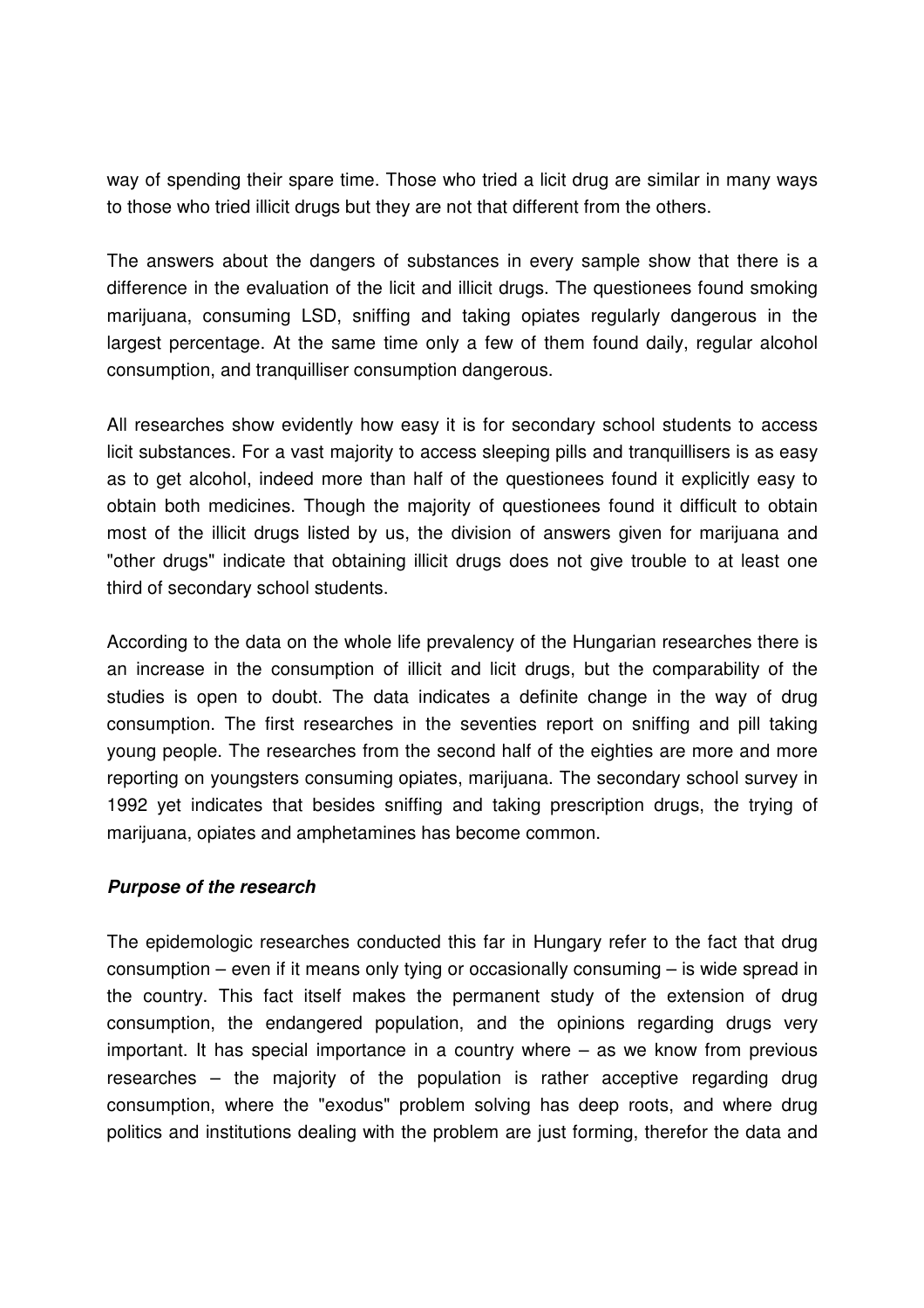statistics of institutions are only limitedly capable of measuring the changes of expansion.

The survey, previously conducted with the methods of the Pompidou Group in the capital and in some cities in the country proved that by questioning secondary school students with questionnaires it is possible to gain trustworthy information on the characteristics of the national drug consumption, the drug attitudes, and the endangered groups. And repeating the survey at regular intervals yet makes it possible to measure the changes. And all this means essential information for prevention, and to work out an effective drug politics and test its efficiency.

The participation in this 1995 European survey makes it possible for us on a long term to join in the surveys reiterating in every third year, and enables us to follow the changes in our country, and interpret them in an international comparison. International experiences prove that such epidemologic surveys are indispensable complements of regular statistic, data gathering. Simultaneously the economic effectiveness also demands that currently different methods and different samples in data gathering must be unified in an internationally rateable system.

#### **Institutions and individuals conducting the research**

The ESPAD 1995 Hungarian survey was sponsored and ordered by the Ministry of Public Welfare and the Drug Inter-departmental Committee, and conducted by the University of Economic Sciences Budapest, Department of Sociology and Social Policy, Epidemology Group: Zsuzsanna Elekes, Borbála Paksi, József Kó, Judit Oprics, and about 80 questioners.

# **I/B. POPULATION OF STUDENTS FROM WHICH SAMPLE WAS DRAWN**

The survey was conducted on a national representative sample.

The sample included the young people born in 1979, currently studying in some secondary school. Estimates show that about 95% of those born in 1979 go to some sort of secondary educational institution. Most of them (about 2/3) are in the second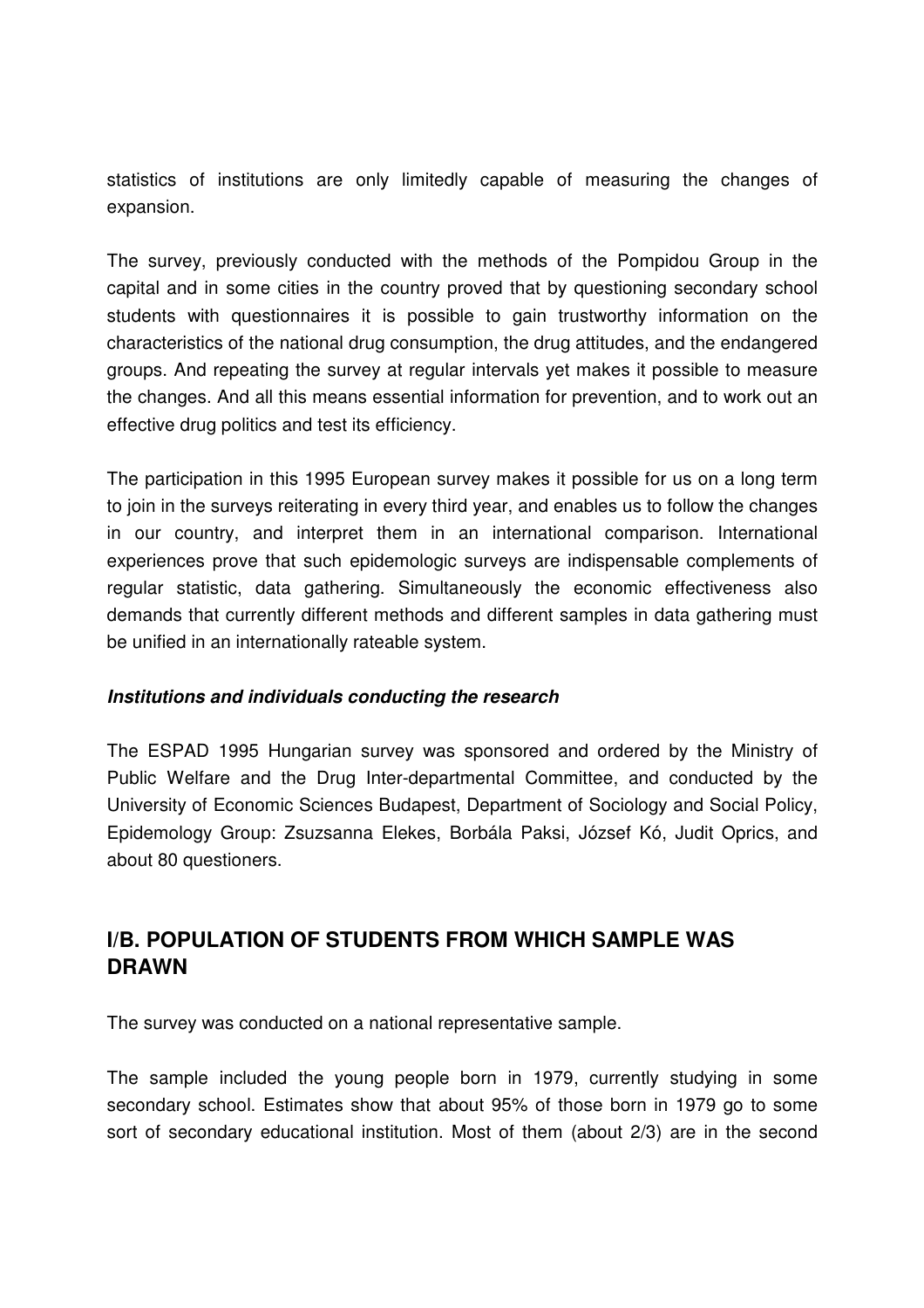grade in the 1994/95 school-year, therefor the sample is of the second grade of the secondary schools.

# **I/C. SAMPLE**

## **Number and types of schools in the country**

In the Hungarian secondary level education there are four types of secondary schools. These are the following: Highschool, Specialised Secondary School, Skilled Worker Training School, Training School.

The highschools and specialised secondary schools usually give a certificate of secondary school final examination after the four years in school. Specialised secondary schools give a qualification in a profession as well. These are the two types of schools in Hungary which give out certificates enabling their students to apply to higher level of educational institutions (universities, colleges)..

The skilled worker training schools have three years of educational programs, and at the end students receive a certificate of skilled training. The training schools have mostly two years of education and they give a lower type of certification. A good example is the qualified nurse certificate. Those other schools, not giving a profession or secondary school final exam certification to young people who just finished the eighth grade of primary school, and last for about two years are in the same category with training schools, some examples are the housewife and housekeeping training, etc.

Sometimes the classification of the secondary schools is not that obvious, as there are highschools and specialised secondary schools or specialised secondary schools and skilled worker training schools under one administration, that means they are in the mixed school type. In these institutions though the different classes are separable. Therefor the typifying of the schools is less clear-cut than the typification of the classes.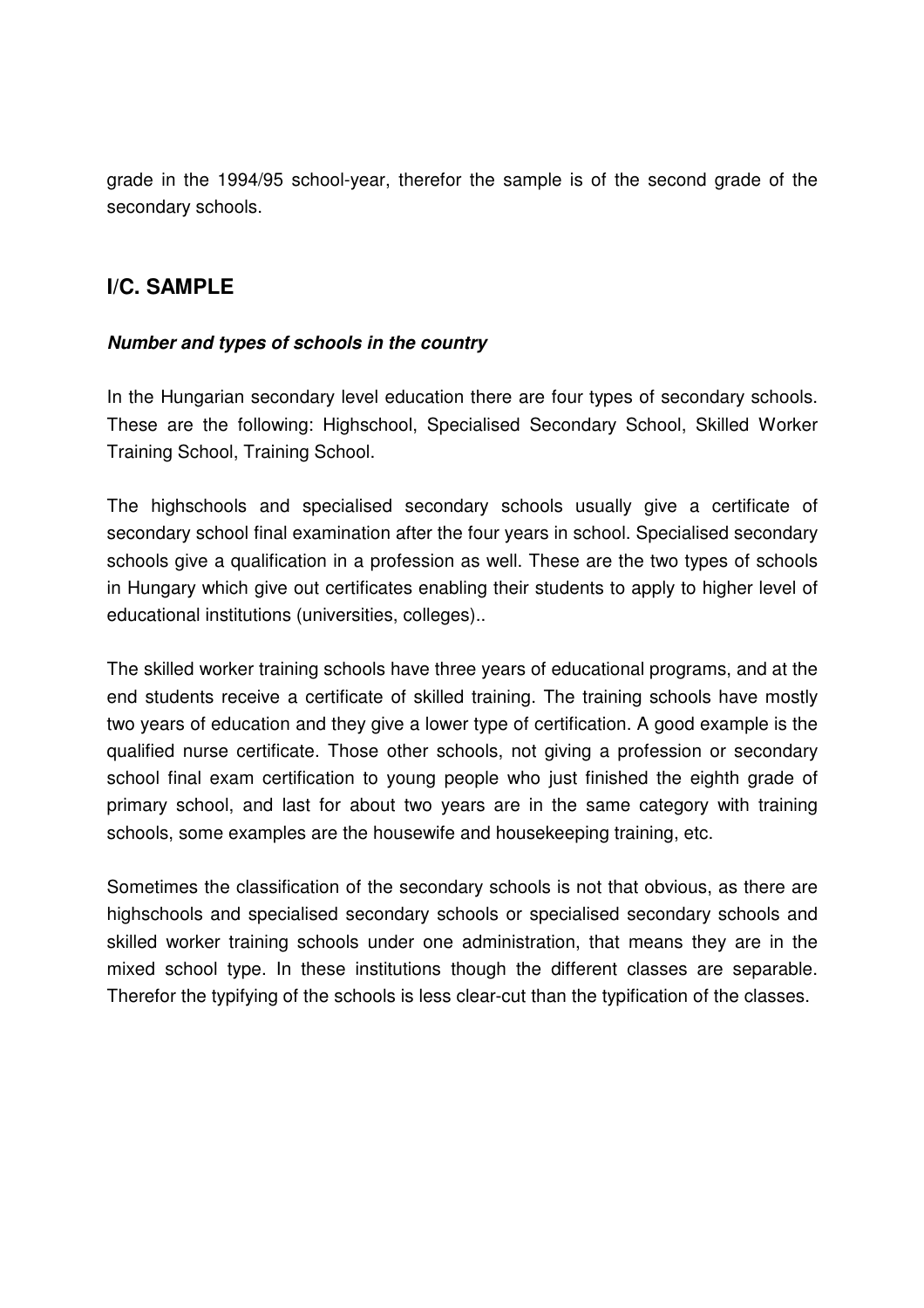| school type                            | national rate |        |
|----------------------------------------|---------------|--------|
|                                        | number        | $\%$   |
| highschool classes                     | 1450          | 27.30  |
| specialised secondary school classes   | 25.59<br>1359 |        |
| skilled worker training school classes | 1933          | 36.40  |
| training school and other classes      | 568           | 10.69  |
| total of secondary school classes      | 5310          | 100.00 |

In Hungary school attendance obligation is 16 years. That means everybody must attend some sort of school till the age of 16. According to national statistics 97.7% of school attendance aged, primary school graduates attend some sort of secondary school.

## **Number and types of schools and classes chosen**

We relied on the Ministry of Culture's records while selecting the sample.

The total number of chosen classes is 700. The division of classes by school types follows the national rates.

| type of school                         | chosen classes |      | national rates |       |
|----------------------------------------|----------------|------|----------------|-------|
|                                        | $\%$<br>number |      | number         | $\%$  |
| highschool classes                     | 191            | 27.6 | 1450           | 27.3  |
| specialised secondary school classes   | 179            | 25.6 | 1359           | 25.6  |
| skilled worker training school classes | 255            | 36.4 | 1933           | 36.4  |
| training school and other classes      | 75             | 10.4 | 568            | 10.7  |
| total of secondary school classes      | 700<br>100.0   |      | 5310           | 100.0 |

## **Number of types of students chosen**

See table 1.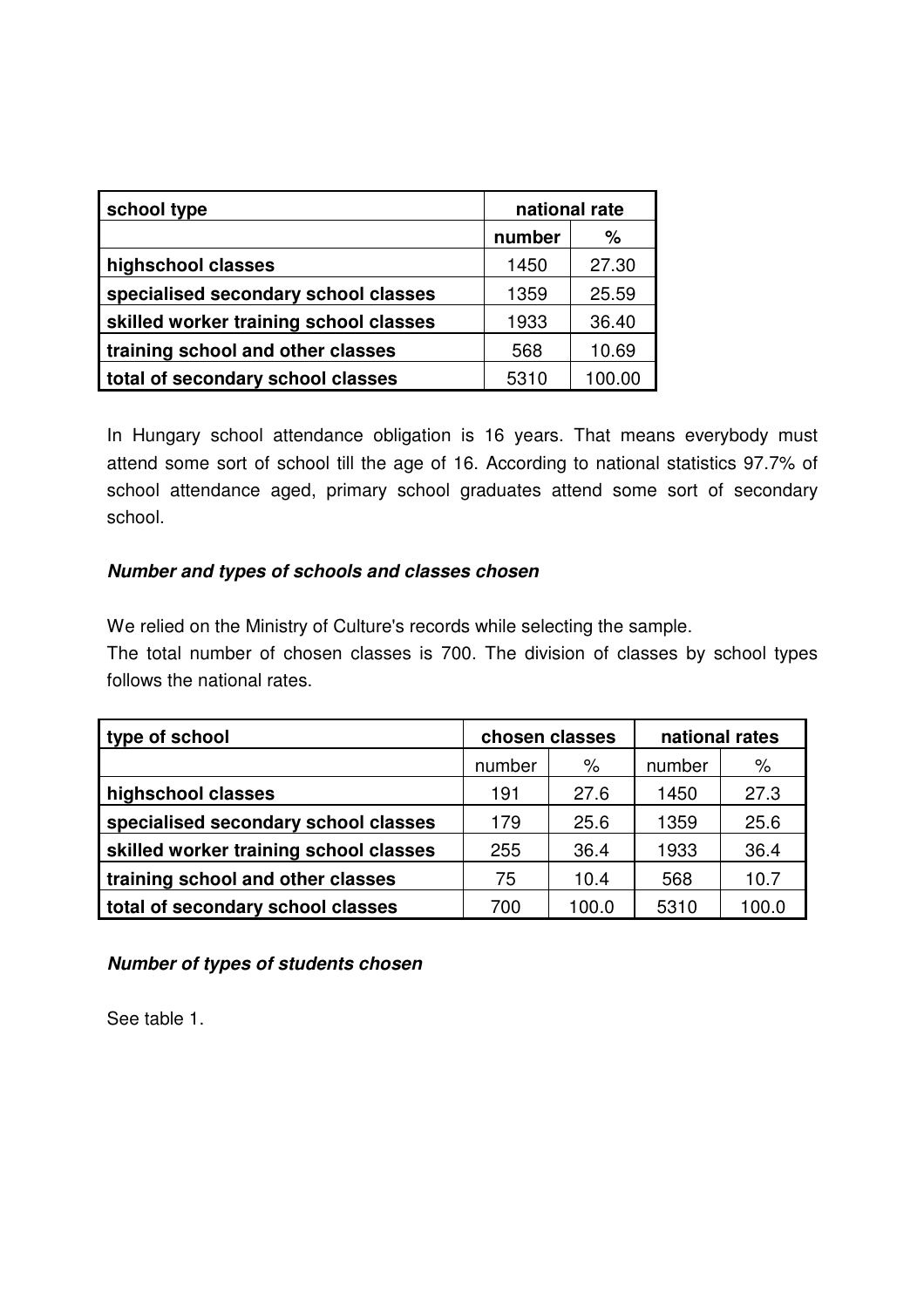#### **Method of sampling**

When determining the quantity of the sample we considered results of previous school surveys. According to these surveys 10-12% of questionees have already tried some illicit drugs. Therefor we accept this number as the estimated rate of those who have ever tried drugs. Regarding the 10% expected prevalence and with 99% authenticity level and not more than 1% error limit the calculated minimal sample size is 6790.

As we wanted to prove that the result is interpretable both for the counties of Hungary and the capital with similar authenticity and acceptable error limit each, therefor we wanted to ensure a 18840 of mass sample for the 19 counties and Budapest. To minimalise the sample loss, to retrieve the sample fall-out we have chosen a 20% substitute sample. Finally two specialised secondary school, 4 skilled worker training school and three training school classes fell out of the sample, this is 1.3% of the chosen classes. Only individual answers and other individual fall-outs (e.g. absence) meant sample loss in this survey. We tried to cope with these, so we have chosen 21000 students, with the estimated classes of 30. (We had no data confirming the actual number of students per class in each school type. Neither the ministry administrating these schools, nor the local governments running the schools have this sort of data. We knew the total number of students attending each school type and the number of classes on a national rate. These data covered the regional differences so the number of students per class was estimated according to the results of previous similar school surveys. However the real number of students per class was way under those experienced previously. That explains the 8.5% number fall-out.) The real number of students in the sample was unfortunately lower than estimated, in fact the number of students in the chosen classes was a total of 19205. That is theoretically the maximum number. Mostly due to absences (open refusal of answering occurred in omissible number) the number of questionees is 17085.

The method of choosing the sample is as follows:

We utilised a simple layered group sampling method while choosing the sample. We had the information about the schools but due to the different sizes of schools we took the number of classes into consideration as well. We added and grouped the number of classes by regional units and school types.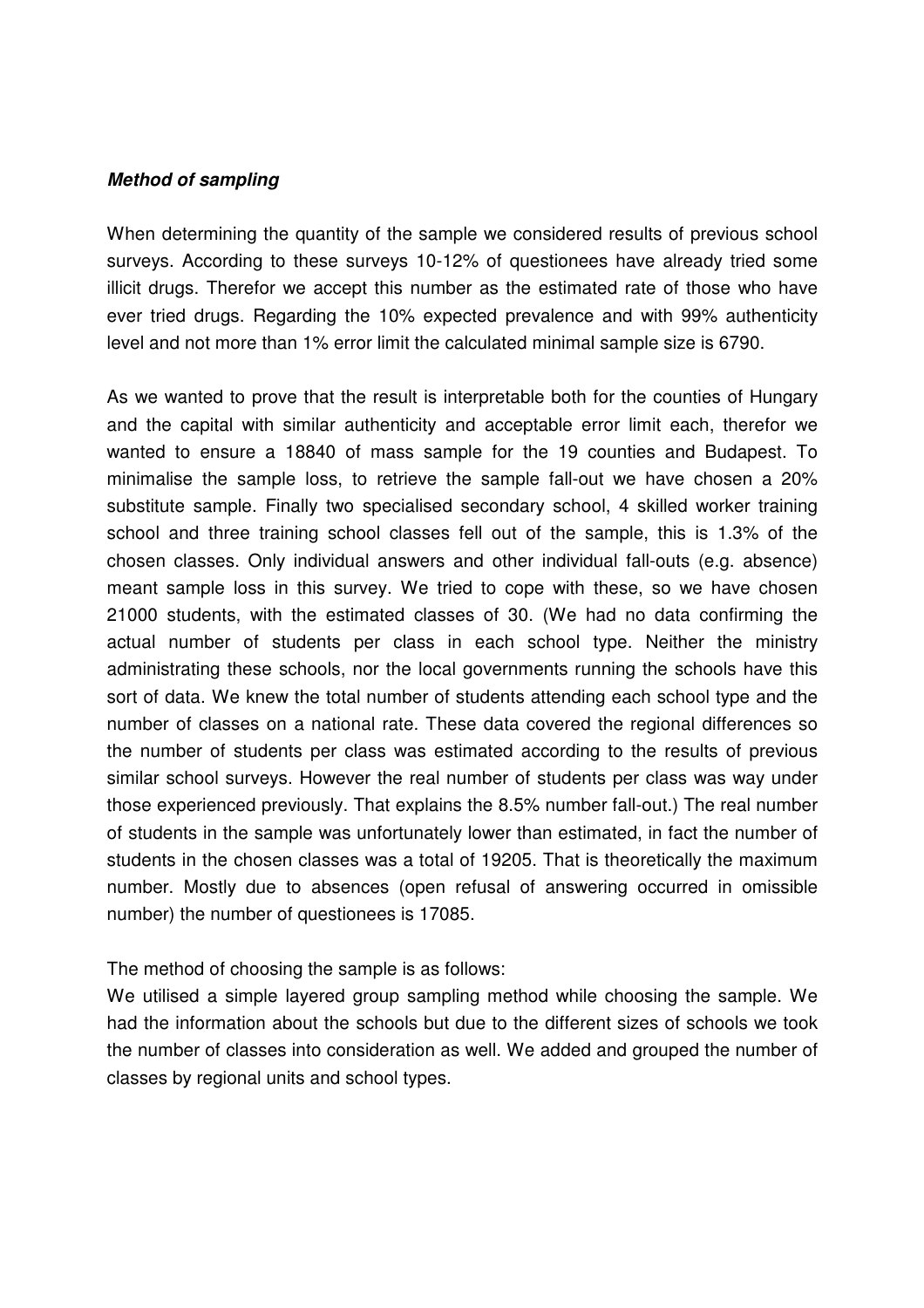First we layered the basic mass by the regional dispersion. We defined the ratios of each county and Budapest in light of the number of classes in the schools. Following that we ranged the schools to school types in each region. Then first we randomly chose a 13% sample of the basic mass by the adequate grouping principles (region and school type), then a 2.6% substitute sample (which is 20% compared to the sample) was chosen from the ranged classes.

In light of the Council of Europe's processing aspects and its suggestions of sample size we have chosen a subsample according to their written methods, which included 2579 students.

# **I/D. FIELD PROCEDURE**

# **Step by step description of data collection procedure from the questionnaires**

## **Preparation of sample selection**

At the time of the survey in Hungary the actual yearly, namely the 1994/95 school-year statistics were not available, that is why during the selection of the sample different databases – such as the ministry statistics from the previous year, KSH records, data from the county pedagogic institutions, and according to these, the problematic cases from the schools – were collated and provided the basic mass for the starting point of the sample selection.

#### **Sample selection**

The method of selection is detailed in I/C.

For the immediate correction of sample fall-out due to refusal of answering and other reasons was solved by choosing a substitute sample at the same time with the selection of the sample (the details of the substitute sample selection are also in I/C.).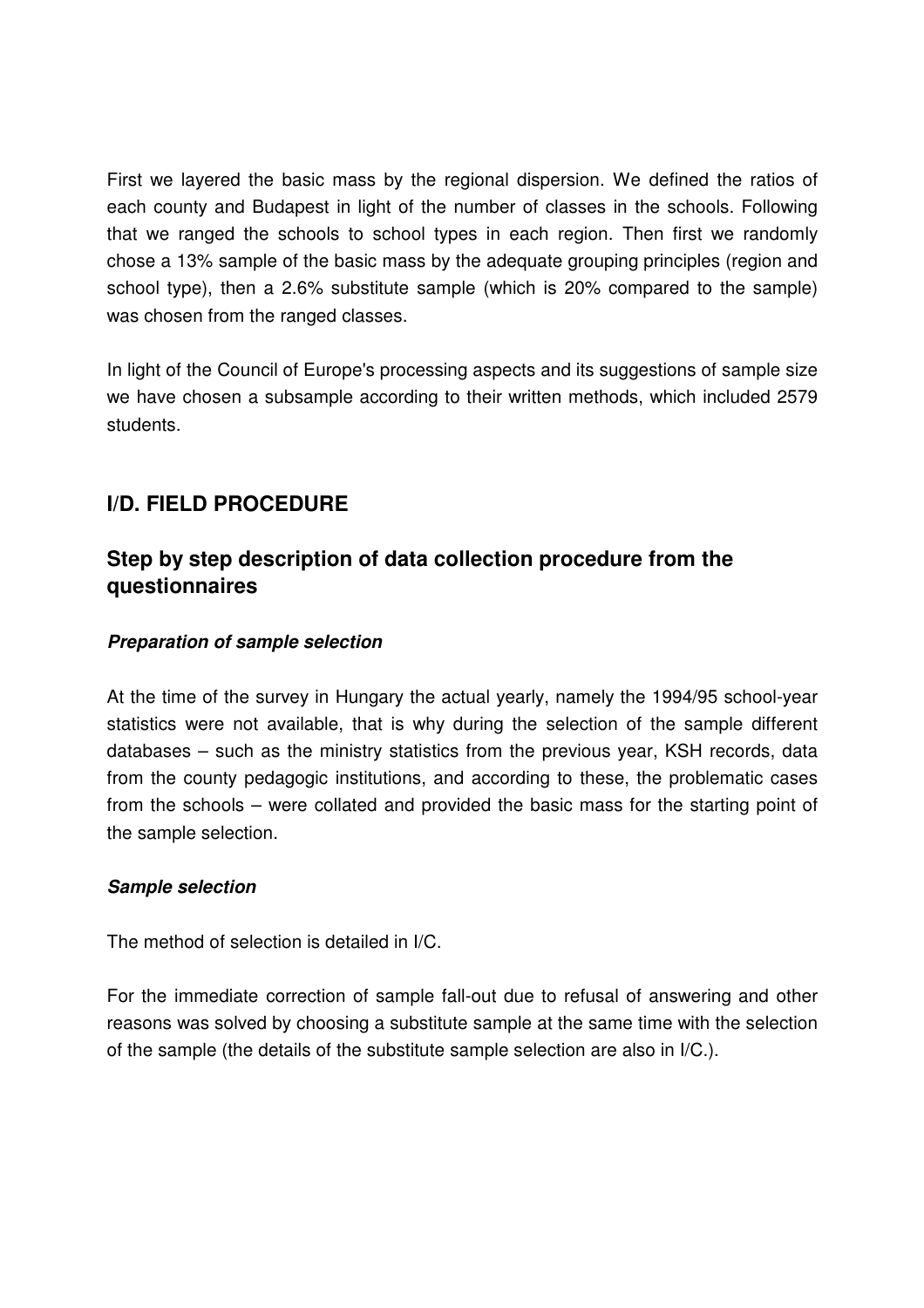#### **Preparation of the questioning**

This phase includes two thing. The first one was to notify the schools selected to the sample, the second was to prepare the questioners for their duty.

To ensure the willingness of participation of the schools the conductors of the survey wrote a letter to each chosen school and asked them to cooperate in the survey. The necessity of the letter was due to the lack of popularisation of the survey culture but on the other hand it was necessary because of the characteristics of the researched phenomena.

The exact text of the letters was the following:

#### Dear Headmaster,

The Council of Europe is launching a survey of drug and alcohol consumption and the spread of smoking among secondary school students for the first time in the spring of 1995, then repeating it frequently, all over Europe. The survey studies the secondary school students of the age group 16.

The epidemologic surveys conducted this far in Hungary show that drug consumption  $$ even if it is just on the trying and occasional consumption level – is wide spread all over the country. The spreading of immoderate alcohol consumption and smoking is shown in numerous previous studies. These facts should be enough to make the regular survey of the spreading consumption, the endangered population and the opinions about drugs, alcohol and smoking extremely important. Earlier national and international studies proved that authentic information can be gathered by questioning in questionnaires secondary school students about the characteristics and spreading of drug and alcohol consumption and smoking, the attitudes towards these substances, and about the endangered groups. Repeating these surveys with regular intervals makes it possible to measure the changes. And all this yet means essential information for prevention and to work out an effective healthcare politics and test its efficiency.

In Hungary this survey is conducted by the research fellows of the University of Economic Sciences, Sociology Department. Data gathering will take place between 1- 31 of March. The questionnaires are anonymous and do not contain any information which allows later identification of the students. The data are processed by computers and will be published only in summarised form, therefor nobody can get information about individuals, classes or schools.

Your school is in the randomly selected sample. So in March our data collecting colleague will visit you.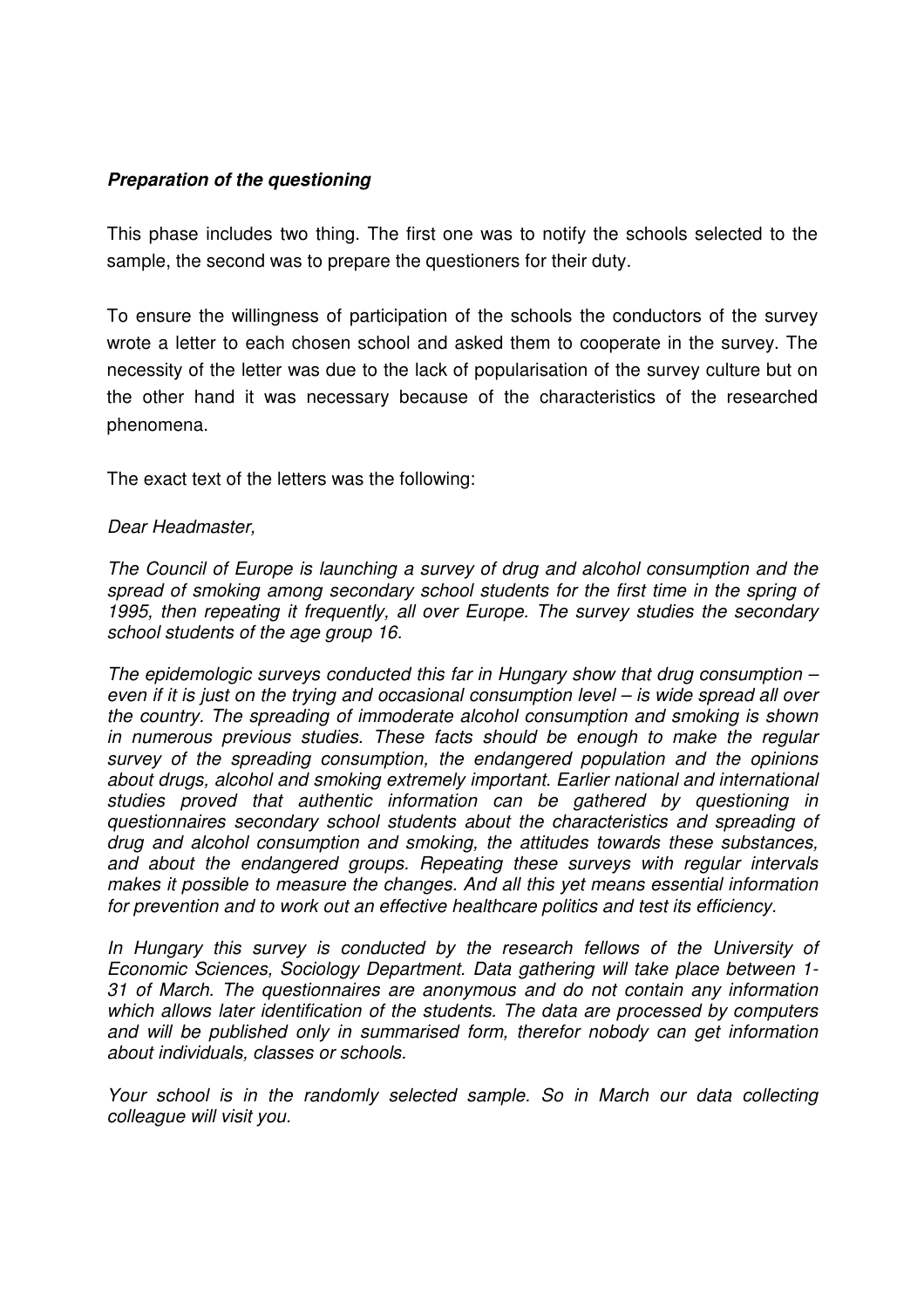Please help our colleague in this very important work essential to moderate the drug problem.

We will inform the schools participating in the research about the out-come of the survey.

In the preparation phase we paid a lot of attention to the information of questioners. Partially because the very important duties of sample description and substitute sample description had fallen on them or on the regional representatives instructing them. On the other hand our aim was to maximalize the willingness to participate on the different levels besides the drug attitude conditions in the country.

The detailed instructions for questioners are as follows:

1. Choosing the class to be questioned in each school, each grade:

 In the sample the classes of each school are marked alphabetically. If in the school there is a similar method of marking, namely they use the letters of the alphabet to mark classes, then question the class containing the largest number of students born in 1979 (usually this is the second grade) marked with the same letter according to the sample.

 If the classes are not marked with the alphabet but are marked differently (e.g. with numbers) then apply the following procedure. List the classes of the grade randomly and give them letters of the alphabet, then choose the right ones.

If the classes have names  $-$  for example they are named by professions, then sort the classes in alphabetic order and choose the right ones. This selecting method should be used only for those set of classes of school type (highschool, specialised secondary school, skilled worker training school, training school) indicated in the sample.

 If a class or the entire school refuses to answer the questionnaire or there is no grade in the school with students born in 1979 (e.g. if it is a night school for adults) please turn to the instructor of the research.

#### 2. The questioning

/a. During the questioning only the questioner is present

 Ask the teacher to leave you alone with the class, as the presence of a person known by the students might alter the fill-in. And our duty is to guarantee the standard circumstances of surveying.

/b. The duty of the questioner in the class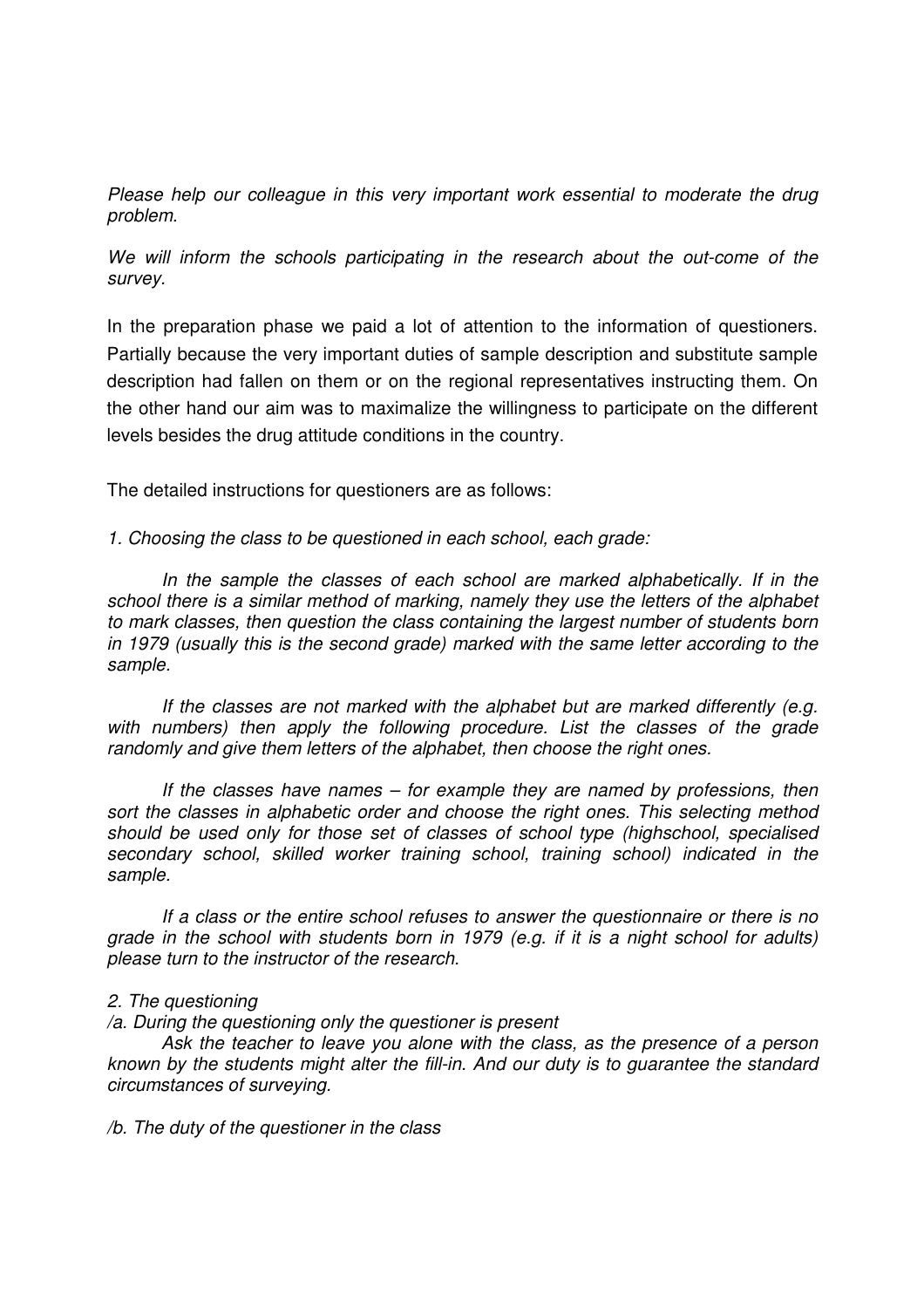It is to tell them they were participating in a sociology study conducted all over Europe which is set to learn more about the habits of the younger generation. We are questioning 20000 students all over Hungary.

Ask them to help our research.

 Underline that the questionnaire is anonymous, there is no identification number, so the students or classes cannot be identified. Nobody from the school can access the questionnaires. Only summarised results will be published at the completion of the survey.

The questionnaire is not a test, there are no right and wrong answer.

 If somebody does not or cannot answer a question, the question should be left blank. Filling in the questionnaires is voluntary, but it is important to us that they give answers to as many questions as they can.

 Hand out the questionnaires and ask them not to talk to each other while filling in, because we are interested in their own opinion. Let them read the note on the first page.

#### Tell them:

There might be some words or phrases they don't know. That is why we attached a defining dictionary (on the last page). For those questions explained in the dictionary we cannot give further explanation.

If there are other questions, problems they should put their hand up and we will help them. (Let's not disturb each other with loudly asked questions.)

If they marked the wrong answer ask them to cross it out (hatch it).

#### 3. Collecting the questionnaires

 Put an envelop on the front table. When the students are finished they should put the questionnaires into the envelop. When everybody finished staple the envelop in front of them to demonstrate nobody can look into it. Do not read the questionnaires in front of the students.

#### 4. Filling the class report

 Fill in the class report with the help of the class teacher, and ask them to sign it. This report must be signed by the questioner as well. Don't show the questionnaires to anyone in the school.

#### **The period of questioning**

From 1 March, 1995 to 31 March, 1995. The questioners stayed in touch constantly with their regional instructors, and through the instructors with the conductors of the research. In Budapest the conductors of the research were directly instructing the questioners.

#### **Coding the questionnaire**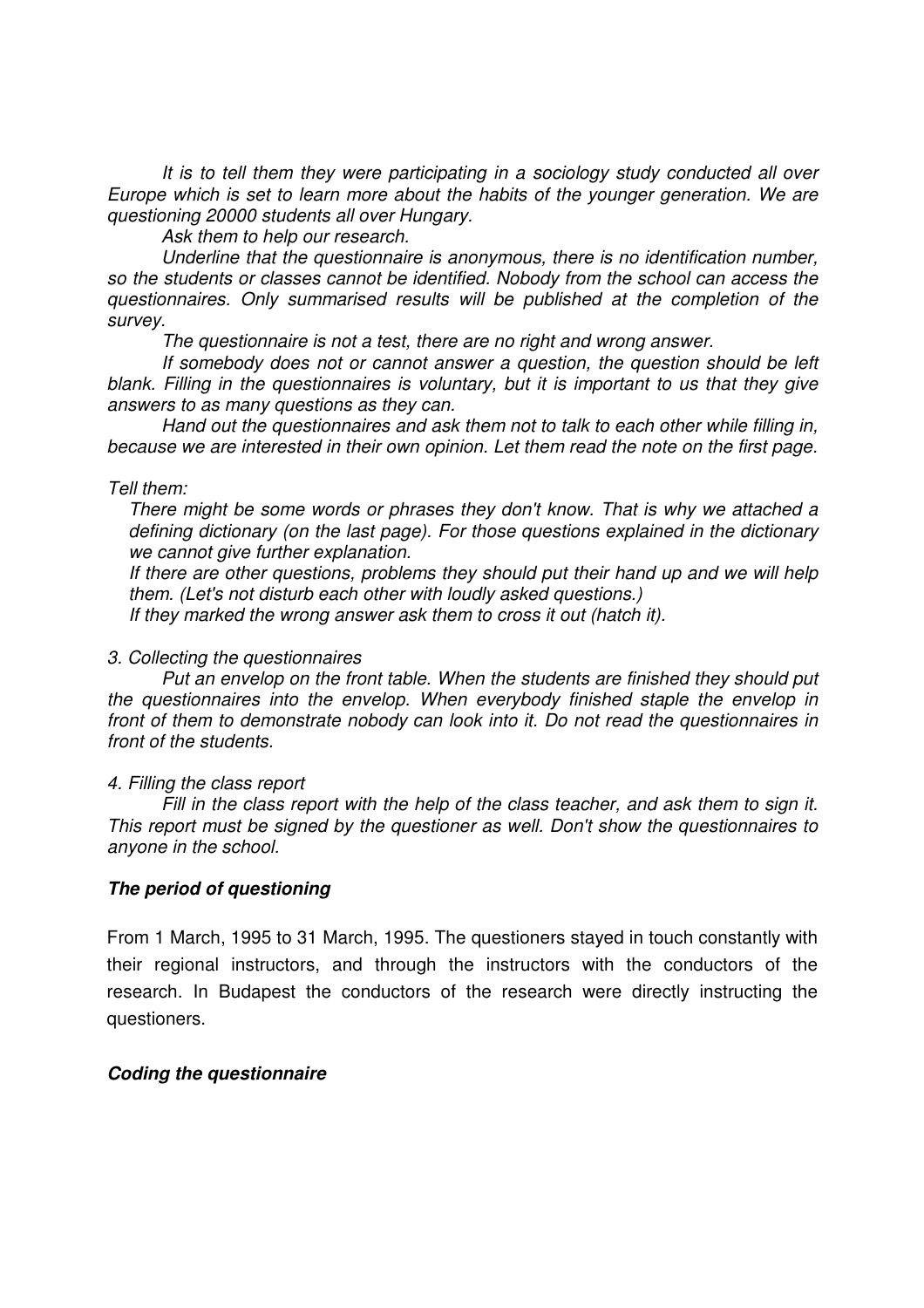The next phase was the coding of the questionnaires. We used the following code instructions:

| $1 - 3$   | Country code: 036                                                           |
|-----------|-----------------------------------------------------------------------------|
| 4-6       | School code: a code number from the list of schools. (on a separate list)   |
|           | 888 – invalid answer                                                        |
|           | 999 - lack of answer                                                        |
| $7 - 8$   | Class code (from class forms)                                               |
|           | $A - 01$                                                                    |
|           | $B - 02$ , etc.                                                             |
|           | 88 – invalid answer                                                         |
|           | 99 – lack of answer                                                         |
| 9-10      | Student serial number. This number is the numbering of questionnaires       |
|           | given out in each class. The numbering starts with one in each envelop.     |
| 11        | Type of school (according to class reports)                                 |
|           | 1 - highschool                                                              |
|           | 2 - specialised secondary school                                            |
|           | 3 - skilled worker training school                                          |
|           | 4 – training school                                                         |
|           | $8$ – invalid answer                                                        |
|           | 9 – lack of answer                                                          |
| $12 - 13$ | The last two digits of the questionee's year of birth according to Q2. E.g. |
|           | 1979 was coded 79                                                           |
|           | 88 - invalid answer                                                         |
|           | 99 – lack of answer                                                         |
| $14 - 15$ | The questionee's month of birth by Q2. E.g. March was coded 03.             |
|           | 88 - invalid answer                                                         |
|           | 99 – lack of answer                                                         |
| $16 - 17$ | The questionee's school average according to Q5, coded to the first place   |
|           | of decimal. E.g. 3.7 was coded 37, in those cases when it was 3.65 we       |
|           | also coded 37 according to the general rule of rounding if there more than  |
|           | one places of decimal in the questionnaire. The only exceptions were the    |
|           | values under 2.0, as those who failed were all coded 10.                    |
|           | 88 - invalid answer                                                         |
|           | 99 – lack of answer                                                         |
| $18 - 19$ | The quantity of beer in Q17 converted to pure alcohol (according to a       |
|           | separate list).                                                             |
|           | 888 – invalid answer                                                        |
|           | 999 – lack of answer                                                        |
| $21 - 23$ | The quantity of wine consumed according to Q17 converted to pure            |
|           | alcohol.                                                                    |
|           | 888 – invalid answer                                                        |
|           | 999 – lack of answer                                                        |
|           |                                                                             |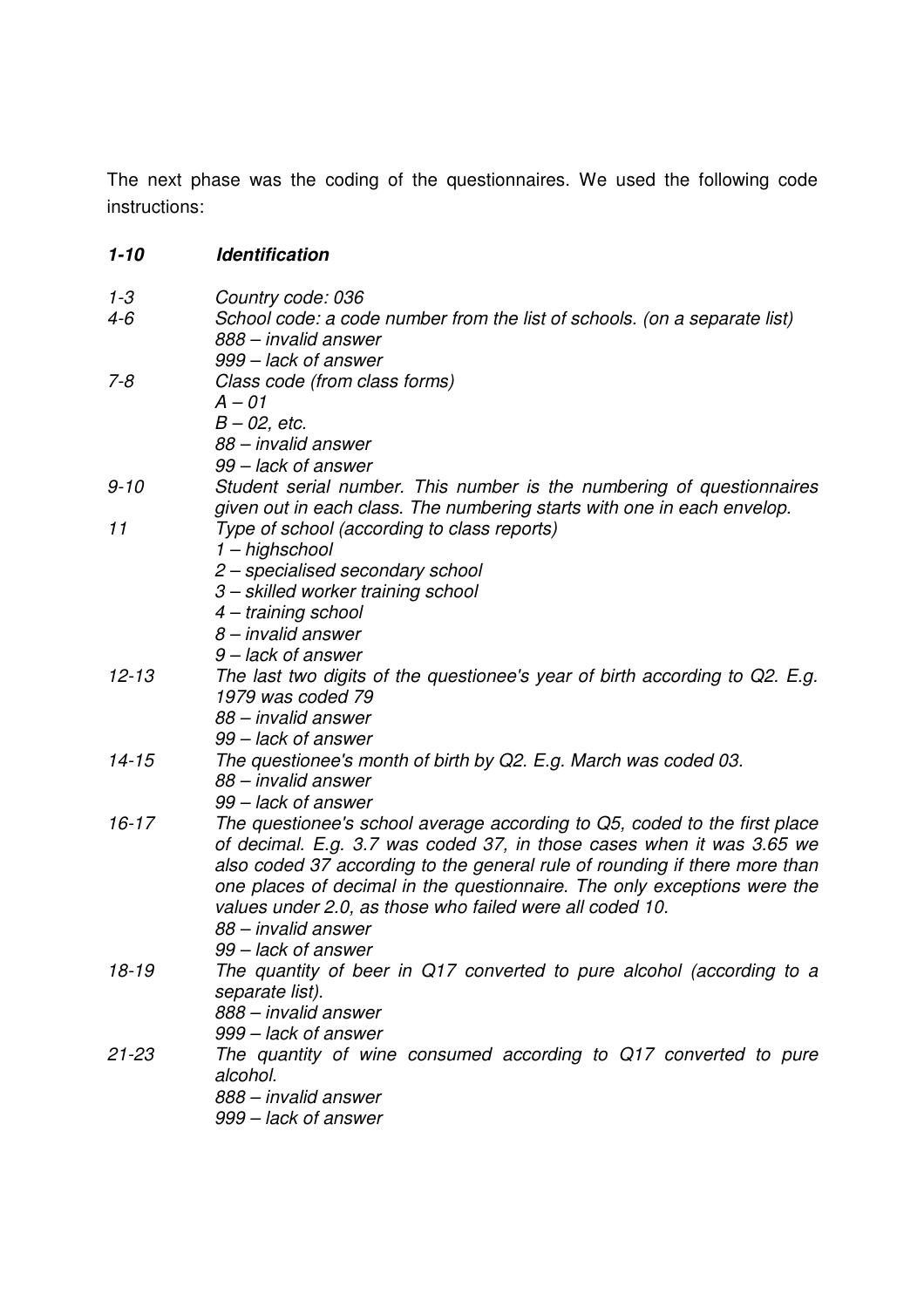| 24-26 | The quantity of liquor consumed in Q17 converted to pure alcohol.<br>888 – invalid answer      |
|-------|------------------------------------------------------------------------------------------------|
|       | 999 – lack of answer                                                                           |
| 27-28 | The amount of money spent on drugs (OSI5) coded in 100 Forints. If there                       |
|       | was no answer we regarded it as lack of answer, if the answer was                              |
|       | "nothing" it was coded 00.                                                                     |
|       | 87 – 8700 Forints or more                                                                      |
|       | 88 – invalid answer                                                                            |
|       | 99 – lack of answer                                                                            |
| 29-30 | The amount of money spent on alcohol (OSI6) coded in 100 Forints. If                           |
|       | there was no answer we regarded it as lack of answer, if the answer was                        |
|       | "nothing" it was coded 00.                                                                     |
|       | 87 – 8700 Forints or more                                                                      |
|       | 88 – invalid answer                                                                            |
|       | 99 – lack of answer                                                                            |
| 31    | This is the opinion of the coder, how seriously the questions were taken,                      |
|       | and how sincere the answers are. Scale numbers are $1 -$ absolutely-3 $-$                      |
|       | did not take it serious. The bases for evaluating the questionnaire are on a<br>separate page. |

The questionnaires with grade 3 were put in further categories. This work was done by one researcher, as the qualifications are of great value in further data processing. As a result the three grade scale became a five grade scale.

The questionnaires with grade 3 can be used in the data processing. As shortcomings and inconsistencies can be detected with simple reliability tests.

The questionnaires with grade 4 are in the still usable or usable with certain limitations category. The questionnaires with inconsistent answers, questionnaires where certain groups of answers are not usable are in this category, as well as the so called "pattern" answers, answers with tendentious answer structures with low validity.

Questionnaires with grade 5 do not contain usable answers. Using these questionnaires in data processing was out of the question

 – In course of coding it is a general rule that the invalid answers in case of one digit are coded 8, in case of two digits 88, the same applies for lack of answer codes, 9 or 99.

 – For coding and marking the questionnaire we use red pen (if you made a mistake paint it over with corrector). If there are several answers for one question but it is obvious by the way of filling which one is right, circle the right answer with red. If it is not clear which one is right write 8 besides the question or 88 in case of two digit codes. – If there is an answer on the dotted line for Q10 write it down.

 – If there is an answer for Q18 on the dotted line try to classify it into one of the given categories and mark the adequate answer. So in this case do not encircle the "other" answer but the one you marked and the others marked by the questionee. In case the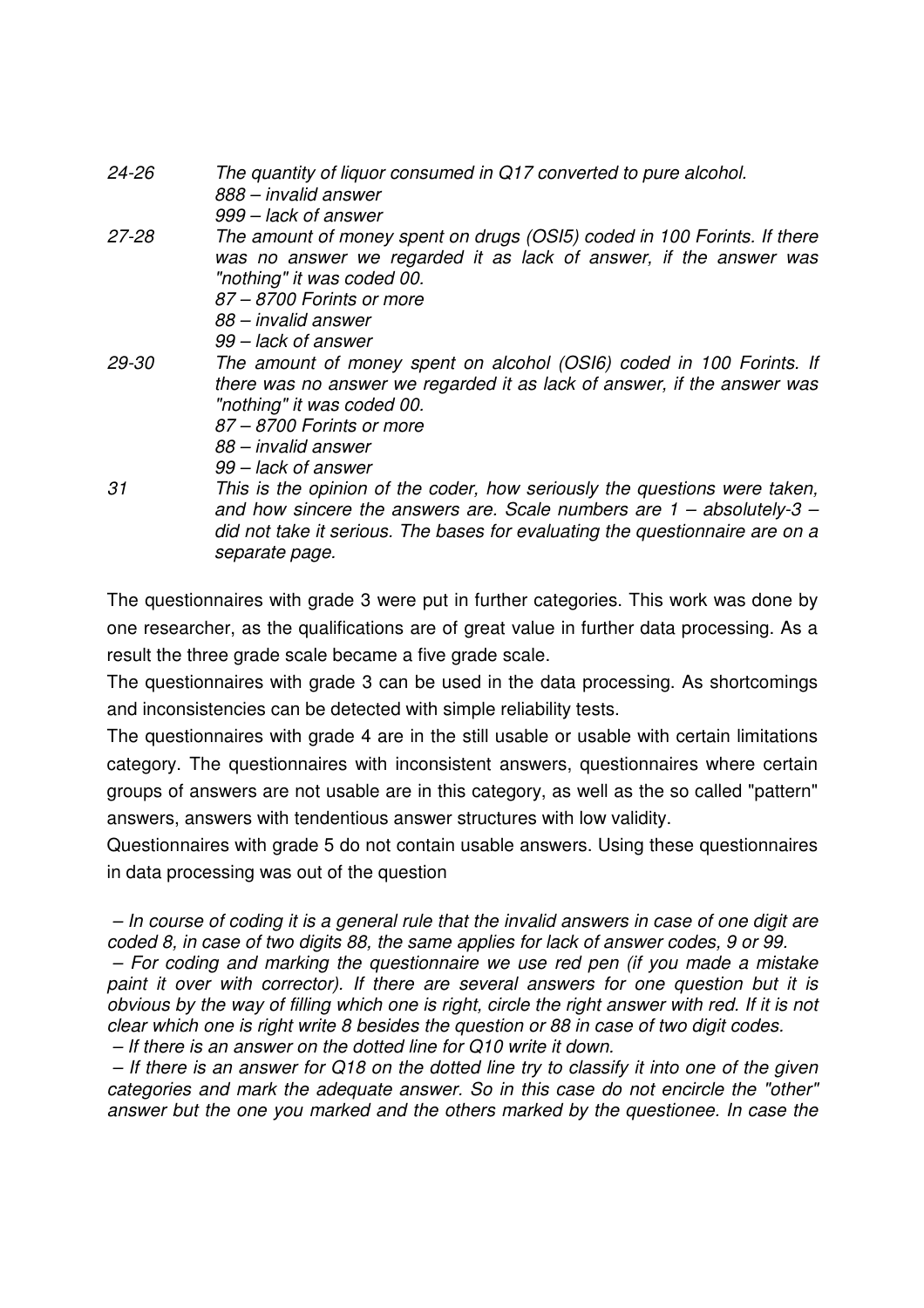other answer does not fit into the categories then write down the text on the dotted line on a separate paper.

 – If there is an other" answer for Q29 or Q30 but there is an other answer marked as well then write down the text to a separate paper but do not encircle the code of the "other" answer. If only the "other" answer is marked try to fit the answer into one of the given categories and mark it there. If it is impossible to fit it in then mark the "other" answer and write down the text.

Similarly put the additions to the defining dictionary on a separate paper.

#### **Controlling the coding**

During coding the work of coders was continuously controlled by the conductors of the research. Besides controlling the coding we put the coder's identification number on every class report, that enabled us to detect the existence and measure of systematic distortion of the coder by calculating the correlation of each answers and coders.

#### **Number and types of people collecting the data**

Data collecting was done by professional questioners and students of deviancy sociology at the University of Economic Sciences Budapest, so by people with no connection at all with the schools. One questioner collected data from an average of 5- 10 classes. During questioning according to our instructions only the students (questionees) and the appointed questioner were present in the classroom. The employees of the school were present or helping only during the filling in of the class reports. The details of the given instructions concerning questioning are in the previous clause.

#### **Instructions given to students**

The questioners in the classes had to tell students that they were participating in a survey conducted all over Europe which was set to learn about the habits of the younger generation. And they asked the students to help this research. Here we attached great importance to make sure students understood that by filling in the questionnaire they help us. We underlined in the instructions that the survey is anonymous, there is no identification number and noboby can access anybody's answer later on. And also nobody from the school will ever get the filled-in questionnaires, plus the data will be published in a summarised form.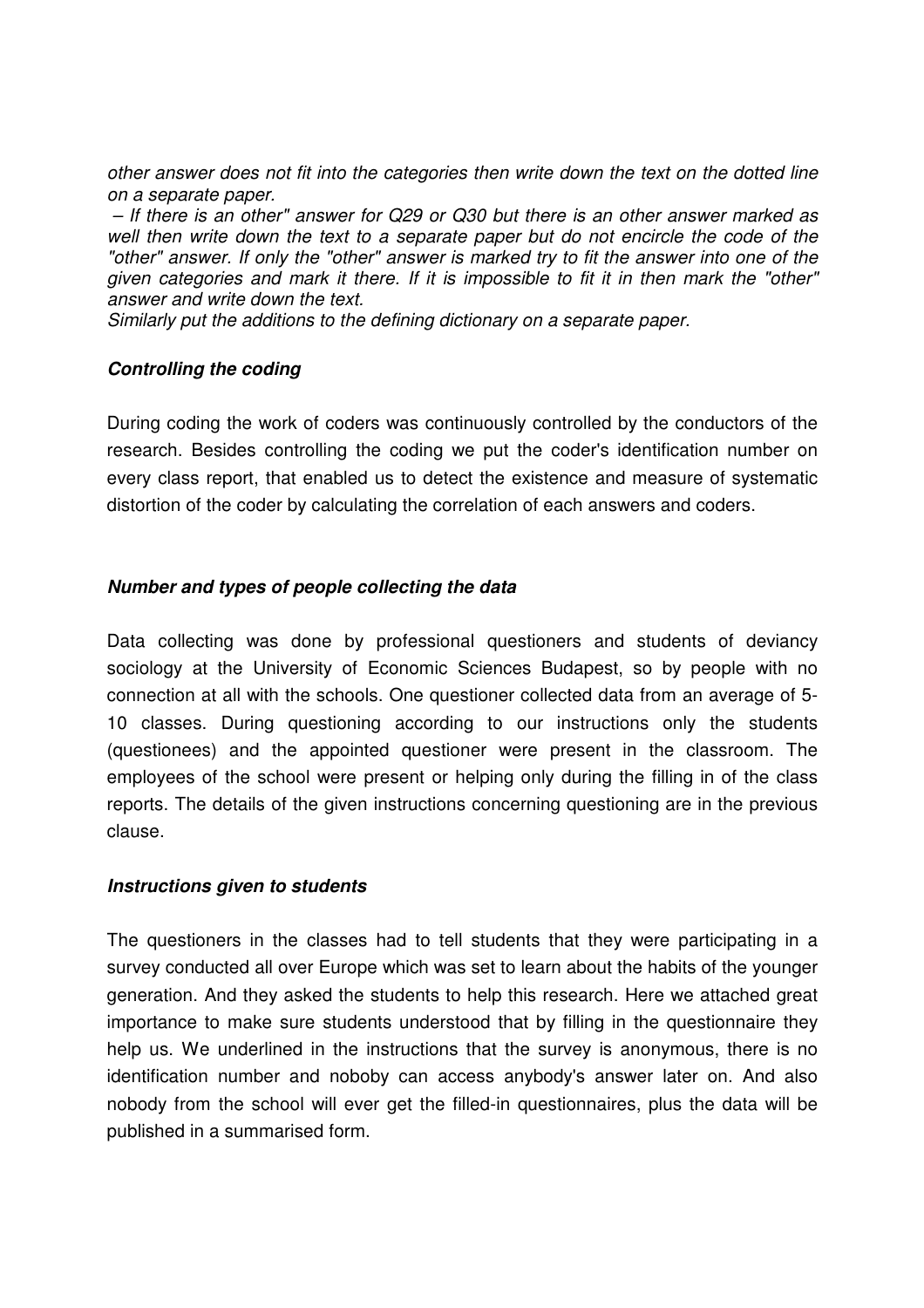In the instructions the questioners told students that the questionnaire was not a test, there were no right and wrong answers, and we were interested in their opinion. Asked students to answer as many questions and as sincerely as possible. Also it was told the questionnaire was voluntary but it was very important to us to have a lot of answers, a lot of sincere opinion from the students.

The students were asked to remain silent during the answering, not to talk to each other as we are interested in their individual opinion.

In the introduction there were the following additional instructions:

– If there are phrases they do not understand. There is a defining dictionary on the last page of the questionnaire, so they should look it up back there.

– If somebody has other problems with filling in the questionnaire then they should put up their hands and the questioner in the classroom will walk up to them and help.

– If they marked the wrong answer they should correct it (cross it out).

– While filling in the questionnaire they should not disturb each other.

– If somebody is finished with the questionnaire he or she should put the questionnaire into the envelop on the table and this envelop will be sealed in the classroom.

## **Time period when data were collected**

The data collection took place between 1 March, 1995 and 31 March, 1995. The replacement of the fall-out schools was done in this period of time continuously.

# **Comments from the data collecting staff about the data collection procedure in the classrooms**

In the classroom reports the questioners reported rather favourable experiences, like the school management and the teachers were helping the procedure – according to the instructions – of questioning.

If there were problems mentioned the following are the most typical:

– In some cases there problems with the co-operation of the chosen schools, e.g. they could not get into the school building or there were problems with setting the time for their visit.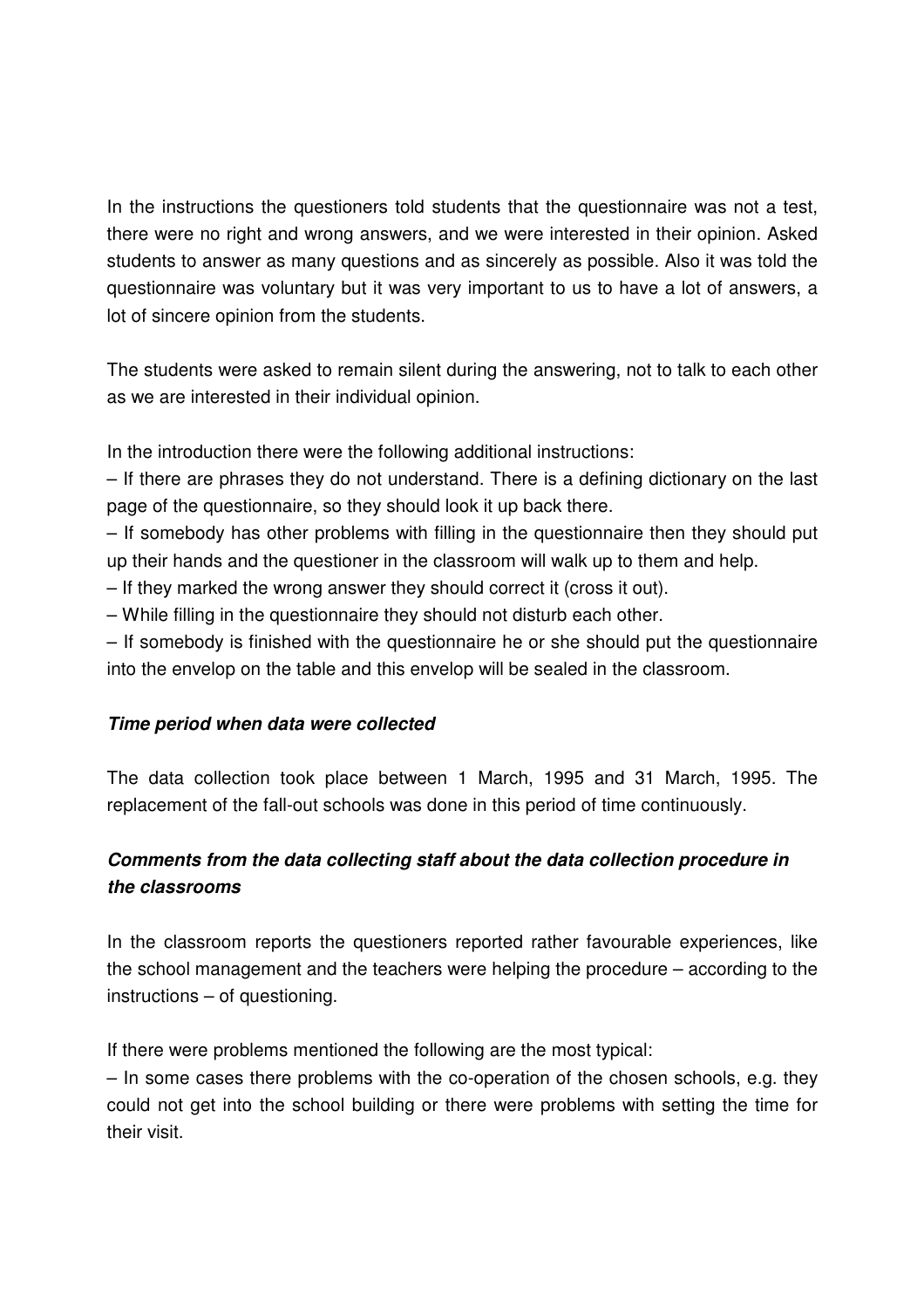– The remarks on the lack of discipline of questionees:

- loud talk while filling the questionnaire
- discussing the questions

– The low intellectual level, the long questioning time and the unfinished questionnaires were explained as characteristics of the training or other schools.

# **I/E. DATA COLLECTION INSTRUMENT**

## **Compulsory questions in the questionnaire**

The compulsory questions used in the Hungarian questionnaire are as follows in the order of questioning:

Q1, Q2/year, Q38 a-i, Q36, Q37, Q39, Q7, Q8, Q9, Q10, Q11, Q12, Q14, Q15, Q16, Q18, Q19, Q21, Q22, Q24, Q25, Q26a-i, Q27, Q28a-p, Q29, Q30, Q32a-r, Q33a-m, Q34a-k, Q40, Q41.

## **Suggested questions in the questionnaire**

Their order in the questionnaire:

Q2/month, Q3, Q4, Q5, Q6, Q17, Q20, Q23, Q23j-k, Q28q, Q31, Q34l.

## **Other, own questions in the questionnaire**

In order of occurrence:

- Q28 a j. point was added, "living in boarding school".
- OSI1 (other subjects included) "Where do you live?" (in the capital, in a county capital, other town, village, farm).
- OSI2 Is there anybody in your larger or closer family
	- a. who drinks a lot of alcohol
	- b. who attempted suicide
	- c. who committed suicide
	- d. who takes tranquillisers
	- e. who is or was convicted
	- f. who is under psychologic or neurologic treatment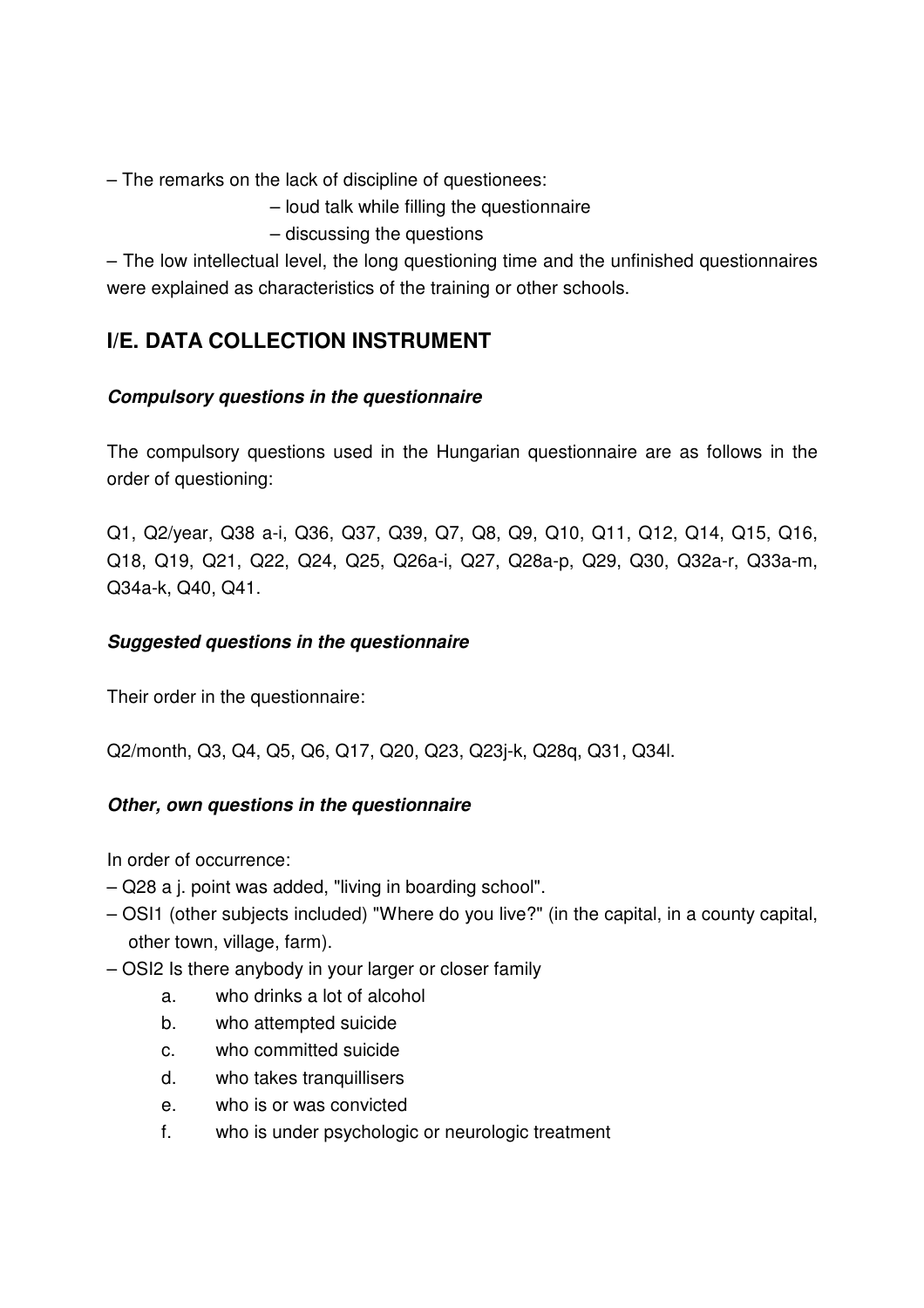- g. who consumes/ed drugs
- OSI3 Have you ever consumed opiates if yes how many times (life, yearly, monthly prevalency)
- Q26 l: sleeping pills without prescription
- Q28 r: I've tried sleeping pills without prescription
- Q28 s: I've tried other opiates
- Q32 s: Trying tranquillisers, sleeping pills once or twice
- Q32 t: Using tranquillisers, sleeping pills regularly
- Q32 u Trying opiates once or twice
- Q32 v: Using opiates regularly
- Q33 n: Tranquillisers
- Q33 o: Sleeping pills
- Q33 p: Other opiates
- OSI4: Have you ever taken sleeping pills on doctor's suggestion?
- OSI5: If you bought any drugs in the last month, how much money did you spend on them altogether?
- OSI6: If you bought any alcohol in the last month, how much money did you spend on them altogether?
- Q34 m: taking sleeping pills
- Q34 n: taking other opiates
- OSI7: Question about childhood socialisation (detailed in the translated questionnaire).
- OSI 8: Questions about questionees' values (details in the translated questionnaire)

# **I/F. DATA PROCESSING**

The characteristics of the mass and the basic mass are similar to each other by the representation criteria, therefor there was no need for weighing while processing the data.

For data processing we used SPSS for Windows release 6.0 program package.

The name of the file containing the whole database:

 hdrog95.sav (SPSS for Windows) hdrog95.sys (SPSS for DOS)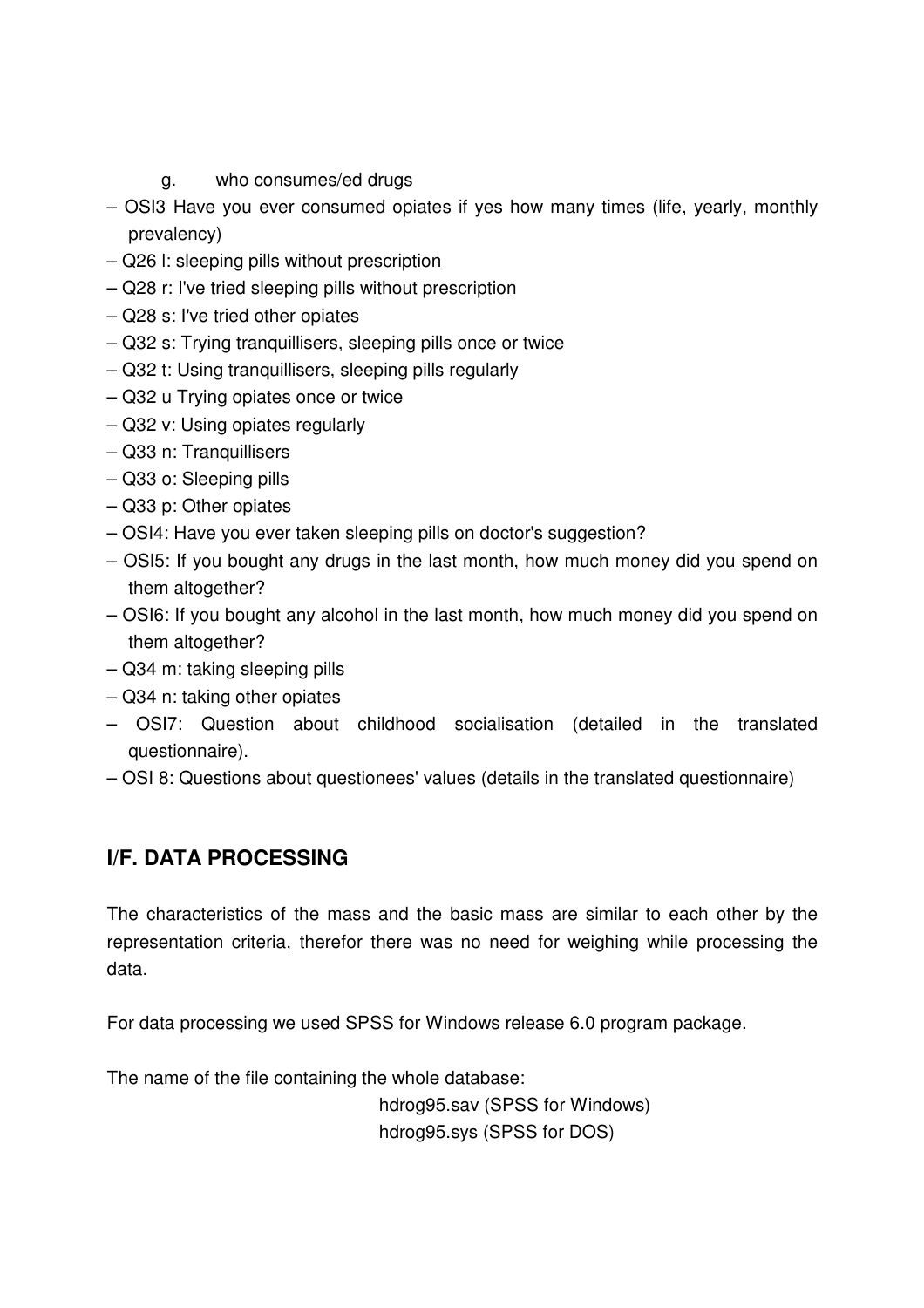hdrog95.txt (sequential data file)

The file containing the 2579 sample for the Council of Europe: coehun95.sav (SPSS for Windows) coehun95.sys (SPSS for DOS) coehun95.txt (sequential data file)

In the naming of variables we followed the names of the questions, e.g. the answers for Q1 are the Q1 variables. The names of our own questions and their variables are OSI, the numbering is according to the numbers in the questionnaire.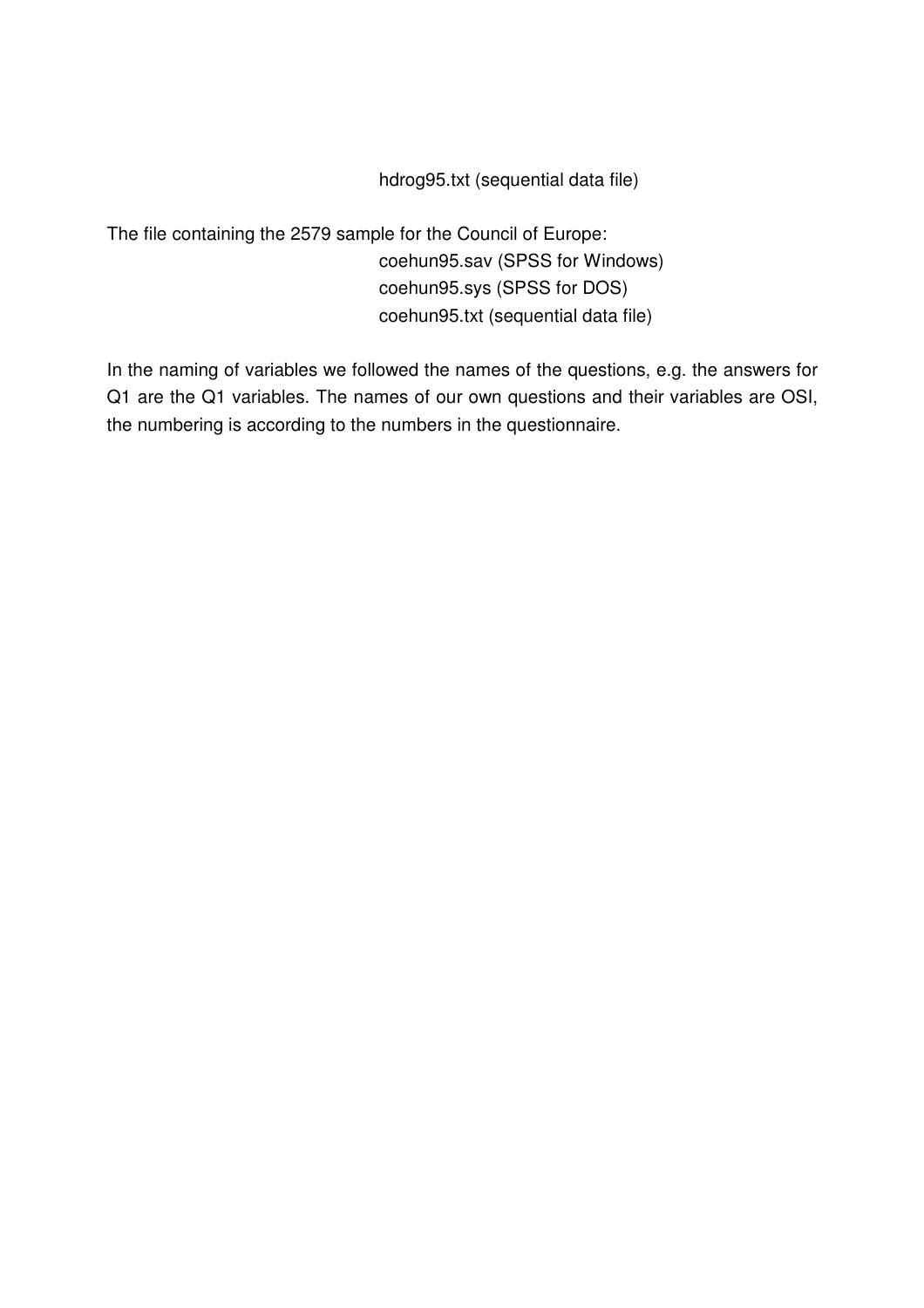# **Part II: Methodological results**

# **II/A. SCHOOL CO-OPERATION**

# **Schools' and classes' willingness to participate in the study. Refusals or other reasons for not participating. Proportion of classes not participating**

The schools' and classes' willingness to participate showed differences in the different school types. The proportion of schools of each type, falling out due to refusals or other reasons are as follows:

| <b>Highschools</b>                       | 6.93% |
|------------------------------------------|-------|
| <b>Specialised Secondary Schools</b>     | 6.12% |
| <b>Skilled Worker Training Schools</b>   | 4.72% |
| <b>Training Schools and Other School</b> | 16.1% |

The large fall-out rate of training schools can be explained by the larger average circulation (in this school type there are many schools closing down or new schools forming), therefor the grade in question there was no more or not yet in the dying school. In addition it might be because in this school type the registration of students follow the "principle of leftover", so in these schools the students are often over-aged, hence non of the grades met the sample requirements.

In the other three school types there was no problem meeting the sample requirements. The lowest rate of refusal was in the skilled worker training schools. The explanation for this might be that the schedule of these schools are less tight than those of the other – with higher level – school types (highschools and specialised secondary schools) that is why questioning did not disturb the work of the school, while frequent behaviour problems in these schools made them more open to the importance of the problem in research.

The fall-out of classes in the different school types show similarity but are in larger proportion: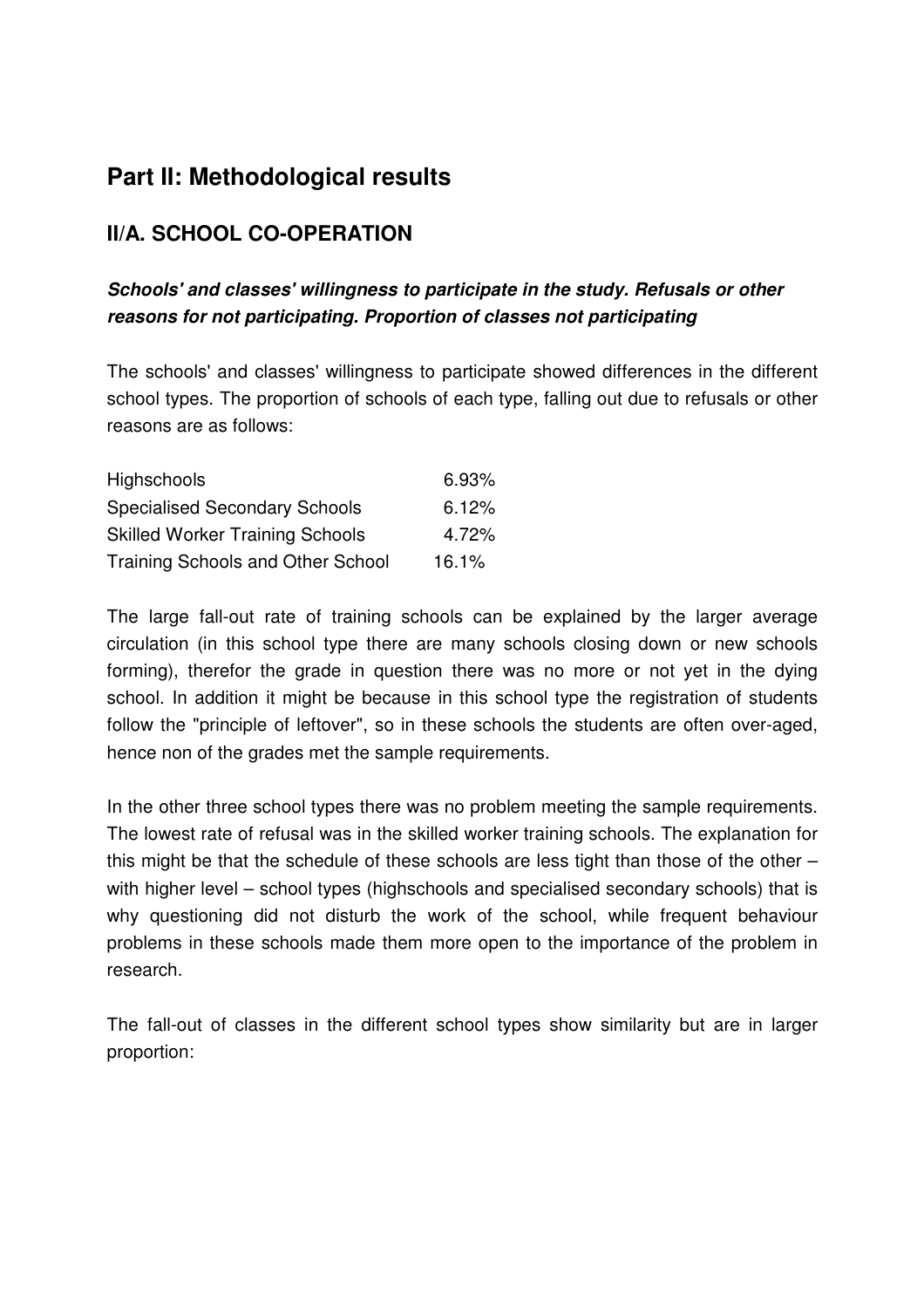| Highschools                              | 10.47%    |
|------------------------------------------|-----------|
| <b>Specialised Secondary Schools</b>     | 12.47%    |
| <b>Skilled Worker Training Schools</b>   | 7.97%     |
| <b>Training Schools and Other School</b> | $22.22\%$ |

The classes' proportion of fall-out due to refusals show a difference:

| Highschools                            | 2.62% |
|----------------------------------------|-------|
| <b>Specialised Secondary Schools</b>   | 6.21% |
| <b>Skilled Worker Training Schools</b> | 2.39% |
| Training Schools and Other School      | 6.94% |

The comparison of these two tables shows that the high fall-out rate of training schools is not due negative, refusing attitude, as we already mentioned it. And there is an other important thing to be noticed: the difference in proportion of refusals on the different administrative level of highschools.

The total of the proportions of the whole sample is as follows:

| Proportion of school fall-out                       | 7.33%    |
|-----------------------------------------------------|----------|
| Proportion of class fall-out                        | 11.29%   |
| (The proportion of classes refusing to participate) | $3.91\%$ |

These fall-outs however did not cause neither any considerable decrease of the sample nor deformition of the sample along the representation criteria, due to the continuous replacement from the substitute sample. Therefor the data for table 1 does not really bear an interpretation on our data, as due to the replacement of sample fall-out the number of chosen classes and the number of questioned classes is not significantly different neither in total nor by school type. So the above quoted fall-out and refusal rates do not appear in the data, do not show real sample loss, but they show problems occurred during data collecting and the attitude and willingness of participation of chosen schools and classes.

The real sample loss in all four kind of schools totals 1.29%. The sample loss is the largest in training schools and other schools: 4%, while it is 1.6% in skilled worker training schools, 1.1% in specialised secondary schools and there was none in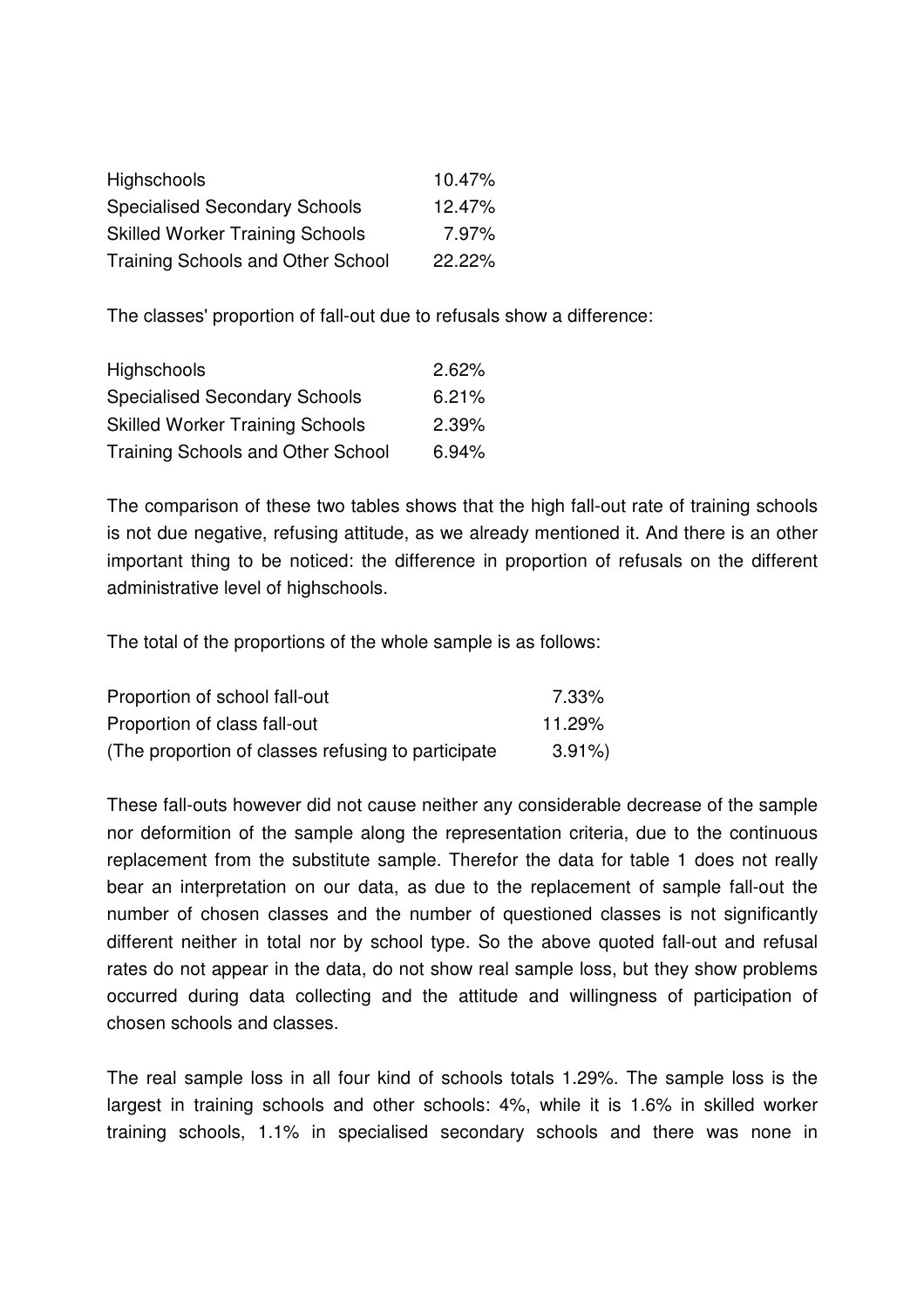highschools. There are differences between the capital and the country side too, more 2/3 of the sample loss is from Budapest.

According to the notes of the questioners the management and the employees of the schools participating in the survey were mostly accommodating, they helped the work of our colleague. There were only a few cases of reported co-operation problems e.g. it was difficult to get into the school or there were problems with setting the time for their visit.

#### **The average number of unanswered questions**

The number of unanswered questions on average for the compulsory questions is 3.23, for the suggested questions 2.18, for our own questions 1.06. However the number of questions in each group is different in the questionnaire, so these averages do not reflect real validity connections. The proportion of unanswered question is the largest, 3.77% among the suggested questions. The validity of the other two groups of questions is not really different in this matter, the proportion of unanswered questions for our questions is 2.95%, while this proportion is 2.58% for the compulsory questions.

# **II/B. STUDENT CO-OPERATION**

## **Refusals** (the proportion of student refusals according to class reports)

we regarded as obvious refusals those cases when the questioner noted the fact of refusal in the class report or we received blank questionnaires. This happened only a few times in the subsample, namely there were two direct refusals total, which is extremely small, 0.08%, therefor was disregardable refusal proportion.

The indirect refusals can be estimated by the number of unfinished questionnaires or by the proportion of missing in each question. The relevant information is in table 3, and in II/C., II/E. clauses.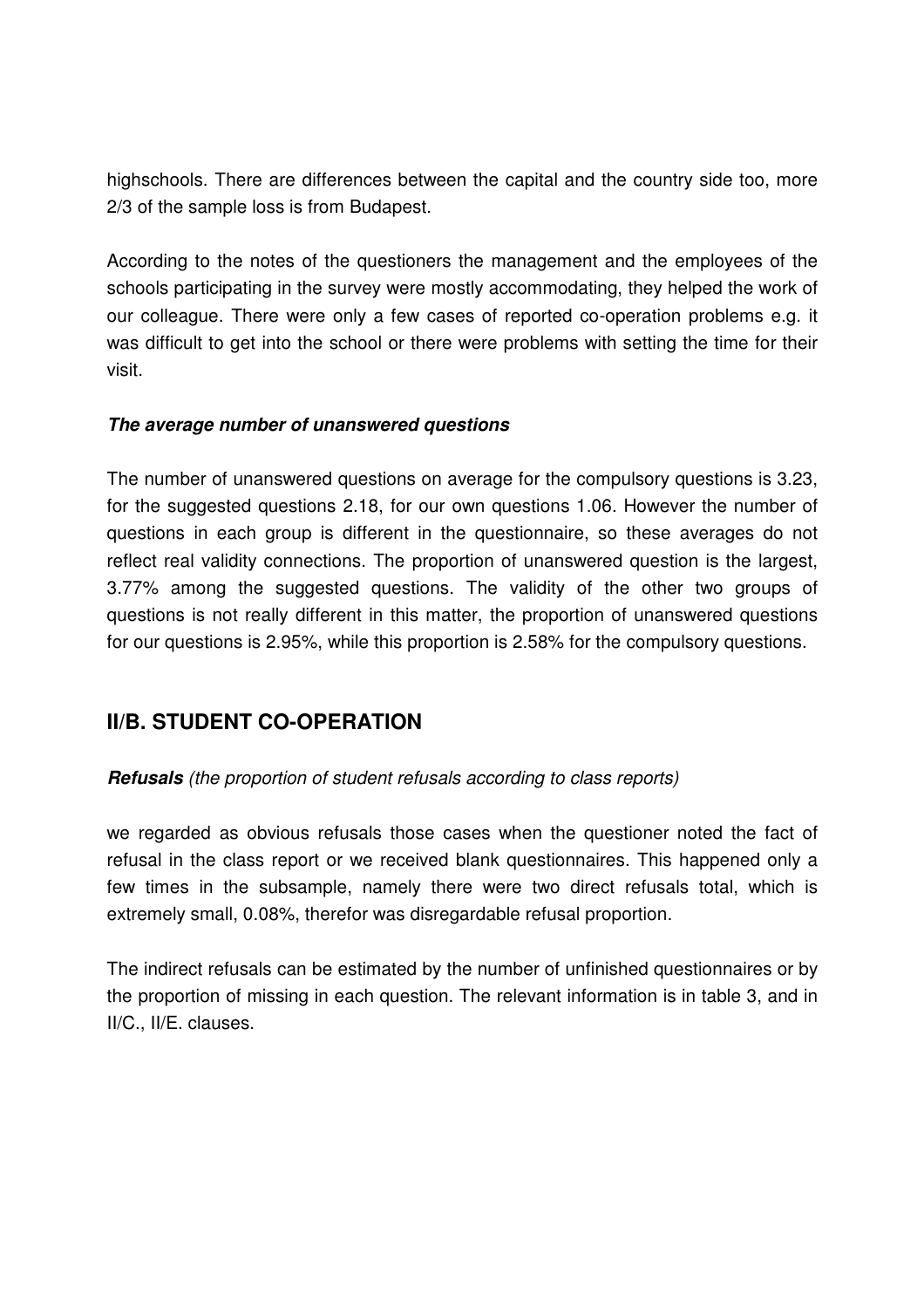# **Unusable data** (proportion identified as obviously bad data, number of questionnaires excluded)

We identified a questionnaire totally unusable if it was completely blank or the sincerity of the questionnaire received grade 5 (the qualification process and criteria is detailed above at the description of coding).

According to that the proportion of unusable questionnaires is:

We regarded partially usable or usable with reservation the questionnaires with grade 4.

Their proportion is:

## **Response rates** (table 1)

The number of students in the classes chosen for the subsample is 2899. The number of those answering the questionnaire, participating in the survey is 2579. Therefor the proportion of responding students compared to the students chosen to the sample is 88.96%.

There is no real gender difference. Out of the 1356 boys and 1543 girls in the subsample, 1199 and 1372 filled in the questionnaire 88.42% boys' and 88.91% girls' response rate. In 7 cases we received no answer for Q1 and in one case the response was invalid.

The proportion of responding students compared to the students in the sample practically shows the absence ratio.

#### **Overall assessment of student co-operation**

We received partially or fully filled in questionnaires from 99.92% of the students present at the questioning. According to this the co-operation of students was very positive, namely the direct refusal proportion is rather small (The student co-operation in each question is in clauses II/D and II/E, and tables 3 and 4).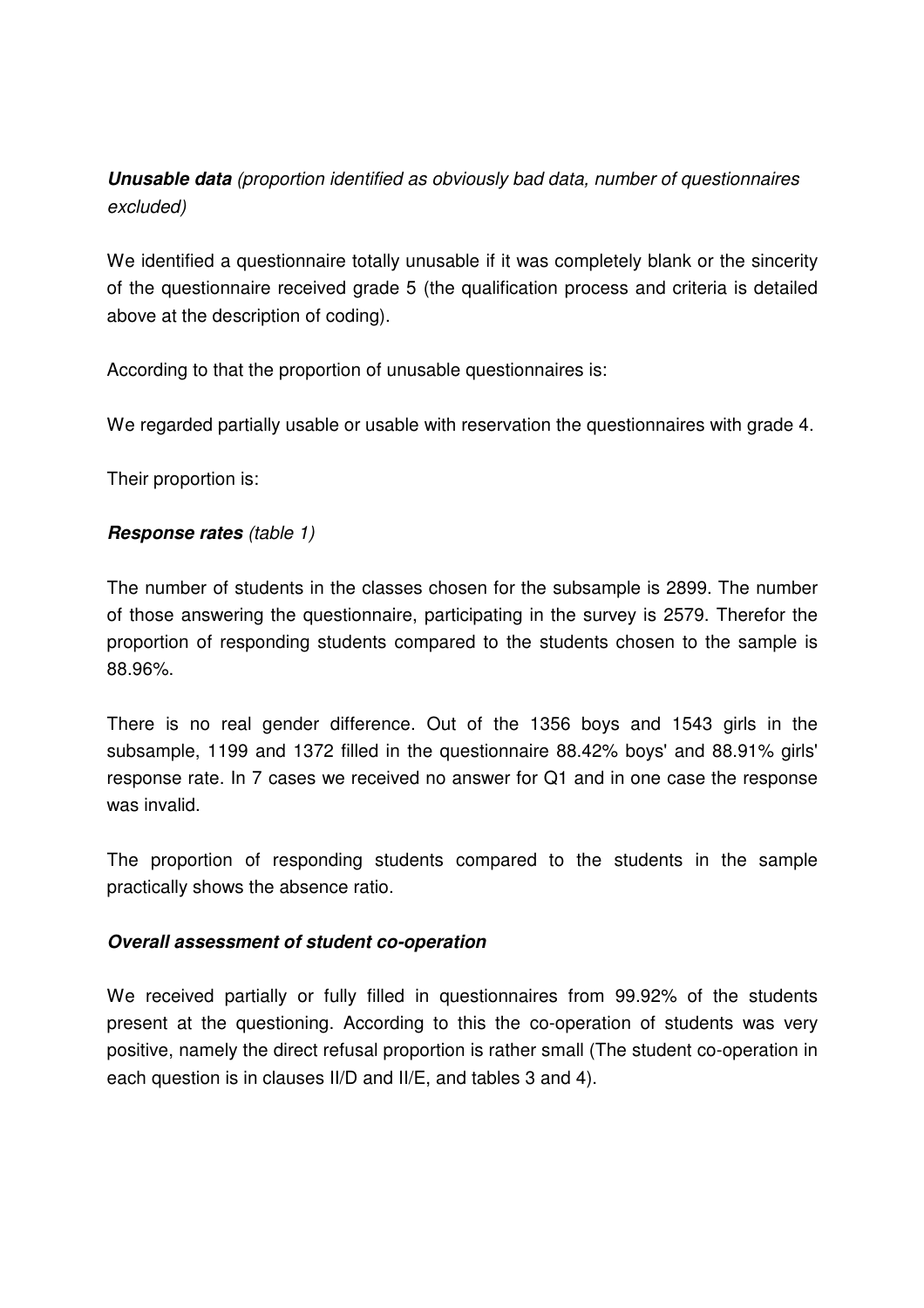# **II/C STUDENT COMPREHENSION**

## **The proportion of unfinished questionnaires**

We regarded unfinished where the last quarter or more of the questions were unanswered. The number of these  $-$  not answered at least from  $Q26 - is 31$  in the subsample, which means 1.16%.

The number of students giving in unfinished questionnaires is diverse in the different school types. Out of the 31, 30 were students of training schools, one was from a skilled worker school, in the highschools and specialised secondary schools everyone finished the questionnaire or at least finished 3/4 of the questions. This shows that the unfinished questionnaires do not hide refusal indicators, but they are related to the comprehension of the students, as in Hungary the training schools (this type includes e.g. housewife training schools) do not require much from their students.

The finishing of the questionnaires shows gender differences as well. While the number of girls not finishing is 30 (2.19%) then there was just one boy (0.08%) who gave in an unfinished questionnaire. This gender difference is probably due to the gender differences of the school types, as 80% of training school students are girls.

## **Average filling-in time** (according to class reports)

We tried to complete the questionnaire during a lecture but if it was necessary we continued in the break or even the next lecture.

The average time of completion is 45.65 minutes. The value of the variance is 7.71 minutes. The quickest time of completion is 29 minutes, the longest is 90 minutes. The median value is 44 minutes. The questioning most often – in 41.9% of the classes – happened in 45 minutes.

#### **Notices of special problems** (according to class reports)

On most of the class reports the questioners did not account any problems during questioning or they wrote about rather favourable experiences.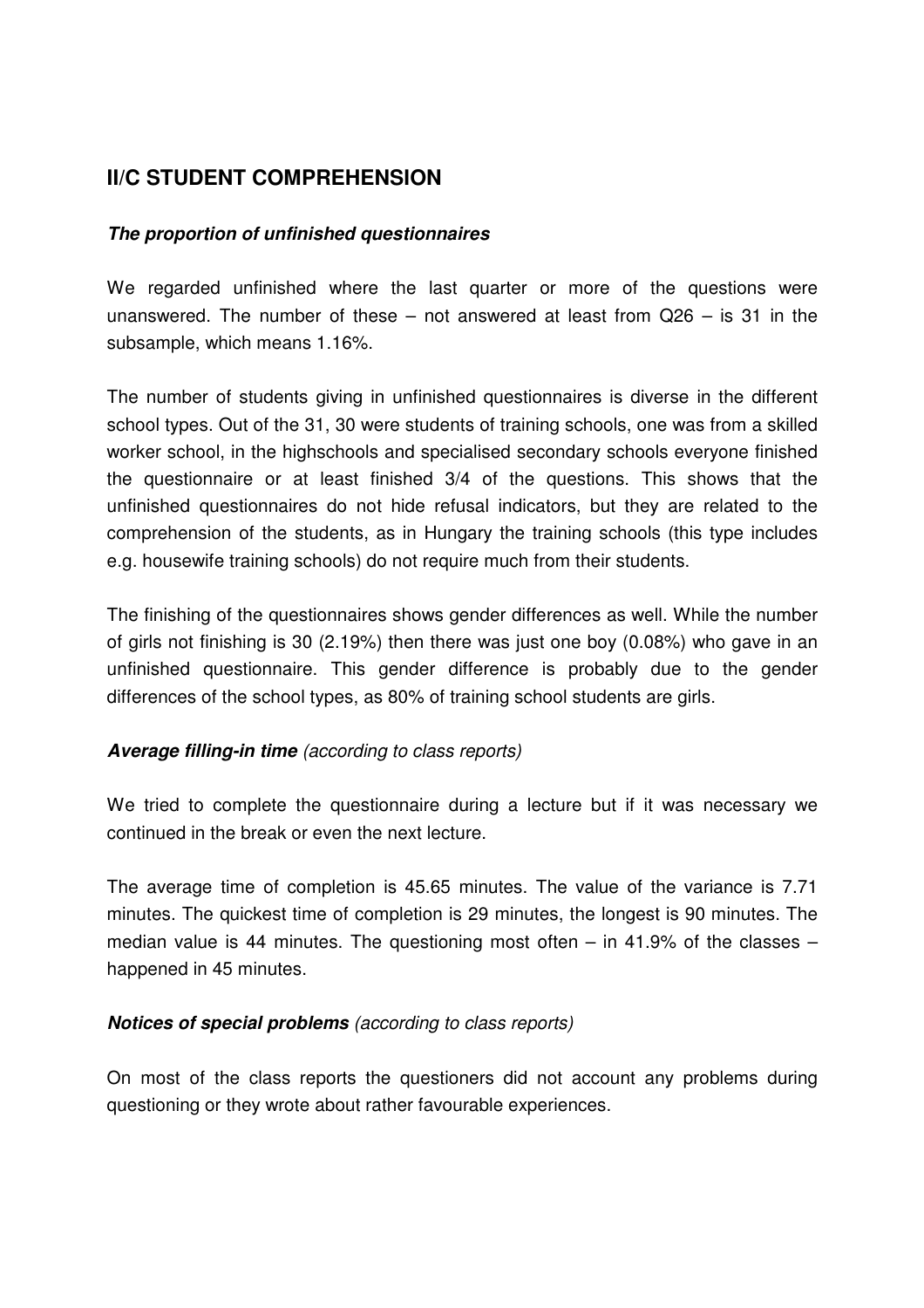When they had problems those were the problems with the questionees and these were the most usual:

- Behaviour, discipline or disciplining problems:
	- talking loudly while filling in the questionnaire
	- discussing the questions in class or in certain groups

These problems occurred in 10-15% of the classes questioned.

- Reasoning the extremely long completion time, the number of unfinished questionnaires by the comprehension of students which was rather a characteristic of training and other schools.
- In some cases the questioners reported special problems in the class reports, e.g. there was a retarded student in the class or there was a blind student in the class.

## **The general assessment of student comprehension**

In most of the questioned classes the comprehension of students did not disturb the course of questioning. In 73.6% of the participating classes the questioning was completed in one lecture time (45 minutes). And just in 4% of the participating classes was the completion time more by 10 minutes (more than a break) than a lecture. 98.845% of the questionees succeeded to complete more than 3/4 of the questions.

The problems with the students' comprehension are well localised to the training school and other school types by both the responding and the completion of questionnaires. That means in Hungary the problems with student comprehension did not disturb the course of the questioning in 3 out of the 4 types of schools, these three are the highschools, specialised secondary schools and the skilled worker training schools.

## **II/D. RELIABILITY**

#### **Pre-test**

Before compiling and sending the questionnaire to the printer we conducted a pre-test, where we asked one class in each school type to fill in a questionnaire. This means a total of 110 students questioned. The aim of this pre-test was to check the intelligibility of the questions. To meet this aim there was no need to question the pre-test on a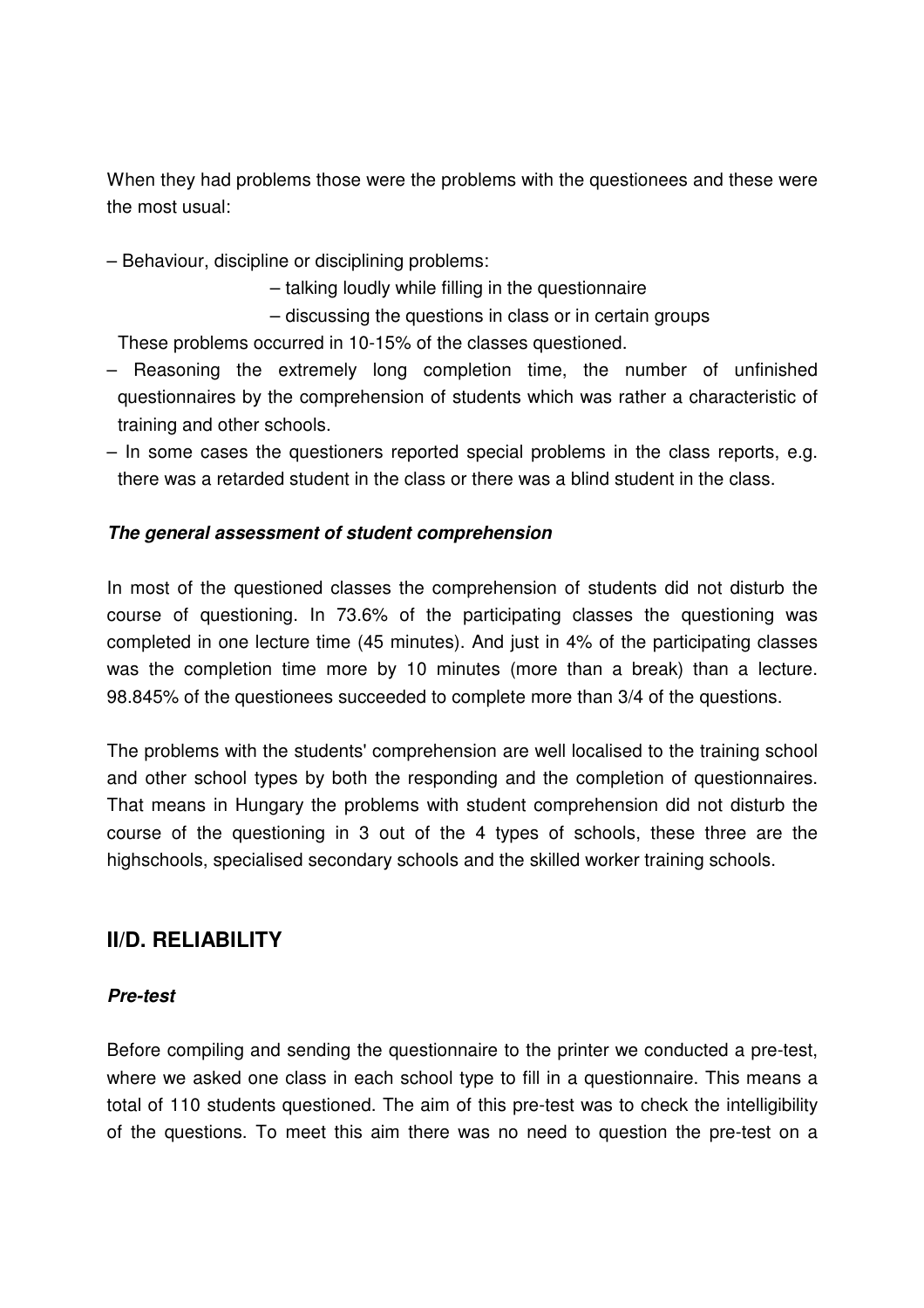representative sample nor the data of these questionings to be processed. According to the experiences of this pre-test and the refusal of answering or other remarks we tried to rephrase or clear the intelligibility of the problematic questions.

## **Follow-up test**

There was no follow-up test. As the data collecting was done by questioners, and during the process the conductors of the survey were in constant contact with the questioners and their instructors, so the sample fall-outs were corrected by the substitute sample defined paralelly with the sampling, at the same time with questioning. So the whole database of the survey was recorded in one single time frame.

## **Single administration** (table 2)

29.3% of the questionees did not give reliable answer according to Q7 about smoking and Q28e. This proportion, almost 1/3 is rather high. In this regard there is no difference in the responses of boys and girls.

Regarding alcohol consumption (Q21a and Q28i) this value is smaller on the whole sample, just 4%, that means 96% of the answers are reliable. The responses given to the two questions together show significant gender differences. Although the reliability of the girls' answers is less, it seems that the significant difference of responses from boys and girls for these questions about drinking habits is rather due to the gender differences than to the different reliability of genders.

The proportion of inconsistent responses for the questions in general about other drug consumption is rather small compared to the number of questionees, for cannabis 1.5%, for amphetamines 0.7%, for hallucinogens 0.4%, for cocaine ecstasy and relevin 0.2%, for heroin 0.3%, for tranquillisers 3.9%, for inhalants 1.8% and for anabolic steroids 0.8%. Even though the proportion of the consumers of these substances – except for cannabis, tranquillisers and inhalants – is a value under 1%, these inconsistency values cannot be disregarded. A significant difference by genders occurred only regarding the "consumption of tranquillisers" questions as among girls the proportion of consistent "yes" answer and inconsistent answers is equally high.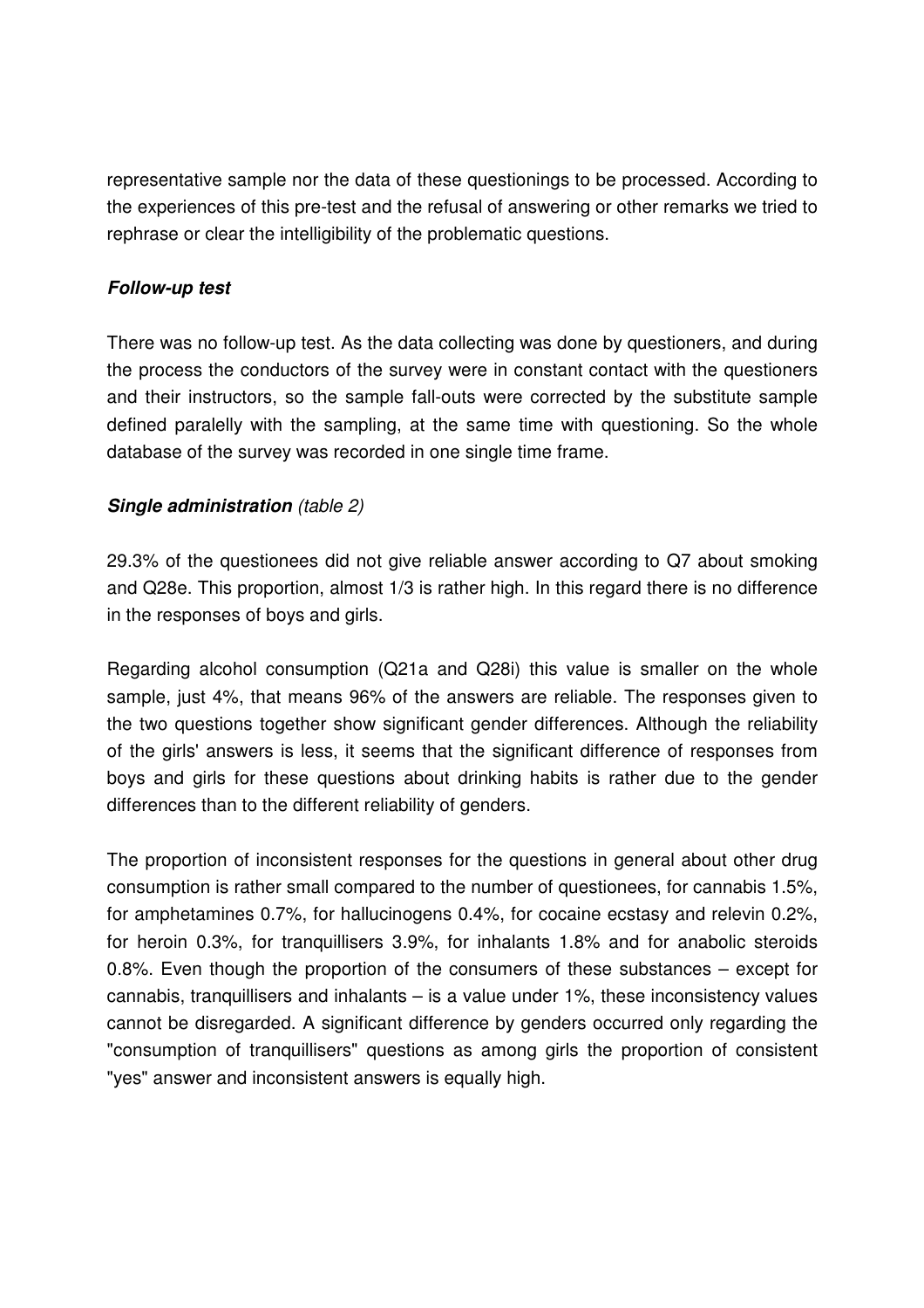**Other notices on reliability** (e.g. between different subgroups, between different school types, regional or others)

#### **Reliability rates by school types**

Cigarettes (Q7 and Q28e)

|                                   | a     | b     | C     |
|-----------------------------------|-------|-------|-------|
| highschools                       | 28.1% | 43.9% | 28.0% |
| specialised secondary schools     | 16.5% | 53.2% | 30.3% |
| skilled worker training schools   | 15.9% | 56.2% | 27.9% |
| training schools and other school | 9.7%  | 53.7% | 29.3% |
| total                             | 19.4% | 51.3% | 29.3% |

As we can see the answers regarding smoking of the training school students are way under the average reliability value but there are no significant differences between the other school types.

Alcohol (Q21 and Q28d)

|                                   | a      | b     | С    |
|-----------------------------------|--------|-------|------|
| highschools                       | 58.41% | 39.1% | 2.5% |
| specialised secondary schools     | 48.2%  | 48.1% | 3.7% |
| skilled worker training schools   | 40.5%  | 54.4% | 5.1% |
| training schools and other school | 39.8%  | 54.5% | 5.7% |
| total                             | 48.2%  | 47.9% | 4.0% |

The reliability of answers given to questions concerning alcohol consumption is less in skilled worker training schools and training schools than in the other two types of schools.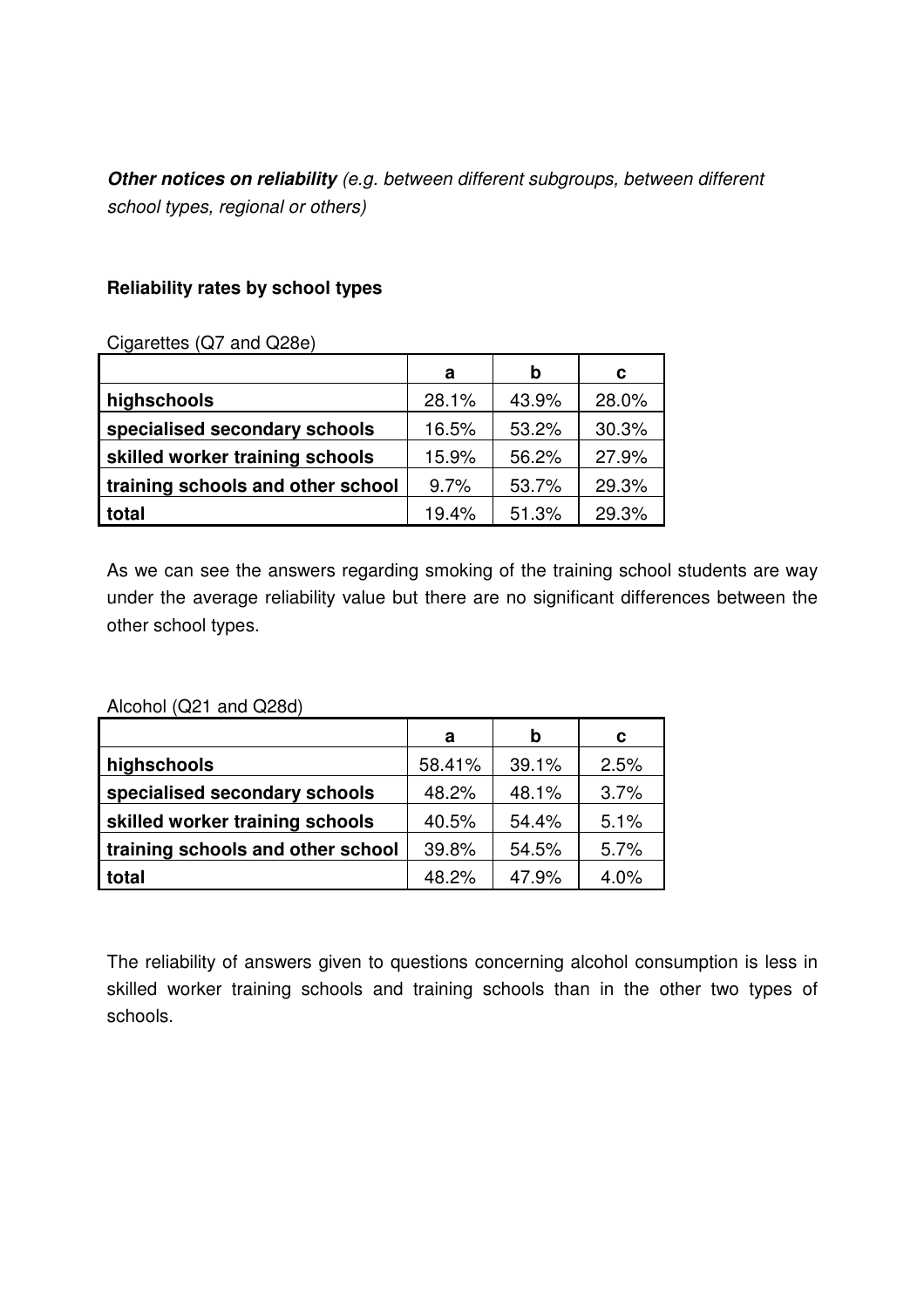|                | highscho<br>ol | specialised<br>secondary<br>school | skilled worker<br>training<br>school | training<br>school | total |
|----------------|----------------|------------------------------------|--------------------------------------|--------------------|-------|
| marijuana      | 1.4%           | $1.7\%$                            | 1.7%                                 | 0.9%               | 1.5%  |
| amphetamine    | 0.1%           | 0.6%                               | 1.1%                                 | 1.9%               | 0.7%  |
| <b>LSD</b>     | 0.3%           | 0.4%                               | 0.6%                                 | 0.5%               | 0.4%  |
| crack          | $0.0\%$        | $0.0\%$                            | 0.1%                                 | 0.9%               | 0.1%  |
| cocaine        | $0.0\%$        | 0.4%                               | 0.4%                                 | 0.5%               | 0.2%  |
| ecstasy        | 0.1%           | 0.1%                               | 0.1%                                 | 0.5%               | 0.2%  |
| heroin         | 0.1%           | 0.3%                               | 0.4%                                 | 0.5%               | 0.3%  |
| relevin        | 0.0%           | 0.1%                               | 0.1%                                 | 0.9%               | 0.2%  |
| tranquillisers | 2.4%           | 4.5%                               | 3.8%                                 | 7.4%               | 3.9%  |
| inhalants      | 0.8%           | 1.9%                               | 2.9%                                 | 1.4%               | 1.8%  |
| anabolic       | 0.9%           | 0.6%                               | 1.1%                                 | 0.5%               | 0.8%  |
| steroids       |                |                                    |                                      |                    |       |

Other drug use ("c" answers by different school types)

About the reliability of responses for drug related questions by school types there is to be said that the ratio of unreliable answers is the highest in the training schools compared to the others, in general it is over average, while the highest reliability is the characteristic of the answers of the highschools students. The exception are the question about marijuana, where the reliability of the responses of training school students is above average and the question about inhalation of organic solvents, where the responses of skilled worker training school students are less reliable, and the anabolic steroids where the responses of skilled worker training school students are the most reliable while responses of highschool students are the least reliable.

## **The regional differences of reliability**

| $\frac{1}{2}$ |       |       |       |
|---------------|-------|-------|-------|
|               | а     |       | C     |
| Budapest      | 21.0% | 48.7% | 30.3  |
| country side  | 19.0% | 52.0% | 29.1% |
| total         | 19.4% | 51.3% | 29.3% |

 $C\text{inarties}$  ( $\Omega$ 7 and  $\Omega$ 28e)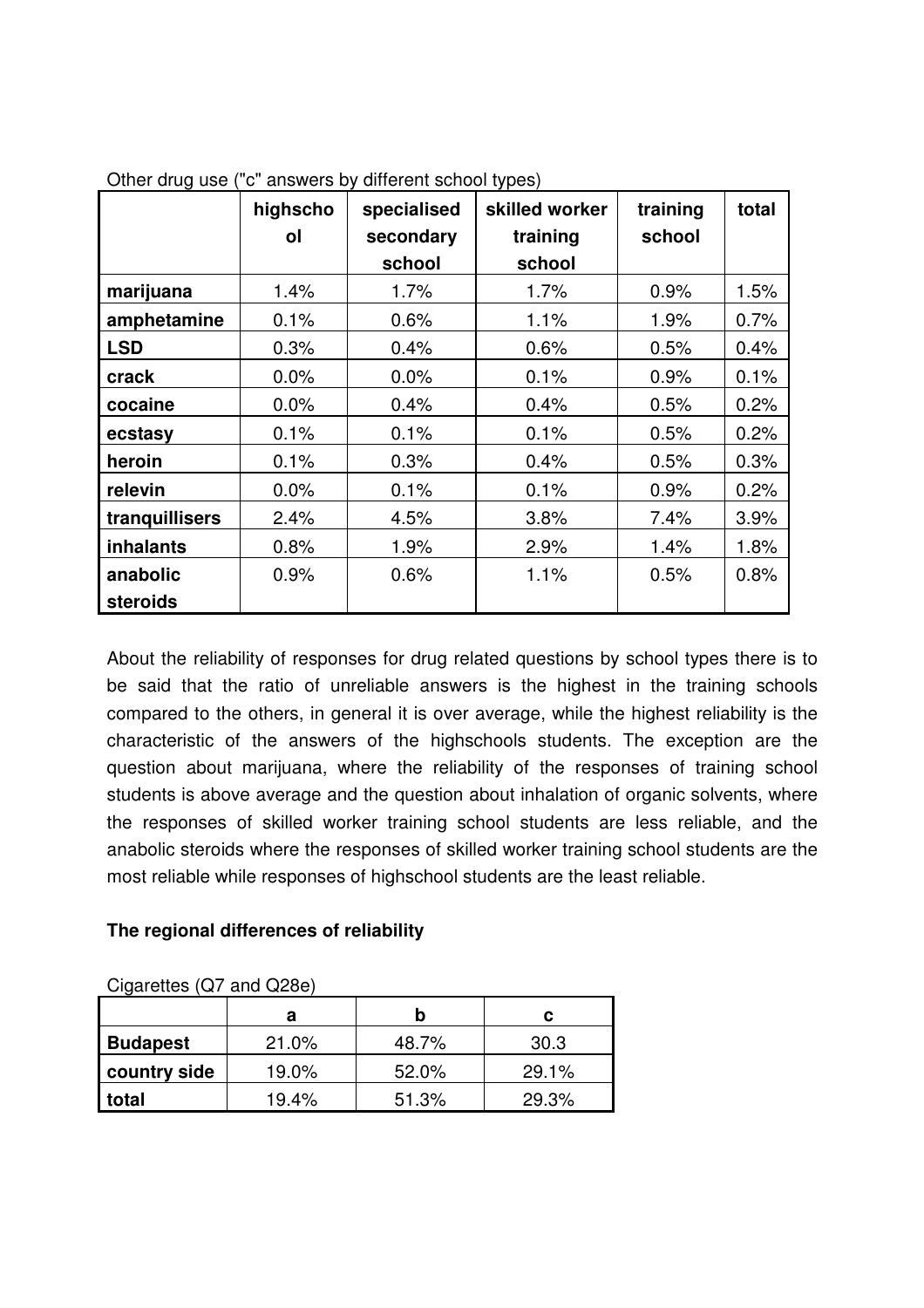Regarding the answers given to the questions about smoking the reliability does not show regional differences between Budapest and the country side.

| $1$ $1001101$ $10211$ and $022007$ |       |       |         |
|------------------------------------|-------|-------|---------|
|                                    | а     |       | c       |
| <b>Budapest</b>                    | 53.8% | 42.5% | $3.6\%$ |
| country side                       | 46.8% | 47.9% | 4.0%    |
| total                              | 48.2% | 47.9% | 4.0%    |

Alcohol (Q21 and Q28d)

Similarly there is no significant difference in reliability of the responses given to the questions about alcohol consumption, however the diversion of the two questions together is different in Budapest and in the country side, but this is due to the differences in drinking habits.

|                   | <b>Budapest</b> | country side | total |
|-------------------|-----------------|--------------|-------|
| marijuana         | 1.0%            | 1.7%         | 1.5%  |
| amphetamine       | 0.8%            | 0.7%         | 0.7%  |
| <b>LSD</b>        | 1.0%            | 0.3%         | 0.4%  |
| crack             | 0.0%            | 0.1%         | 0.1%  |
| cocaine           | 0.2%            | 0.2%         | 0.2%  |
| ecstasy           | 1.2%            | 0.2%         | 0.2%  |
| heroin            | 0.4%            | 0.3%         | 0.3%  |
| relevin           | 0.0%            | 0.2%         | 0.2%  |
| tranquillisers    | 4.8%            | 3.6%         | 3.9%  |
| <b>inhalants</b>  | 1.0%            | 2.0%         | 1.8%  |
| anabolic steroids | 0.8%            | 0.6%         | 0.8%  |

Other drug use ("c" answers in regional breakdown)

We could not detect any tendentious difference in the capital-country side dimensions of reliability regarding responses to other drugs. There are differences in certain drug types, like in crack, relevin and inhalant consumption, the Budapest data seems to be more relevant than average while in other cases – LSD, tranquillisers – the data from the capital is less reliable.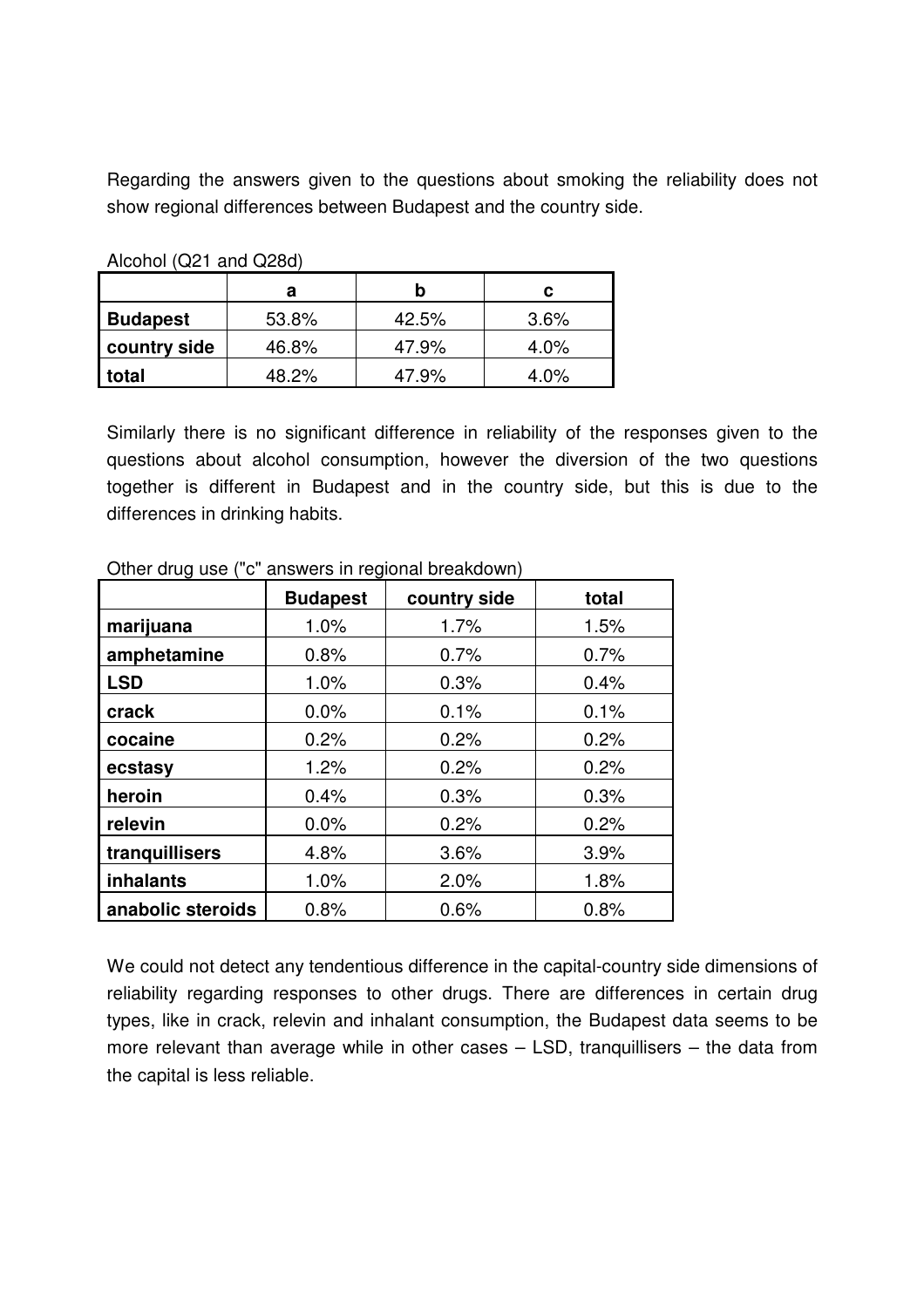# **II/E. VALIDITY**

**The proportion of missing in drug related questions** (compared to the other questions) (table3)

In this part we studied the not valid, namely the invalid (8) and lack of answers' (9) frequency of occurrence for each question.

## **Invalid answers for the general socio-demographic questions**

- For Q1, about the gender of the questionee, we received a total of 8 invalid or lack of responses. That is 0.3% of all questionees.
- To with whom they live in the same household (Q38) in 6 cases which equals 0.3% there was no answer. Here all except for one were girls.
- For the question about their father's level of education (Q36) were more, 59 who did not give an answer or gave invalid answer, that is 2.3% of questionees. In this regard there was no difference between the answers of boys and girls. Among the researched non-drug related questions this was the one with the largest proportion of invalid answers. This might be due to the fact that those growing up without a father did not notice the "Don't know or I don't have a father".
- The question about the mother's level of education (Q37) the proportion of 9 or 8 answers is 1.3% (33 students). And it is twice as characteristic of boys than girls.
- we have similar proportion of invalid or lack of answers for question Q39, subjectively about their school performance. Studying the gender division boys seem to be over represented.

Summarising the non-drug related questions according to the above mentioned representants it is safe to say that the proportion of invalid or lack of answers together is around 1-2%. Tendentious difference in the willingness to answer these neutral questions is not detected between the genders.

#### **Proportion of invalid or lack of answers to drug related questions**

The question about the life and whole life prevalency of smoking, (Q7 and Q8) have the proportion of invalid or lack of answers on 0.9%, which is not very high even compared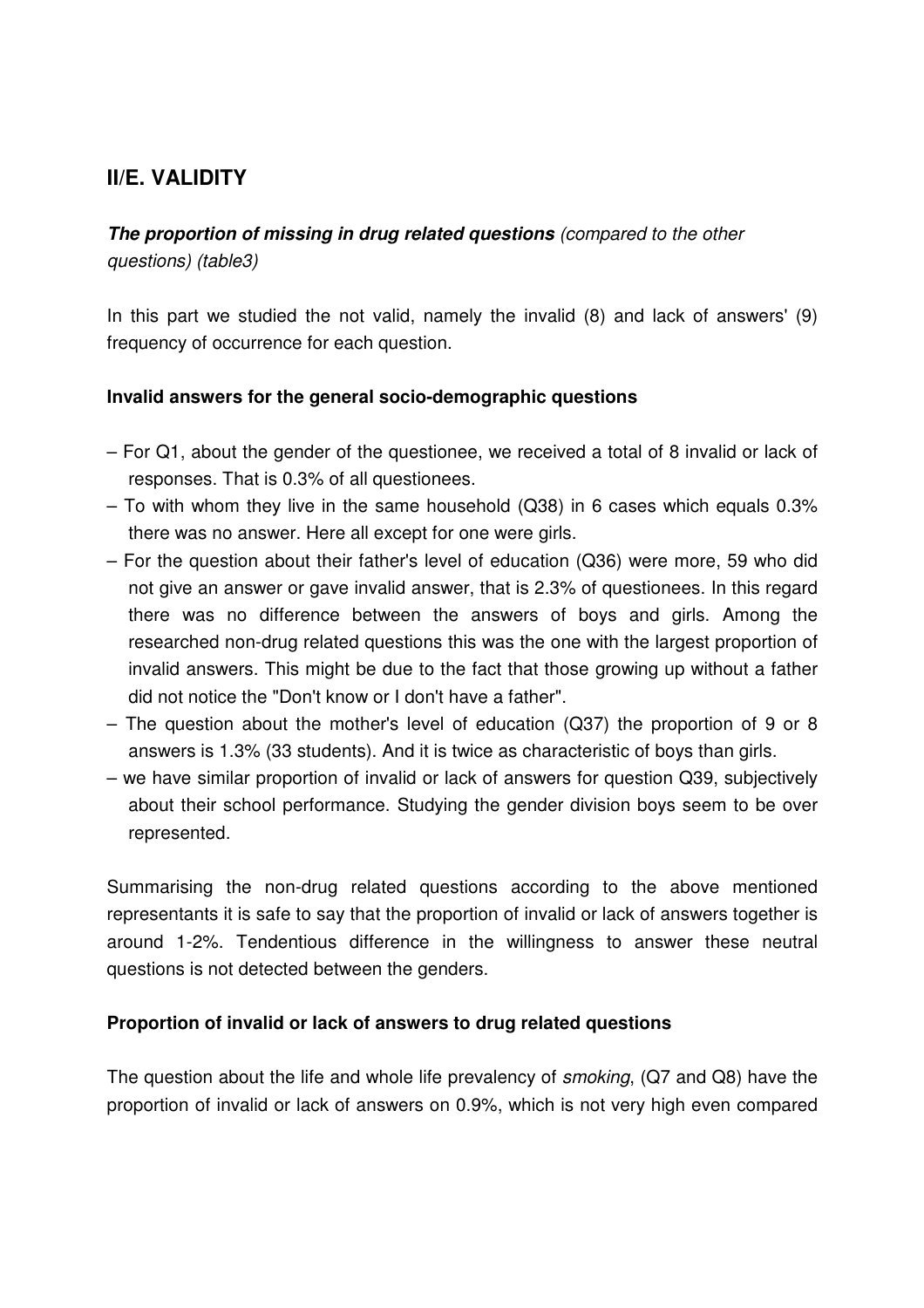to the reference questions. We did not detect any significant gender difference, though the ratio was higher among boys.

The questions about *alcohol consumption* however had a larger proportion of invalid answers, as it is between the 1.2% and 3.5% values. The different prevalency values of alcohol consumption or getting drunk show the largest of valid answers in the whole life prevalency, and surprisingly mostly for the prevalency value of getting drunk. In case of questions about monthly prevalency different kind of drinks the values are more favourable than the general monthly values, but it is surprising that this index number of validity is much better especially for the liquor consumption data. Except for the data on getting drunk, and life prevalency  $-$  in which case there is no real difference  $-$  mostly boys gave invalid answers.

In case of other drug related questions the proportion of invalid and lack of answers is between 0.3% and 2%. Within this the, in the lower segment with infinitesimal number of invalid answers are the following questions: prevalency of consumption of inhalants and marijuana, cocaine, tranquillises and sedatives (Q25a, Q24a, Q26a, Q26e). it is general of the studied drug related questions that the proportion of invalid or lack of answers is 2-3 times smaller for whole life prevalency than for yearly or monthly prevalency, as those are closer to actual consumption. For these the proportion of invalid answers is in the higher segment of the group of questions. The invalid answers do not show significant, tendentious gender differences. Among girls there is a lower proportion of invalid answers for heroin, cocaine, crack, amphetamine, tranquillisers and marijuana consumption, while boys have lower proportion of invalid answers inhalant related questions.

Comparing the proportion of invalid answers given to drug and non-drug related questions we reached a surprising result. The result is just the opposite of what we expected, as the proportion of invalid or lack of answers for other non-drug related questions and in case of other drugs and smoking we received average or better than average results in their validity for these questions. Of course if we are counting with frequency of occurrence of the questioned phenomena in each question, then the not too many invalid answers given to drug related questions are of greater importance.

**The average number of unanswered question** (table 4)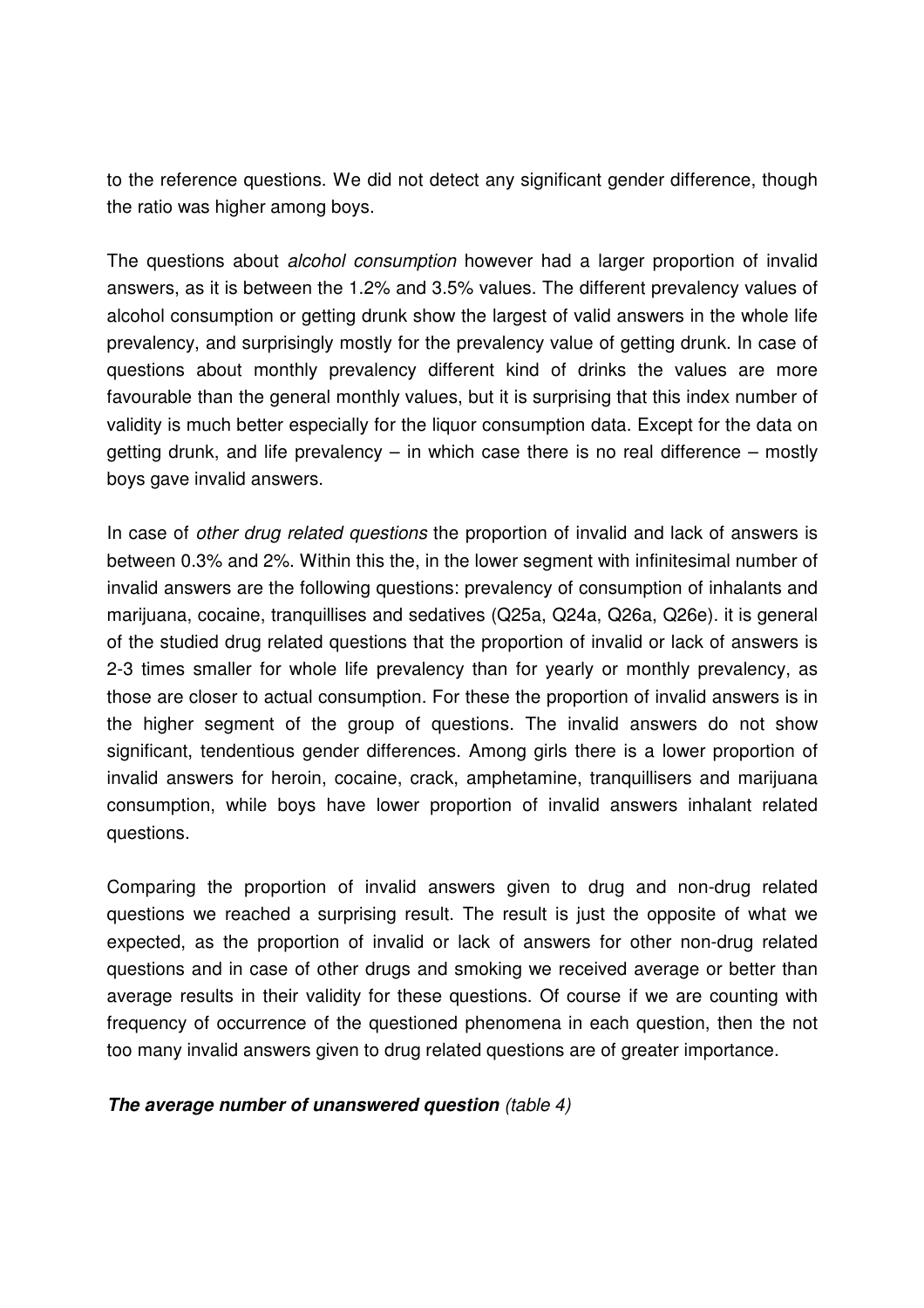## **Proportion of inconsistency** (table 5) (life, yearly, monthly prevalency values)

**Alcohol** (questions Q9 and Q21)

According to the life, yearly and monthly prevalency values of alcohol consumption 3.6% of questionees gave inconsistent answers. The gender proportion of inconsistent answers is significantly different in Q9. While 4.7% of the boys have contradicting responses, this value for girls is 2.5%.

The inconsistency values correlating with consumers are somewhat higher for the same question. The value for all consumers is 3.95 of girls and 5.2% of boys.

The prevalency value of getting drunk (Q21) shows a smaller scale occurrence of inconsistency regarding the whole range of questionees. The gender differences are not that significant.

If we regard the responses of those who have never got drunk the proportion of inconsistency doubles between the prevalency values. The proportion of contradicting responses is not gender different in this case.

Regarding the different indicators of the spreading of alcohol consumption it can be proved that the responses of non-consumers are more consistent than the answers of consumers.

**Other drugs** (according to Q24 and Q25)

There are inconsistent responses in 0.3% of all questionees regarding the monthly, yearly and life prevalency values for marijuana consumption. There is no difference at all between the boys' and the girls' responses in this matter.

The inconsistency proportion for the same question but in the responses of marijuana consumers is the multiple of the others (20 times larger). It is 7.0% of all consumers. There is no real gender difference, however the boys' responses are a bit more inconsistent.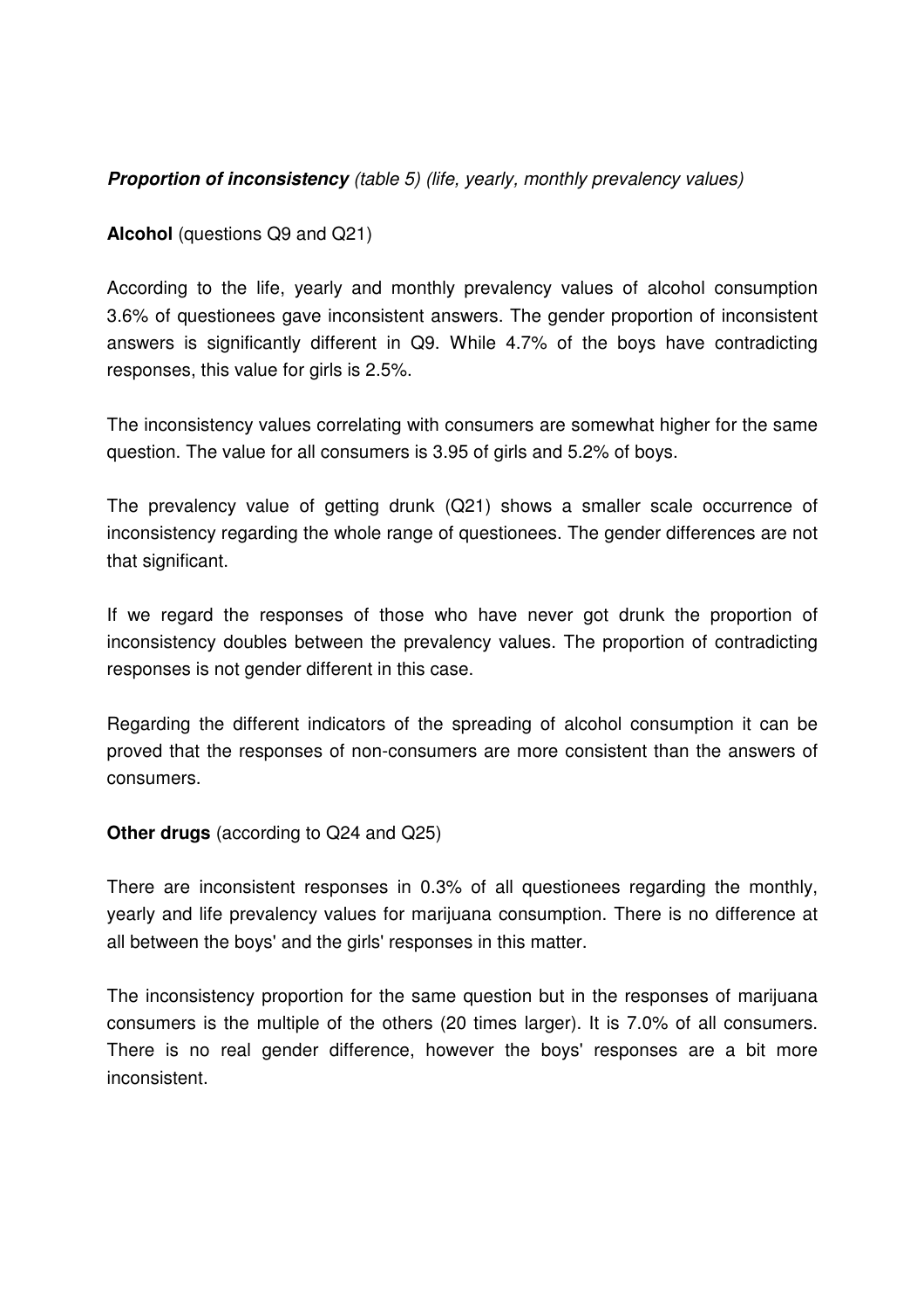In case of inhalants the different period prevalency values have an inconsistency proportion which is less (0.2%) than the proportion for marijuana consumption. However the girls' responses are twice as consistent as boys' answers but with this small proportion, the difference is not that authentic. The values of consumers are similarly higher, though they are not even near to the proportion of marijuana prevalency values.

The contradiction in the responses given to alcohol and other drug prevalencies in the time frames, are in general higher for consumers than for all questionees. This tendency is to a greater extent in case of other drugs. Partially because the responses to other drugs related to all responses are more consistent, and on the other hand the relation between the consumers is just the opposite, the responses of alcohol consumers are more valid than the responses of drug consumers.

Regarding the alcohol /and other drug related questions, no obvious relation can be drawn between their consistency.

As for all the variables the validity of responses given to other drugs related questions is higher, while the responses of consumers are more consistent for alcohol related questions.

## **Results of sincerity questions** (Q40, Q41) (table 6)

The majority of the responses are coming from those students who potentially admit consumption. The percentage of negative answers (probably not or not for sure) is around 10%. (For marijuana it is 9.4%, and it is just slightly higher for heroin: 10.3%) However there is a significant gender difference in the responses. The refusing, not sincere answers are in higher proportion coming from boys for both questions. At the same time the proportion of students admitting to consumption is also higher among boys, especially for marijuana.

## **Proportion of relevin consumers** (tables 7, 9, 11)

In the responses for  $Q26$  only three students – one boy and two girls – have given some measure of consumption of the dummy variable. This is 0.1% of all questionees. the students not giving answers or giving invalid answers is 27.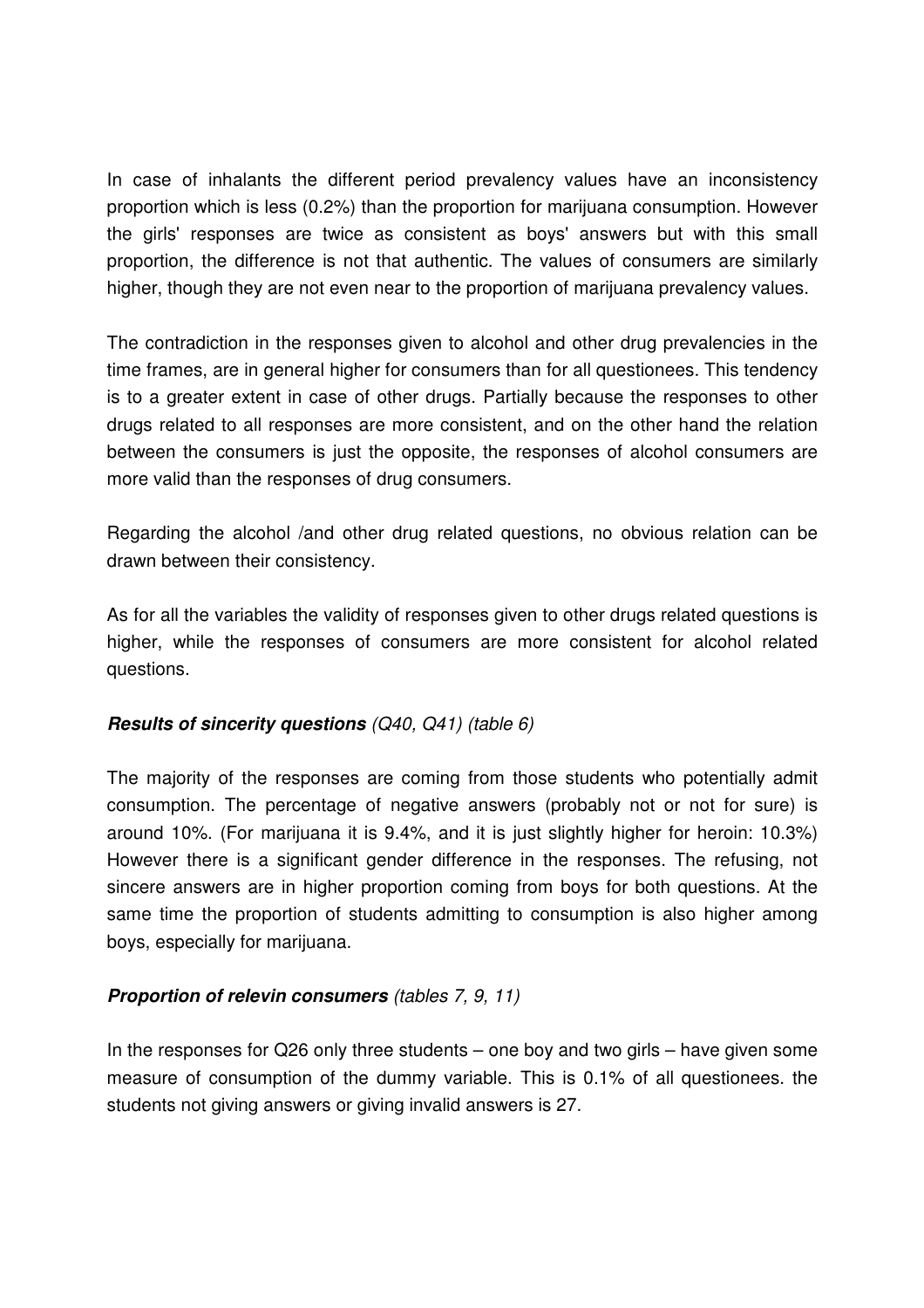According to the consumption information of the dummy variable the responses to the drug consumption related questions are fair, they are 99.9% valid.

However the validity of data regarding the notoriety by Q23 is accountably worse compared to the validity of consumption data. The division of responses to Q23f indicate it. 7.15 of responses said they had heard of relevin, the dummy variable of the questionnaire. The number of responses indicating uncertainty, namely invalid or lack of answers is rather high, 148, though this value is smaller in many cases than the value of missing of existing substances.

# **II./F. Conclusion**

As the methodological result of the survey it can be stated that both schools and students willingly co-operated with the conductors of the survey. The proportion of refusal to answer is low of schools, classes and students as well. The filling-in time, the proportion of unfinished questionnaires show that except for training schools, understanding the questionnaire was not a problem.

The values of the response reliability and validity seems to be reasonable.

The survey in procedure, and completion followed the ESPAD regulation, therefor there are no factors which would cause problems in the international comparison.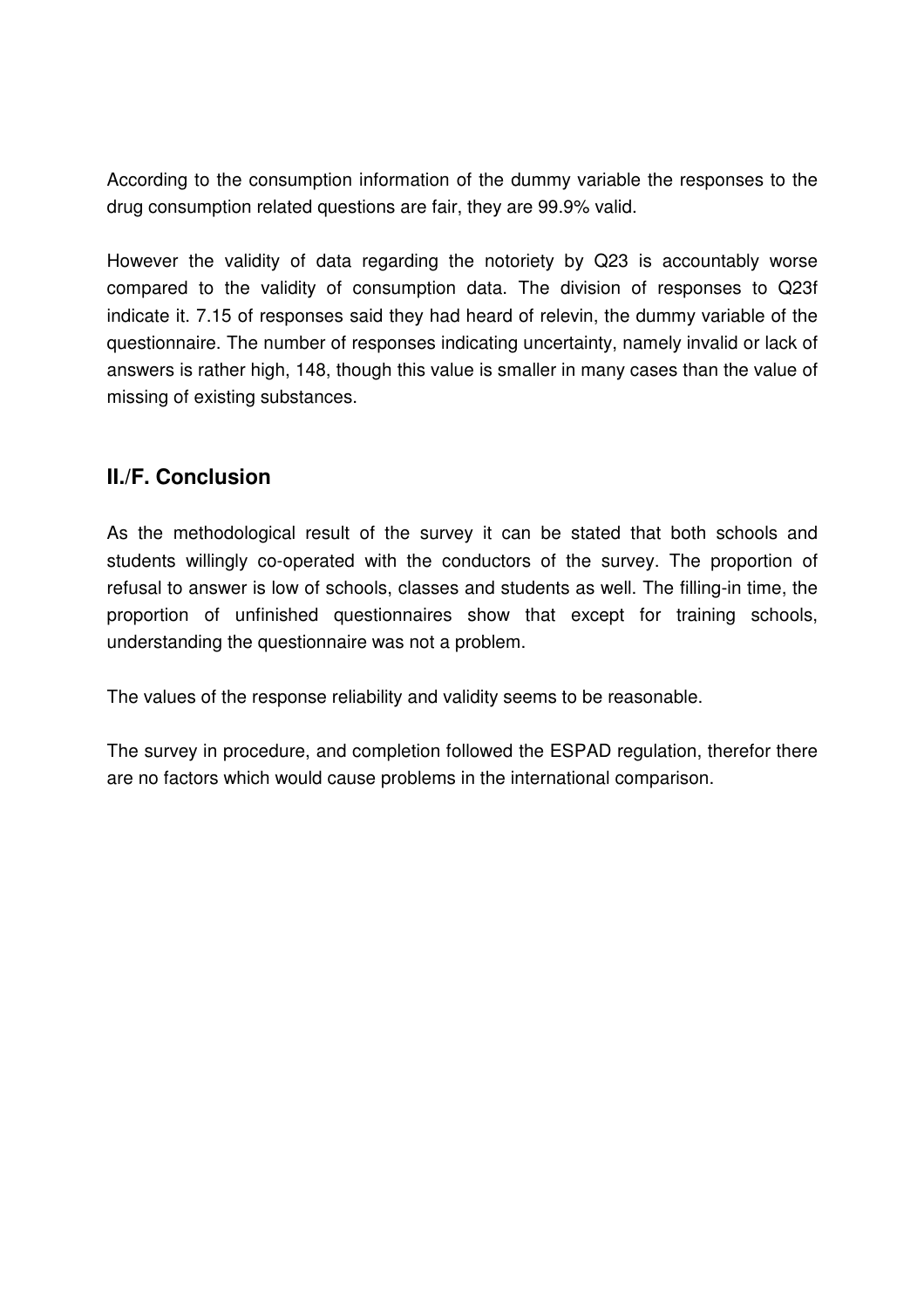# **Part III: Substantive results**

# **III/A. FREQUENCY OF SELF-REPORTED LIFETIME DRUG USE**

## **Smoking**

31.2% of secondary school students have never smoked in their life. This proportion is higher for girls – 33.4% – but the gender difference is not significant. Most of the young people smoked only a few times in their life, but still the number of those who mentioned 20 or more occasions is rather large, 33.2%

## **Alcohol consumption and getting drunk**

9.3% of secondary school students have never consumed any alcohol in their life. The difference in gender is not significant, however the proportion of abstinents is *lower* among girls. Frequent – more than 10 times – consumption was accounted by 42% of responses. The frequent consumption is more common among boys– 56.8%, the proportion of girls is 36.1%.

51.5% of the secondary school students have been at least once in their life drunk. The proportion of girls is 46.6%, while it is higher for boys: 54%. Getting drunk more than 10 times occurred in 12.6%, and here the difference between girls and boys is significant – 7.3% and 18.9%.

## **Consumption of other drugs**

The life-time prevalency of *illicit drugs* among 16 year old secondary school students is 4.8%. The gender difference is small. If we do not count the marijuana and hashish consumption then the life-time prevalency of illicit drugs is just 1.4%. Most of those who have already tried some kind of drug, consumed it only once or twice, the proportion of those who have consumed drugs three or more times in their life is 1.5%.

Only 8 students  $-$  4 boys and 4 girls  $-$  accounted of *drugs by injection*. The frequency was not over 3-5 times in any of the cases.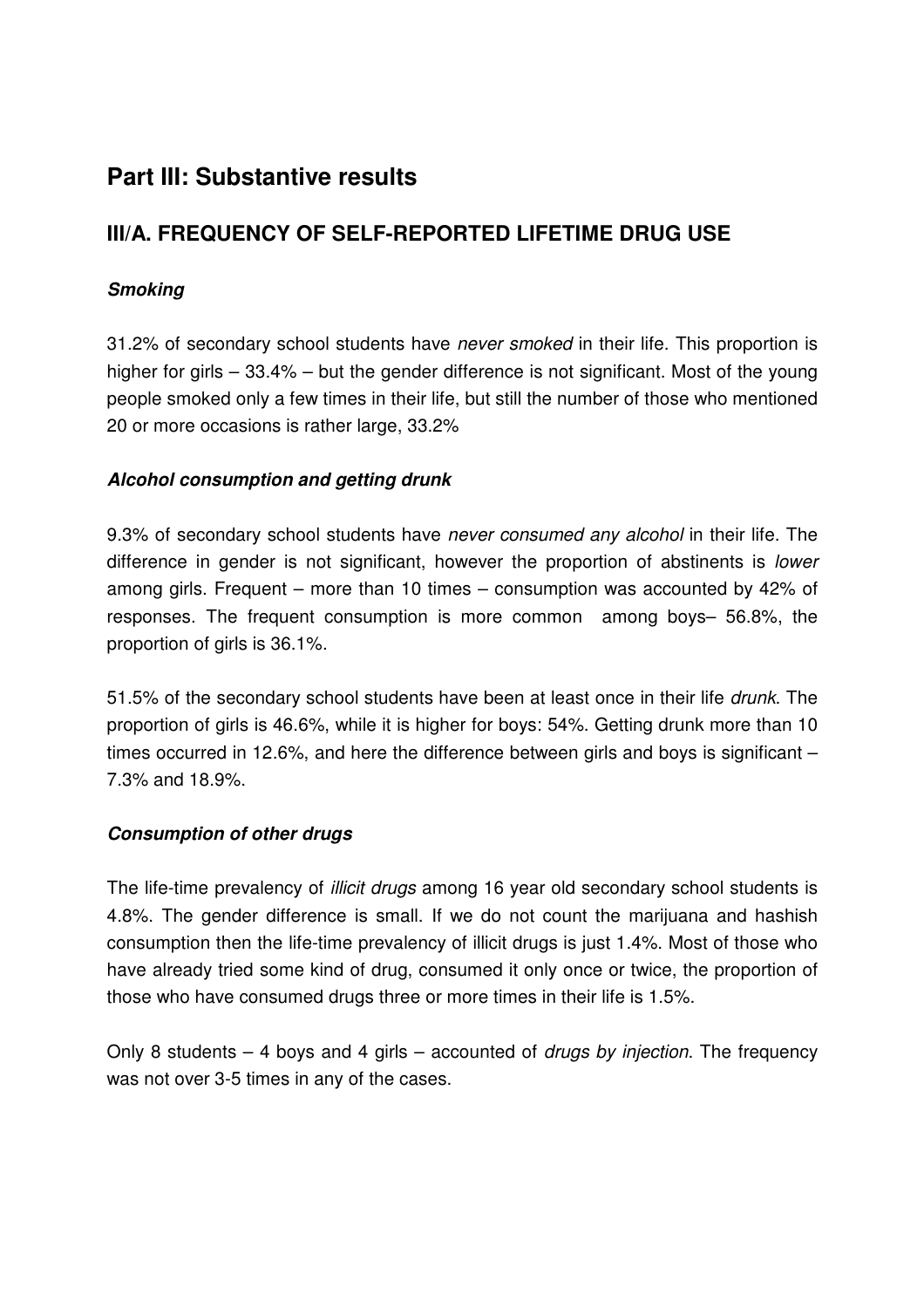The whole life prevalency of *marijuana and hashish* consumption is 4.5%, it is a bit higher for boys: 5%, while for girls it is 4%. Similarly to the other illicit drugs the three or more times consumption is rare, it is 1.3% of all responses. The proportion of boys is 1.7%, of girls is 0.9%.

The life-time prevalency of all other illicit drugs is very low, it is under 1% (amphetamines: 0.4%, LSD: 0.9%, crack: 0.1%, cocaine: 0.2%, ecstasy: 0.4%, heroin: 0.4%). Only 0.1% of the answers indicated relevin consumption.

The life-time prevalency of tranquillisers without prescription is 8.3% of all the questioned population. Among girls the tranquilliser consumption occurs in 11%, while it is lower for boys: 5.1%. While taking tranquillisers happens only once or twice, 1.7% of girls accounted 6 or more times. This proportion is 0.6% for boys.

The life-time prevalency of inhalants is 5.8%. This happens more often with boys, 6.8% of them have already tried inhalants, while this proportion is 5.0% for girls. Similarly to the other drugs trying inhalants happens once or twice, only 1.1% of the questionees used inhalants more than three times in their life.

The combined alcohol and medication consumption is significant, 10% of questionees have done it in their life. Similarly to tranquilliser consumption girls tend to do it more frequently, 11.2% of girls accounted of it, while only 6.6% of boys. Compared to the other substances the frequent consumption is more common, 2% of students used it three or more times.

Finally the consumption of *anabolic steroids* is 1.1% among the youngsters, in similar proportion each gender.

## **Games**

Playing with *slot machines* occurs with high frequency among 16 year old secondary school students. 36.7% of responses mentioned playing, but most of them account only a few occasions. Playing slot machines is more characteristic of boys. While about half of the boy questionees (48.9%) have played slot machines in their life, just a bit more than a quarter of girls has done the same.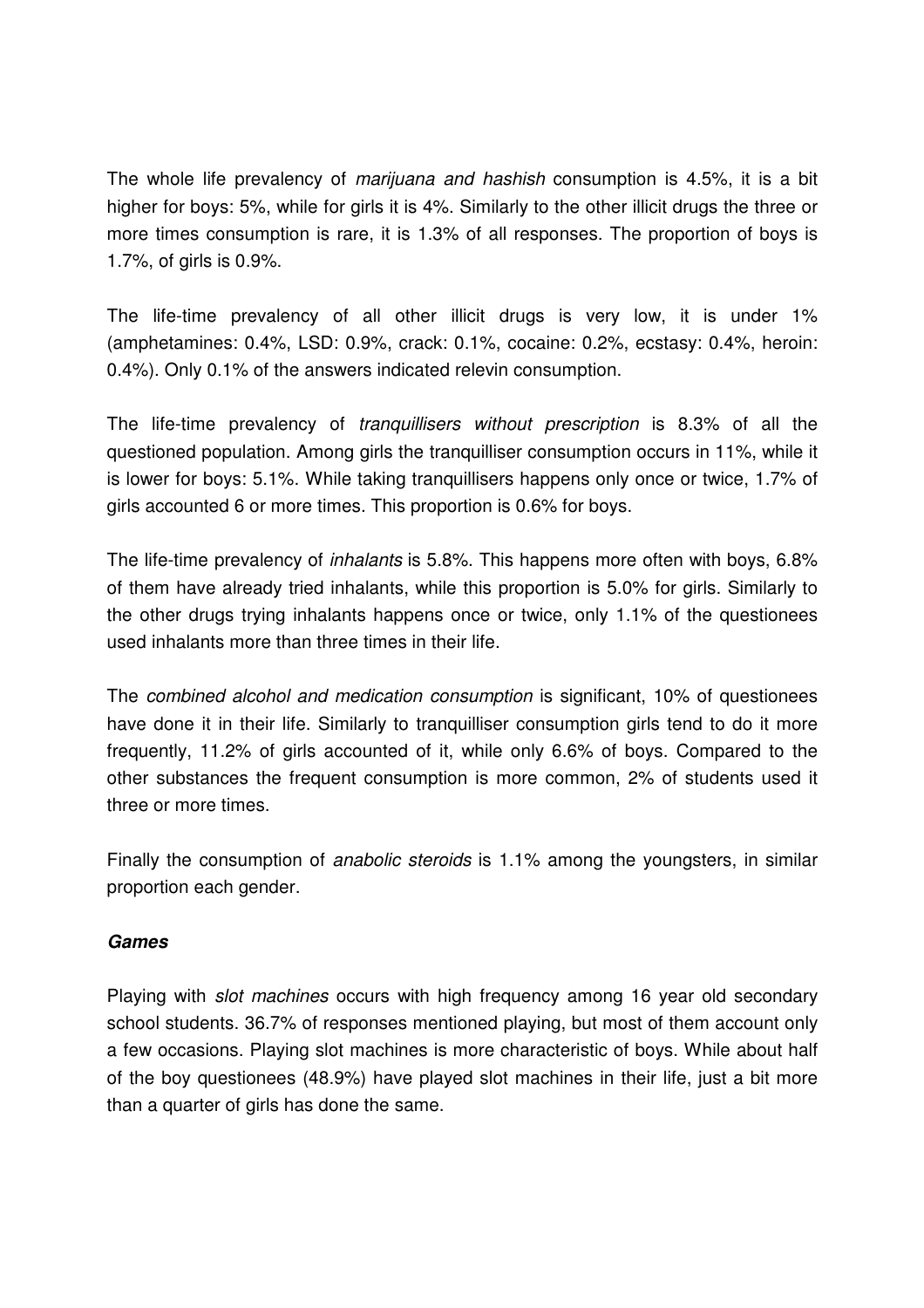#### **Medically supervised use**

The proportion of those taking tranquillisers or sedatives on prescription is rather high, 7.6%. The occurrence is lower for boys – 5.9%, while it is 9% of life-time prevalency value for girls. for most of them this period of taking the medication was less than three weeks, but 1.4% of girls took tranquillisers on prescription for more than three weeks.

#### **Frequency of abstinence**

According to life-time prevalency values most of the 16 year old youngsters have consumed alcohol, the proportion of smoking is high and taking tranquillisers with or without prescription occurs in large proportion. The life-time prevalency values of most illicit drugs are low – marijuana, hashish and inhalant consumption – compared to previous national studies occurs in higher proportion. 5.9% of questionees are totally abstinent – have never drunk alcohol, smoked or used licit or illicit drugs. The gender difference is minimal, however the proportion of abstinents  $-6.2%$  – is higher among boys. The abstinence rate does not differ we disregard some of the studied substances. Regarding cigarettes, alcohol, illicit drug and tranquilliser consumption together the abstinence rate is also 5.9%. If we take just the cigarettes and alcohol or cigarettes, alcohol and illicit drugs in both cases the abstinence rate is 6.2%. In both cases the occurrence of abstinence is a bit higher for boys (6.4% and 6.3%)

# **III/B. FREQUENCY OF SELF-REPORTED DRUG USE IN THE LAST 12 MONTHS**

#### **Alcohol**

In the last 12 months 80% of the questionees consumed alcohol, the gender proportions are almost similar. 20.6% consumed 10 or more times. This is 28.1% of boys and 15.9% of girls.

40% of responses accounted getting drunk in the last 12 months, and the proportion – 19% – of those who got drunk several times is significant.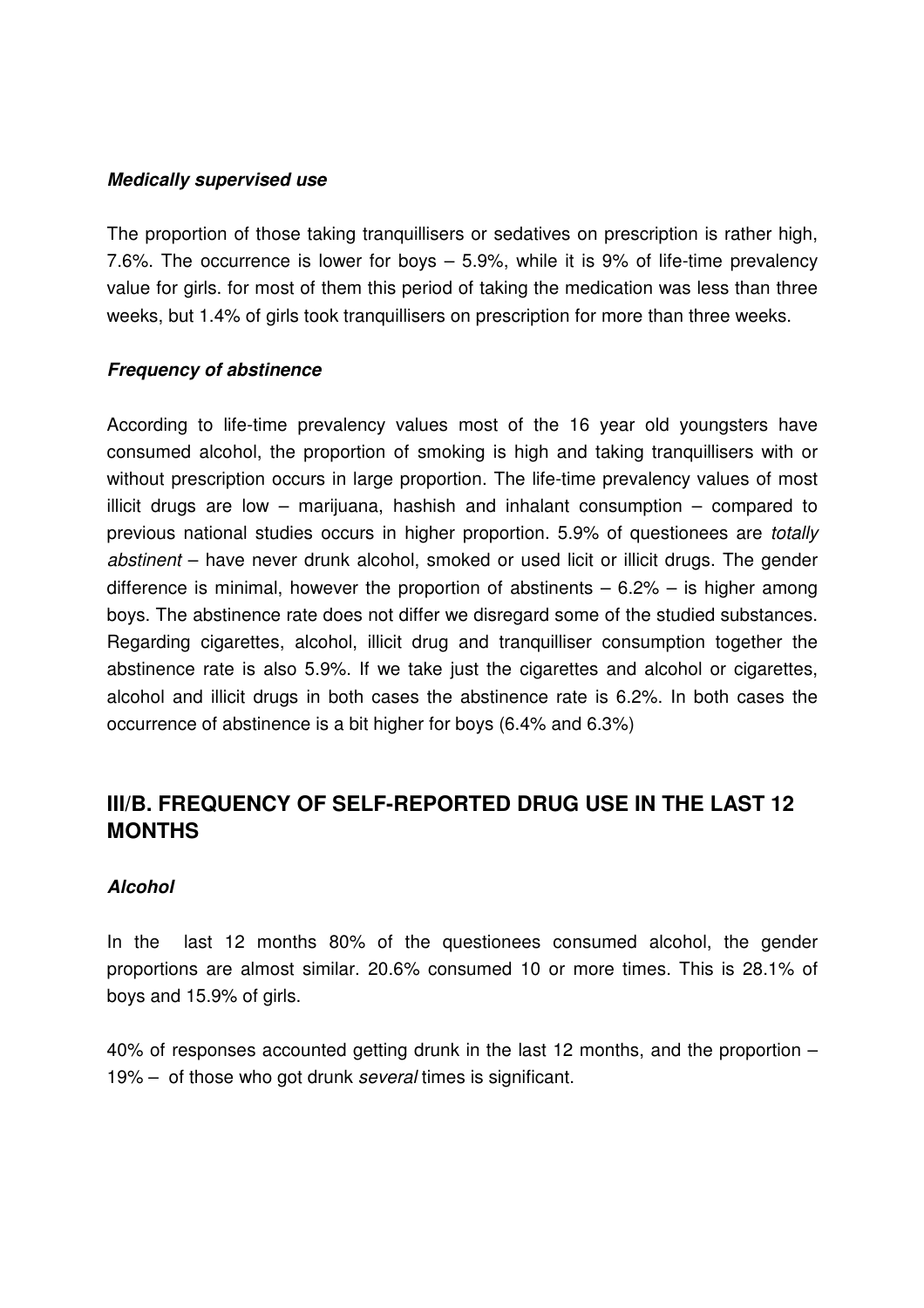#### **Other drugs**

3.1% of students consumed marijuana or hashish in the last 12 months, in similar gender proportion. Corresponding to the whole life data, the consumption is limited to a few occasions.

The occurrence of inhalants is fewer in the last 12 months. This and the rather high lifetime prevalency rate proves those previous study experiences, that inhalant consumption is decreasing in Hungary, and it is connected to a younger age.

# **III/C. FREQUENCY OF SELF-REPORTED DRUG USE IN LAST 30 DAYS**

## **Alcohol**

In the last 30 days 52% of the questionees have not consumed alcohol. The abstinence rate of boys is rather low, 42.5%, while it is 57.5% of girls. Most of them consumed alcohol 1-5 times, but 7.8% of responses report consumption of 6 or more times. The gender difference is significant, 11.8% of boys and just 4.8% of girls consumed alcohol 6 or more times in the 30 days prior to questioning.

Beer was the rarest drink to be consumed in the last 30 days. The rate of beer consumers is 28.6%. Beer drinking is specially rare among girls, only 17.6% accounted beer drinking in the previous month, and mostly once or twice. 41.4% of boys drank beer and almost 10% of those consumed it 6 or more times.

Regarding the whole sample wine drinking is more common, 36% drank it in the previous 30 days. The difference between beer and wine drinking is most significant among girls, 30.4% of them drank wine in the last 30 days though the frequency is not more than 1-5 times. For boys the frequency of wine drinking is just a bit over beer drinking, 42.4% drank wine in the previous 30 days. However drinking wine 6 or more times occurs less frequently, in 8.7%.

On the whole sample the liquor consumption is the most common, but this is explained by the high prevalency values of girls. In the whole sample the liquor consumption is 38.6% in the last month, the proportion of boys is 38.8%, of girls is 38.5%. That means ,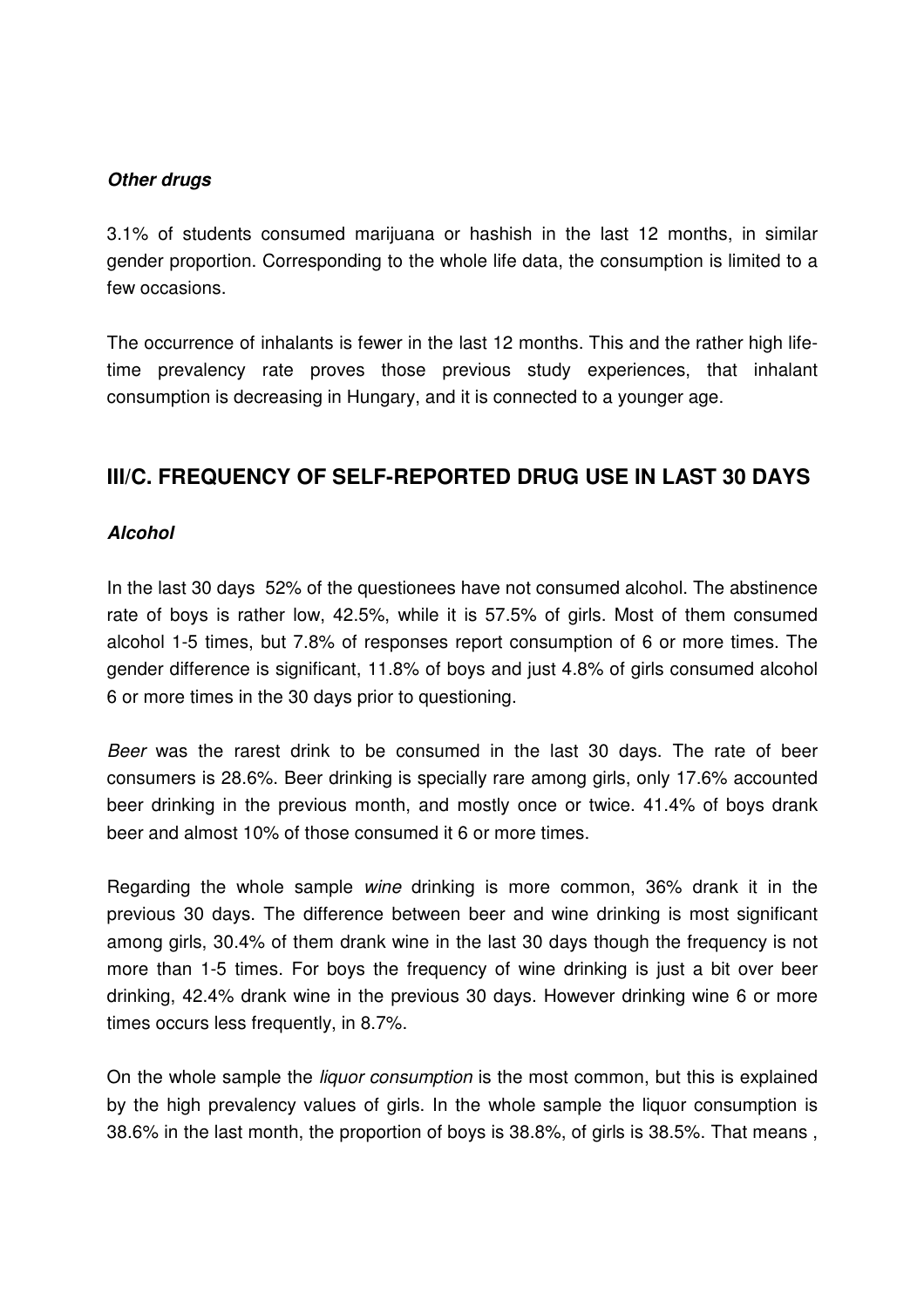that comparing the three alcohol types, girls are more likely and boys are less likely to drink liquors. Consuming 6 or more times is rare, 7.6% of boys and 4.2% of girls did so.

20.5% of responses say they got drunk in the last 30 days. This proportion is higher, 26.3% among boys, but 15.4% of girls got drunk at least once. Getting drunk three or more times is not rare among boys, 8.6% accounted of it, while only 3.2% of girls accounted of the same.

The proportion of *drinking five or more drinks* at a time is higher than the proportion of getting drunk. The frequency in the whole sample is 23.1%, it is 15.2% of girls and 32.1% of boys. Boys tend to drink five or more drinks at a time at least three or more times rather often, the frequency is 18.3% of boys while 7.1% of girls.

Drinking alcohol occurred in high frequency among secondary school student questionees in the last month. Girls tend to drink liquor more frequently – though it means liquor containing lower level of alcohol – boys though not in significant measure tend to drink beer and wine more frequently. The majority of questionees drank alcohol just a few times in the last month, meanwhile the proportion of those who drink larger quantities and get drunk more often is significant.

#### **Other drug use**

1.1% of questionees accounted marijuana or hashish consumption in the previous 30 days, most of them mentioned just 1 or 2 occasions. The gender difference is insignificant (2% of girls and 1% of boys).

0.8% of questionees inhaled in the last month, in similar gender proportion, just once or twice.

#### **Smoking**

33.8% of 16 year old secondary school students smoked in the previous 30 days. In smaller proportion the girls, 31.6% and boys in larger proportion, 36.2%. 21.7% of girls and 28.2% of boys smoked at least 1 cigarette a day. 6.5% of boys band 3% of girls smoke more than 10 cigarettes a day.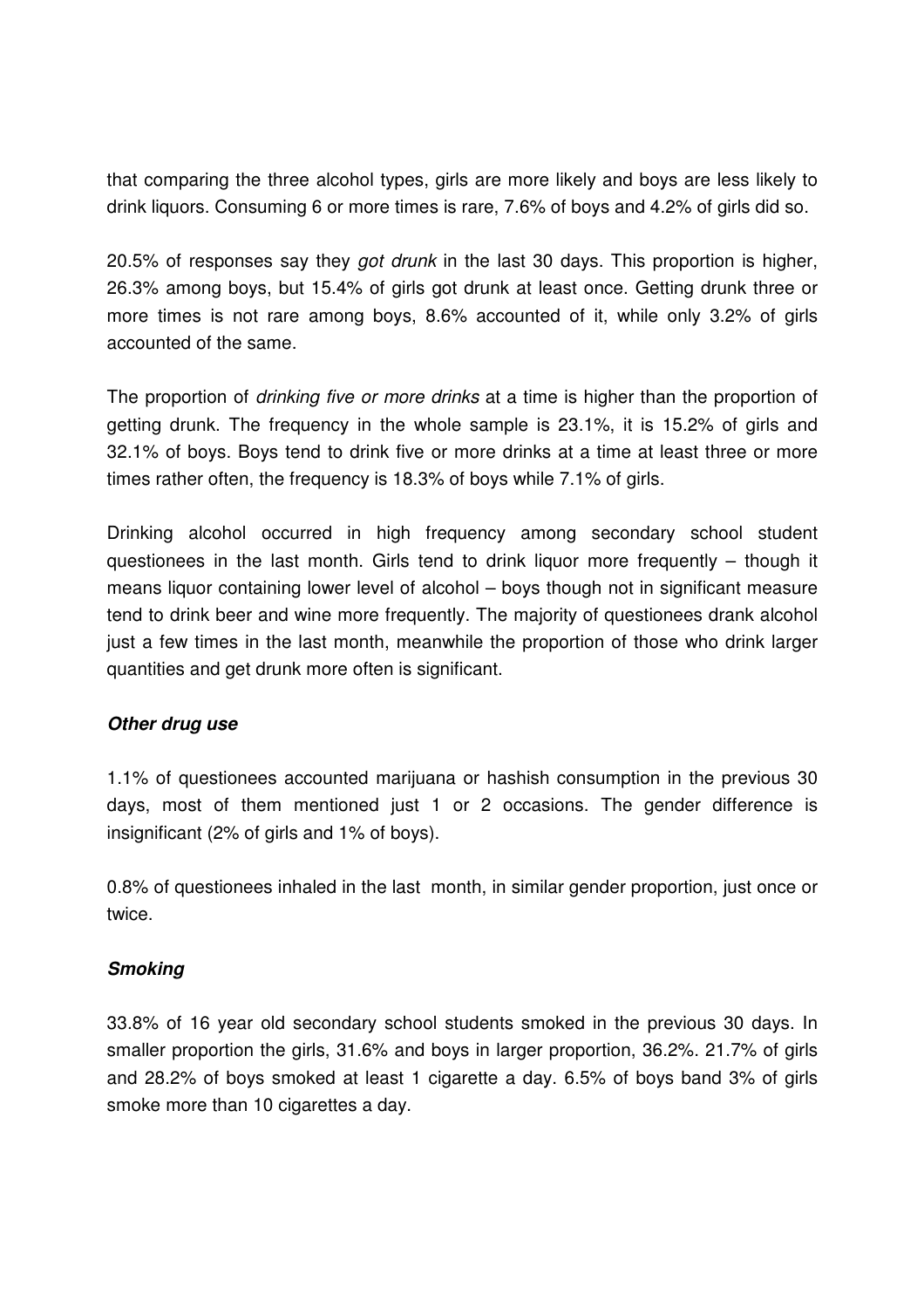# **III/D. AGE AT FIRST USE**

## **Cigarettes**

For the majority of the responses the first cigarette was smoked at the age of 14 or under. The first one for boys is rather between age 11 and 14, for girls a little bit later at the age of 13-15. The regular daily smoking for both gender starts at age 14-15.

## **Alcohol**

The first drink is taken most likely at the age of 14 for all three kind of alcohol. Boys often start to drink beer at age 12-13, while liquor drinking starts at the age of 14-15.

The first drunkenness appears to be a bit later than the first consumption, age 15 was marked most frequently, but mostly boys happen to get drunk at age 14. Just 7.6% accounted getting drunk under age 14.

#### **Other drugs**

The age of first use of illicit drugs – if it is interpretable due to the low number of cases – is age 15, but younger ages occur for all of the drugs as well. At age 15 the most common is the first use of tranquillisers without prescription, but age 14 is also frequently mentioned.

Differently from the above mentioned the age at first use for inhalants is different, most frequently it happens at age 11 or under, but age 15 is frequent among boys.

The age at first use of cigarettes or alcoholic drinks is 14 or under, of other licit or illicit drugs is around age 15.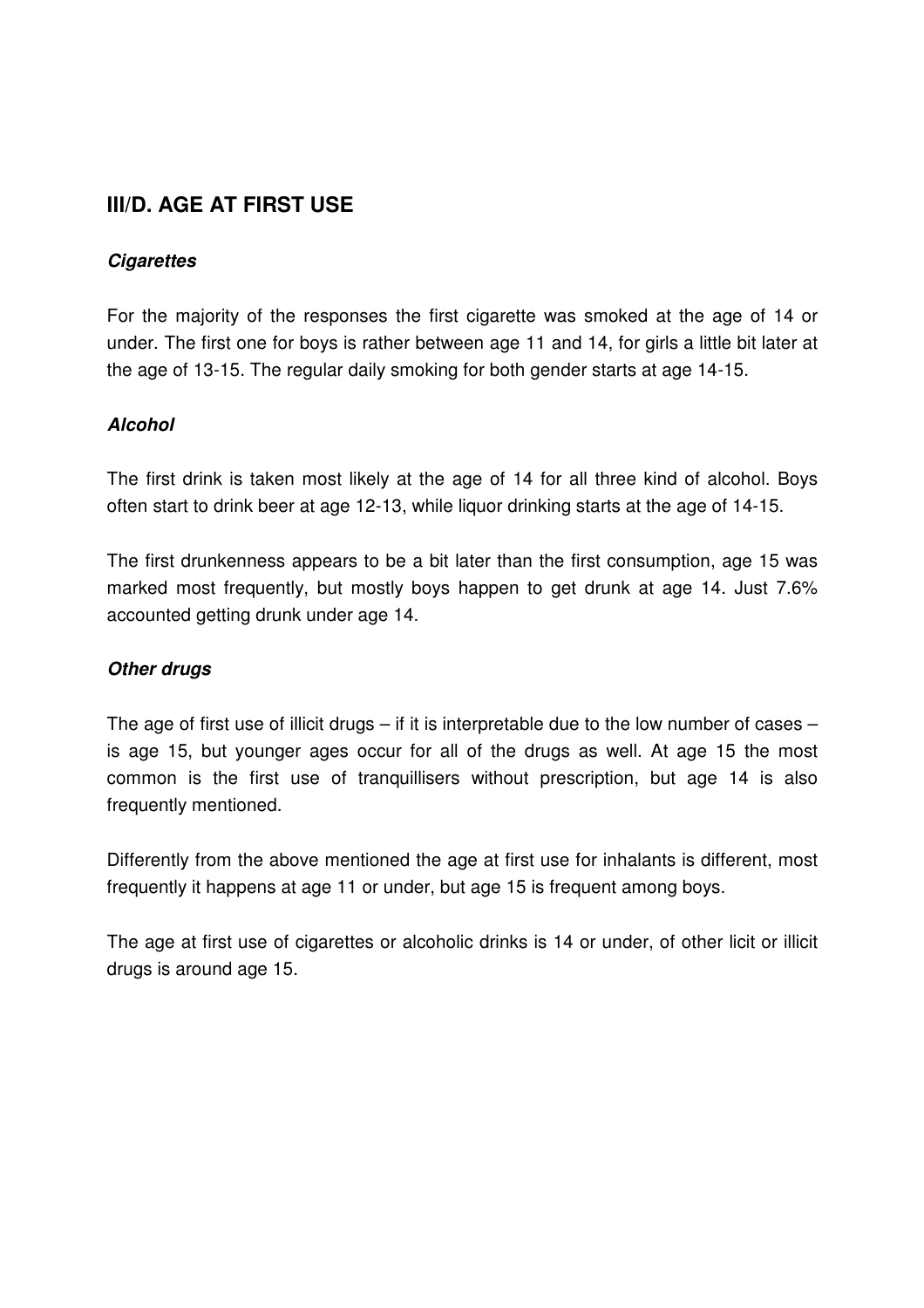# **III/E. ALCOHOL CONSUMPTION**

#### **Quantities**

44.8% of boys and 16.8% of girls consumed beer the last time they drank alcohol. For girls the amount of beer is under 50 cl, while among boys the most common amount is 50 cl or between 50 and 100 cl, and more than 10% marked more than 100cl.

The larger proportion, 48.6% of questionees drank wine the last time they have consumed alcohol. The proportion is 42.6% of girls and 55.3% of boys. 38.4% of girls and 42.7% of boys drank at most 20 cl of wine. 1.2% of girls and 5% of boys drank 75 or more cl of wine.

Similarly to wine  $-$  48.6%  $-$  of questionees dank *liquor* the last time of alcohol consumption. The important difference is that girls drank liquor at the last time in higher proportion, in 52.1%, than drank the other two alcohol. This rate of boys is 44.4%. It is however important to note that liquor consumption for girls means lower – 18-22 degree – alcoholic content, sweet liquor. The consumed quantity for the majority is not more than 10 cl, but 8.1% of girls and 11.2% of boys consumed liquor in larger quantity at the last time.

The average per capita alcohol consumption at the last time converted to 100% pure alcohol is 65.4 ml for boys and 32.2 ml for girls. (While calculating the total quantity of consumed alcohol, we included only those answers where there was a valid response for all three alcohol.) Both boys and girls consumed liquor in the largest quantity, it is 24.5 ml for boys and 15.8 ml for girls. (While calculating the average values of each alcohol we included answers where responses were only for the alcohol in question.) In both sexes the quantity of wine consumption was lower, 19.7 ml for boys and 11.0 ml for girls. The per capita beer consumption at the last time of girls is outstandingly low, a total of 2.8 ml, while the average quantity of beer consumed by boys  $-$  20.7 ml  $-$  is a little bit over the average of wine consumption.

The place of the last consumption is often a disco (29%) or home (24%) and pubs and bars were named (20%) as well. Often (16%) somebody's apartment was marked, which means a party, or an elder relative's home in most of the cases. Girls more often mentioned home and discos, while boys named pubs in large proportion.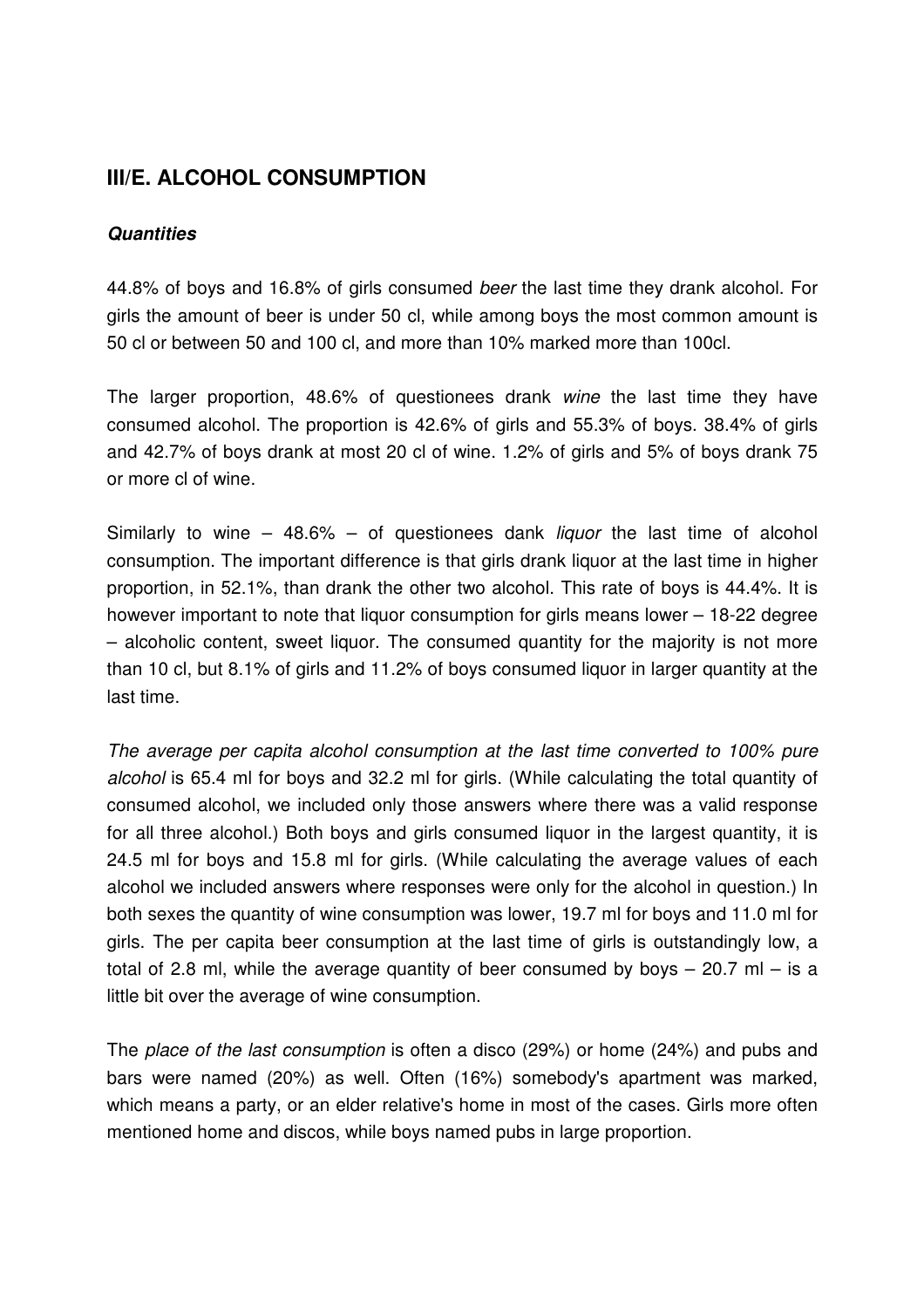The questionees unanimously refused the possibility, as an effect, consequence of alcohol consumption that they would not be able to stop drinking. 83% of questionees does not think it is possible, but the proportion of "impossible" responses is 58%. The majority (79%) of questionees refuses the possibility that they would have a problem with the police due to alcohol consumption. In a smaller but still large proportion, more than half of the questionees did not think they would do something they might later regret or get sick because of alcohol drinking. The students find the positive consequences of alcohol most likely or possible, such as "I would be more relaxed and loosened", "I would have fun", "I would feel friendlier and outspoken". The only exception is the "it would be bad for my health" answer, as more than half of the students (55%) thought it possible or most likely.

A very low proportion of secondary school students accounted problems due to alcohol consumption. In larger proportion there are problems in the relationships. Quarrels, arguments are mentioned, but only by 20% of questionees. Just 15% mentioned problems with friends, 13% mentioned problems with parents, and just 4% has ever had a problem with a teacher due to alcohol consumption.

Students rarely mention personal problems. Among the most commons are "I wrecked certain things" (11%), and "my performance decreased" (10.5%). Accidents or loosing valuable thing due to alcohol consumption happens rarely according to the responses, 6% and 4% of responses mentioned them.

7% of questionees mention the sexual consequences of alcohol consumption ("made sexual encounter later regretted", and "made sexual contact without prevention") for both option.

Among criminal problems the most frequent is drunk driving, 6% of questionees account of it. 4% mentioned problems with the police, and 0.8% became a victim of robbery or an assault due to alcohol consumption.

The proportion of boys accounting problems due to alcohol consumption – except for problems with friends – is higher than the proportion of girls. But the difference is not that large, just in a few cases – drunk driving, decrease in performance, problem with parents, wrecking things – do boys account problems more often than girls.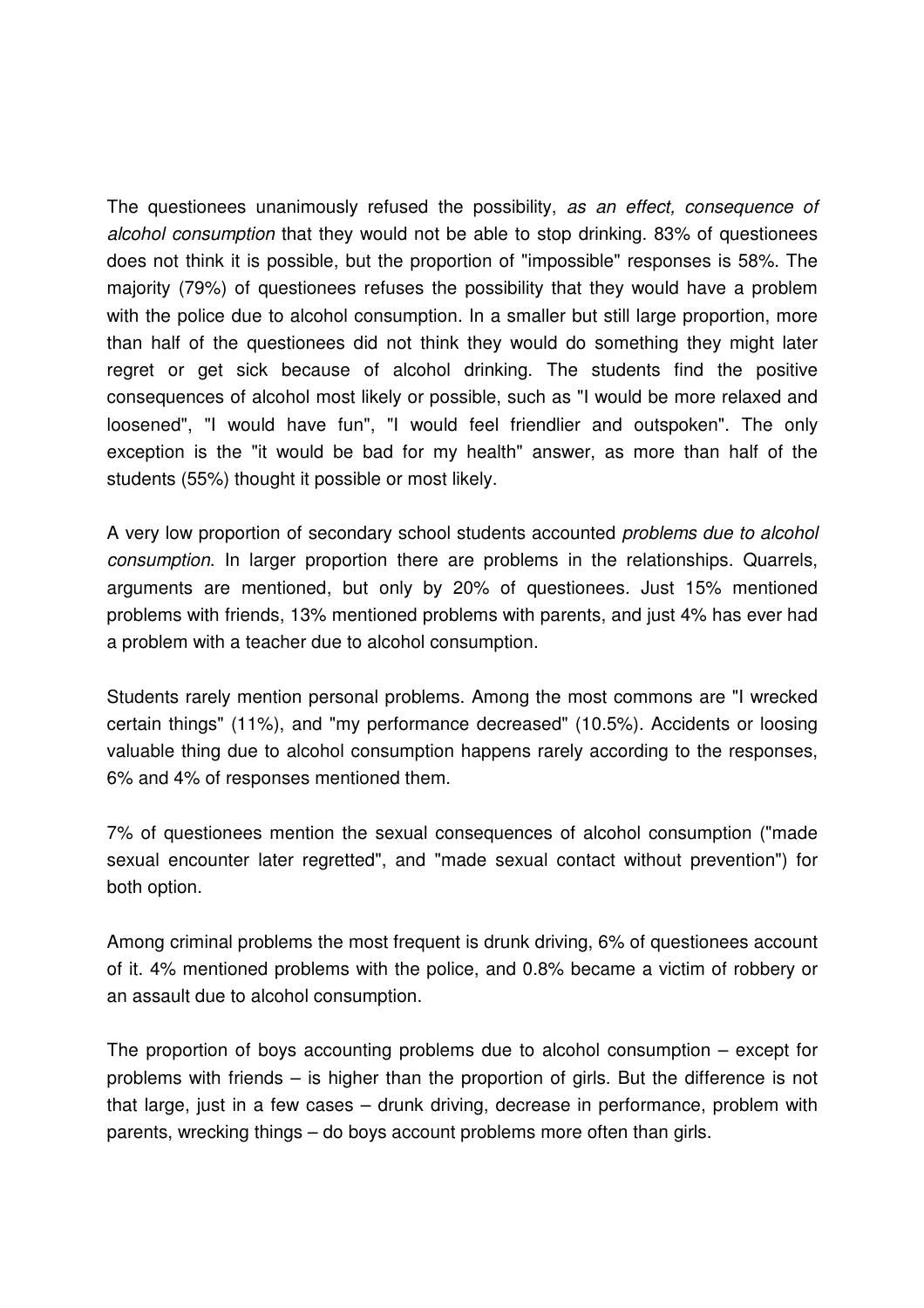# **III/F. ATTITUDES TOWARDS ALCOHOL CONSUMPTION**

#### **Reasons for not drinking**

This question was one of the most difficult to understand, it was detected early, at the pre-test, but as it was a compulsory question we had no chance changing it. The phrasing of the question did not make it clear whether it is about general reasons or they want to learn about the reasons the questionee does not drink for. Therefor the responses reflect the agreement or disagreement of each phrased reason, they are sometimes general reasons, and in other cases refer just to the questionee.

93.2% of questionees agree that "drinking is damaging to health" (in 32 cases there were no valid answers). The agreement proportion of girls is higher, 94.4%, while of boys is 91.5%.

78.9% of responses agreed to "drinking costs a lot of money", the proportion of agreement is again higher of girls (80.3% of girls and 77.3% of boys), but the proportion of agreement is not gender significant. In 78 cases there was no answer.

"I don't drink for religious reasons" statement was approved by a mere 18.5% of the students answering the question. The gender difference is not significant (16.8% of boys and 20.0% of girls). For this question a rather large number, 199 students gave no or invalid answer.

76.6% agreed to "those who drink inconveniently loose their self-control". The gender difference in this case is not significant either (78.2% of boys and 74.8% of girls). The number of missing or lack of answers is 95.

60.9% of responses agreed to "it is difficult to stop drinking if you have already started". (The missing is 66 students.) The responses are significantly different by gender. The agreement proportion of girls is 8% higher than of boys (74.7% and 56.6%)

75.6% of responses agreed to "my parents disapprove of drinking and there was no significant gender difference. (Missing is 133 students)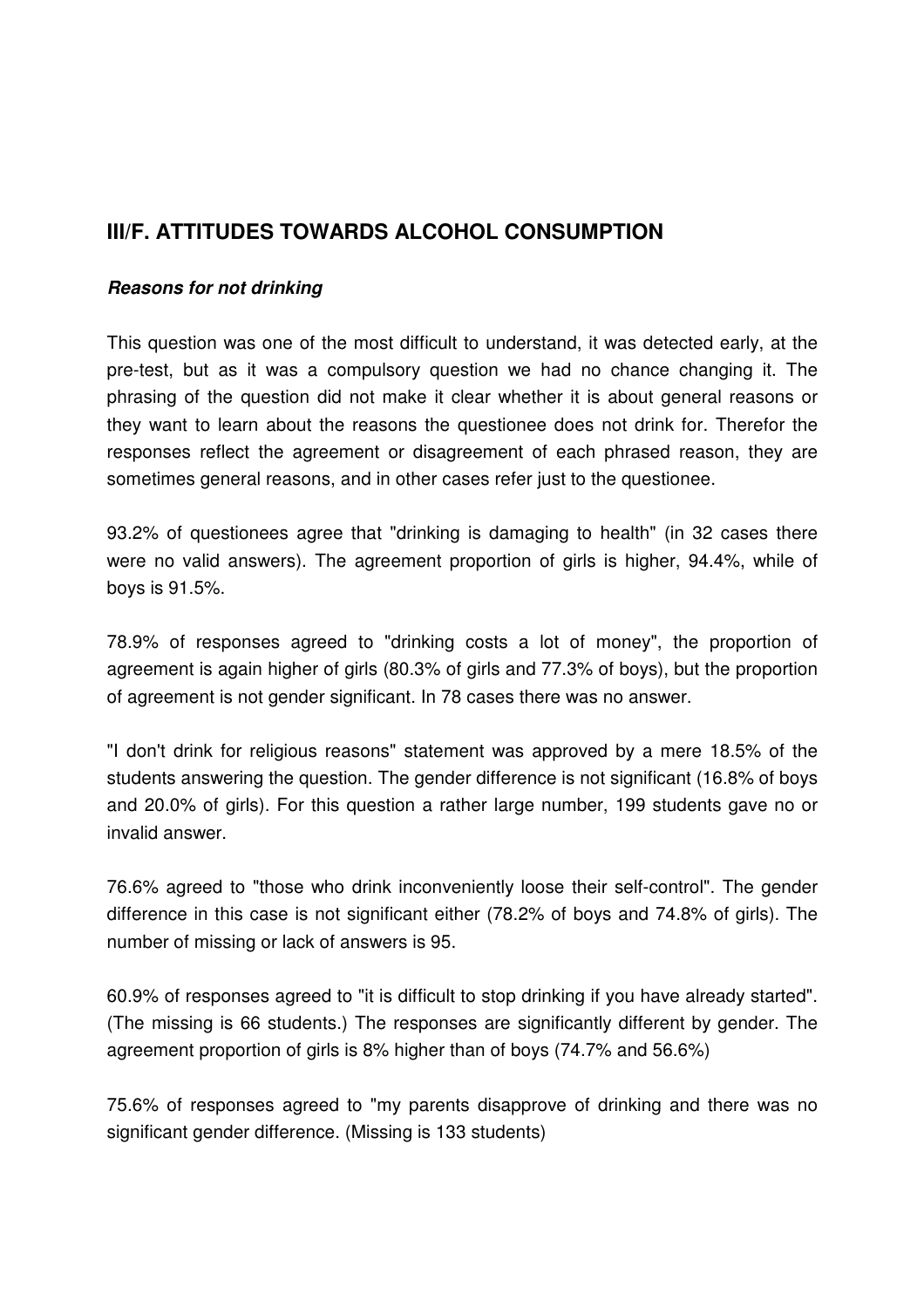For the statement "drinking makes you fat" the number of lack of answer and invalid answer is rather high, 191 students. The proportion of agreement to the statement is low, just 25.7% and again with a slight girl predominance.

To "drinking ruined one of my good friends" 65.2% of the responses agreed, (missing 165), while 71.1% was the girls' proportion of agreement, this proportion is just 58.9% of boys.

"Alcohol has terrible taste" was approved in a significantly larger proportion of girls, though both sexes tend to disagree (the proportion of disagreement is 69.9% of boys and 58.9% of girls). 174 students gave invalid answers and just a mere 36% agreed to the statement.

To the side effects, e.g. headache, hangover, sickness 80.5% of questionees agreed. (Missing 111)

The relation of drinking and crime was approved by 72.3% of the responses. (missing 92 students)

Drinking contradicts just a bit more than half of the questionees' principles. However there is a gender difference (48.5% of boys and 56.9% of girls). The number of no or invalid answers is high, 214.

A large proportion , 89.6% of responses agreed that "there is a big chance that drinking leads to accidents". Hence this proportion is 91.8% of girls.

The "there is a great chance that drinking will have a damaging effect on my family life" is approved by 82.8%, with a 6% gender difference. (missing:117)

To summarise it seems that reasons against alcohol consumption and reasons for not drinking gained the ears of most of the secondary school students. The only exceptions are the religious reasons, the fattening effects and the reasoning with the terrible taste of alcohol. If there is a difference between the genders , it seems that girls are more likely to agree to the reasons against drinking than boys.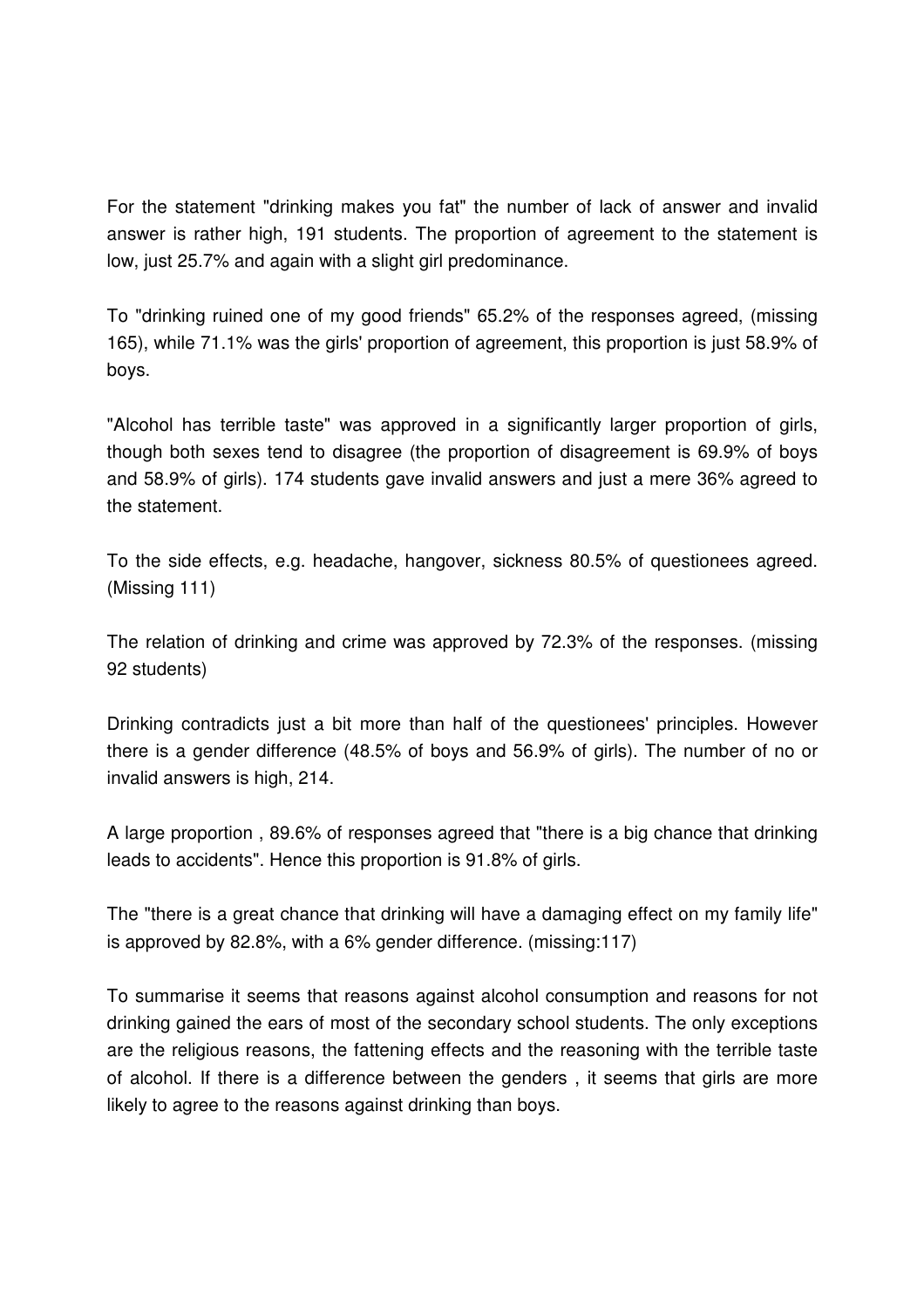## **Anticipated drinking behaviour**)

There were problems with the understanding of this question as well, as we already mentioned it at the meetings of the questionnaire preparation. We think – and the questionees proved – that the question is under defined, and it is doubtful what it measures.

47.3% are the "don't know" answers, there were 28.3% "yes" and 29% "no" answers. The gender proportions are different, while girls tend to answer "no" or are indecisive, 30.7% of boys answered "yes"

# **III/G. KNOWLEDGE OF DRUGS**

According to the results from the studied substances on the surveyed population cocaine has the largest proportion of notoriety. 94.6% of questionees have heard of it. The proportion of notoriety of this drug is higher among girls, than among boys (27 students din not answer or gave invalid answer for the question).

The next drug on the notoriety scale is the heroin. Its notoriety rate is 94.3% (missing 31). There is no gender difference, though among girls it has a higher notoriety proportion.

92% of students have ever heard of tranquillisers and sedatives (number of missing:38). The notoriety of these substances is significantly different by gender. While 10.2% of boys have never heard the drugs in this category, just 5.2% of girls have never heard of them.

The notoriety rate of marijuana is 91.3%. The gender difference is similar to the previous drug group.

The next on the list are the sleeping pills with a 89.1% notoriety rate (missing 52%). The measure of notoriety of these substances is larger among girls, 92.8%, while it is just 84.9% among boys.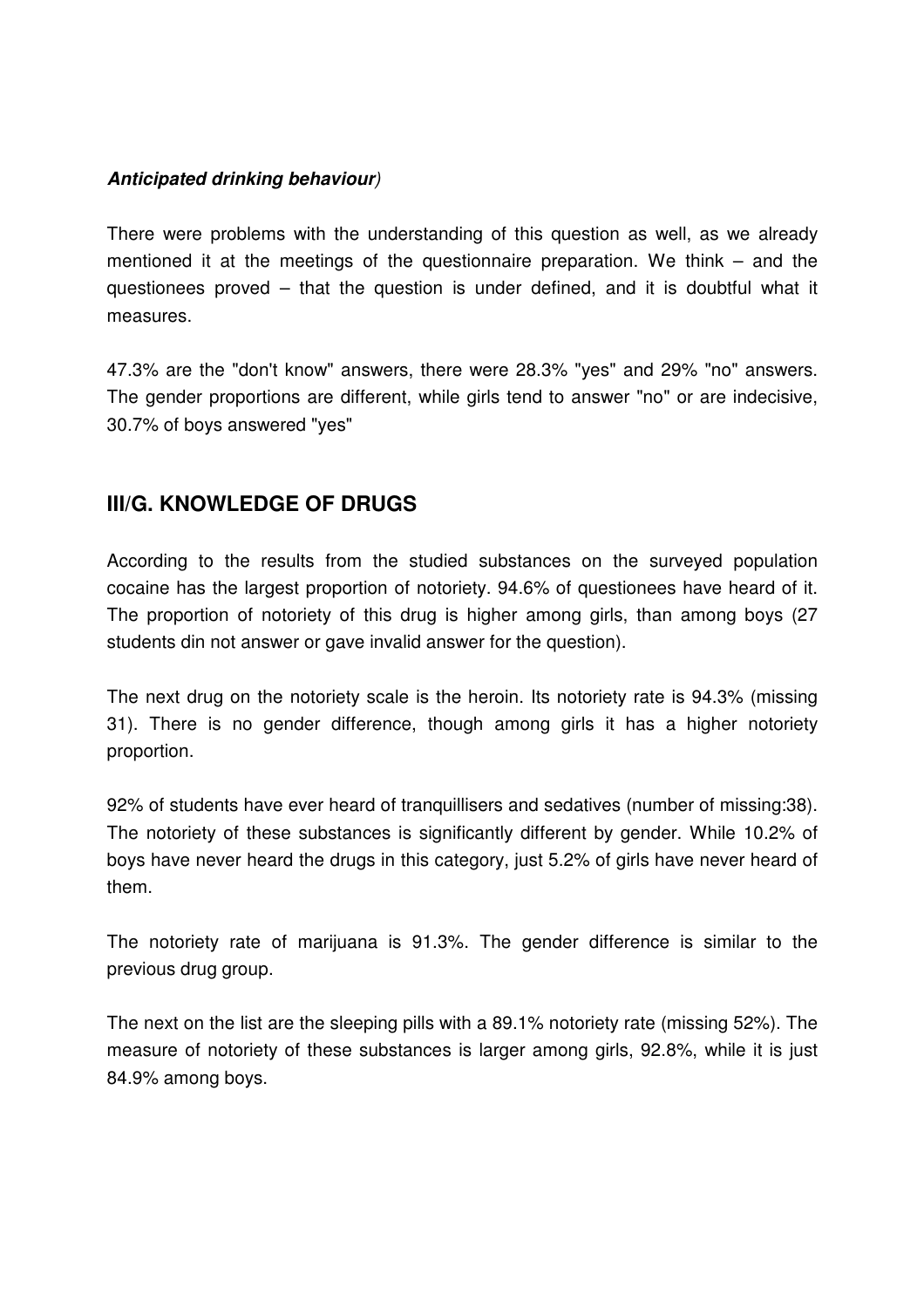87.1% of students have ever heard of LSD (missing 36). There is no real gender difference.

The drugs next on the rank fall way behind the foregoing. While the notoriety rate the above mentioned substances is rather high and ranges on a small scale – between 94.6% and 87.1% – and the rate of invalid or lack of answers range between 1-2%, the substances next on the list are not known to most of the questionees. The low notoriety rate drugs are as follows: other opiates (35.1% of response heard of it), ecstasy (notoriety rate; 24.4%), crack(notoriety 23.5%), amphetamines (20.7% knows about them), methadone (13.0%), speed (11.0%) and the dummy variable, relevin with the lowest notoriety (7.1% thought they'd heard of it). The number of no or invalid answers for these substances, between 119 and 154, indicate the low notoriety of these drugs in Hungary.

# **III/H. PERCEIVED AVAILABILITY OF DRUGS**

## **Alcohol**

90.2% of questionees thought it easy to access beer if they wanted to, and within this 74.6% thought it very easy. The rate of those who assumed it difficult in some way to access was just 4.2%. There is no significant gender difference in the responses. We received similar responses of wine accessibility. 90.7% thought it rather easy or very easy to access, while just 4.7% tend to think it difficult in some way.

The availability of liquor is a bit different, 12.6% of responses found it difficult to access in some way. And the rate of those who find it easy or very easy to get is more than 10%, less than in case of the other two alcohol.

There were no significant gender differences in the responses, however boys tend to answer "very easy" in larger proportion.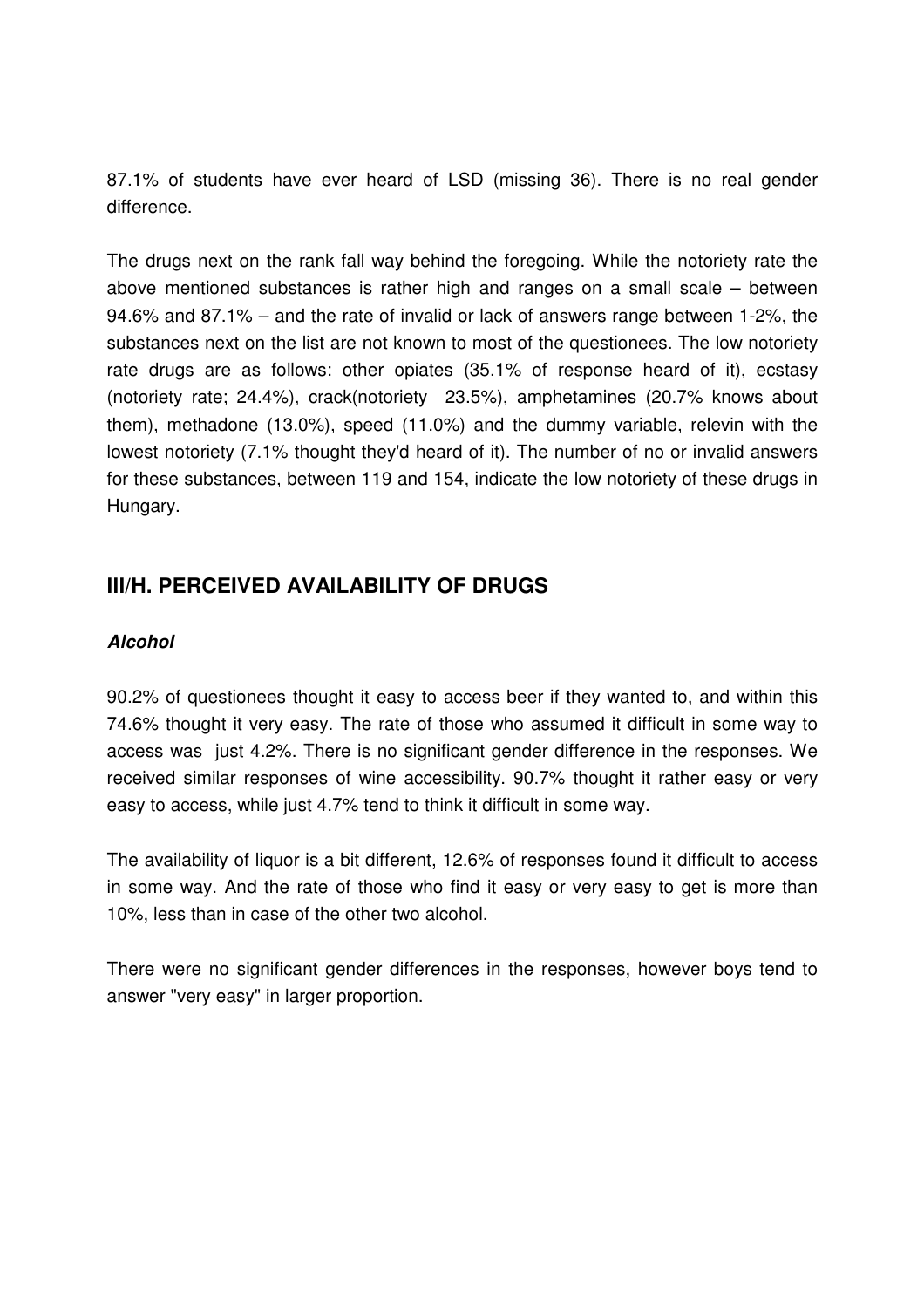## **Other drugs**

The rank of accessibility of other drugs is as follows according to the easy and very easy answers:

| drugs             | proportion of easy and<br>very easy answers in |  |
|-------------------|------------------------------------------------|--|
|                   | ℅                                              |  |
| inhalants         | 40.8                                           |  |
| tranquillisers    | 36.6                                           |  |
| marijuana         | 9.0                                            |  |
| anabolic steroids | 8.5                                            |  |
| <b>LSD</b>        | 5.9                                            |  |
| ecstasy           | 4.7                                            |  |
| amphetamines      | 4.6                                            |  |
| heroin            | 4.5                                            |  |
| crack             | 4.0                                            |  |
| cocaine           | 3.9                                            |  |

It is clear that according to students the availability of other drugs is way behind the availability of alcohol. In the next availability category are the inhalants, tranquillisers and even their accessibility was rated "easy" or "very easy" only by half of the responses compared to alcohol. The rate of those finding it difficult to access these substances is almost similar, and the proportion of those who find it impossible to access them is 15%.

The availability of the other drugs fall way behind these foregoing. The percentage of those who find it difficult, rather difficult or impossible to access is dominant. The availability of marijuana and LSD is at least is rather easy for 10%, but the substances following them are available only according to about 5%. 25% to 30% of questionees think it is impossible to get illicit drugs.

There is no gender difference, the only exception is the availability of tranquillisers as in the "easy" and "very easy" groups girls are over represented.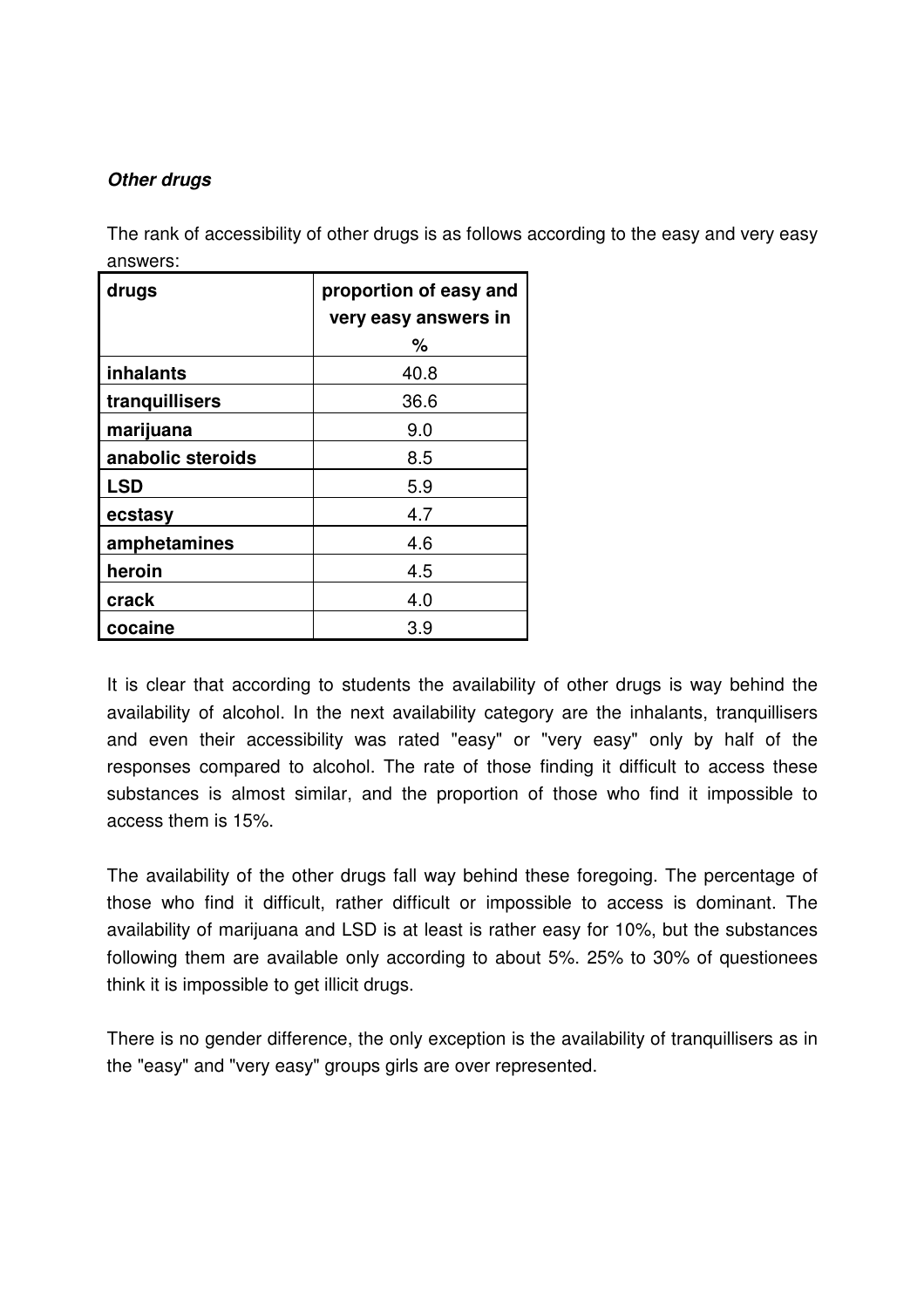# **III/I. DISAPPROVING OF DRUG USE**

## **Cigarettes**

24.9% of responses disapproved of occasional, and 75.4% of regular smoking (10 or more cigarettes a day). Girls are significantly more tolerant of occasional smoking than boys, while regarding regular smoking the gender proportion is just the opposite, but the difference is not significant.

## **Alcohol**

17.7% of responses disapprove of trying drinks of some measure. Responses are gender indifferent. 70.2% of questionees disapprove of drinking a few several times a week, and a little more of them (74.9%) disapproves of getting drunk once a week.. There is no gender difference in the judgement of trying alcohol, however disapproving regular drinking and getting drunk, girls are over represented.

#### **Other drugs**

The rank of behaviour towards other drugs, according to disapprove and strongly disapprove answers:

| Smoking marijuana regularly    | 94.8% |
|--------------------------------|-------|
| trying cocaine                 | 92.2% |
| trying heroin                  | 92.1% |
| Smoking marijuana occasionally | 92.0% |
| trying crack                   | 91.2% |
| trying amphetamine             | 90.9% |
| trying LSD                     | 90.2% |
| trying ecstasy                 | 90.0% |
| trying inhalants               | 89.7% |
| trying tranquillisers          | 86.0% |
| trying marijuana               | 85.9% |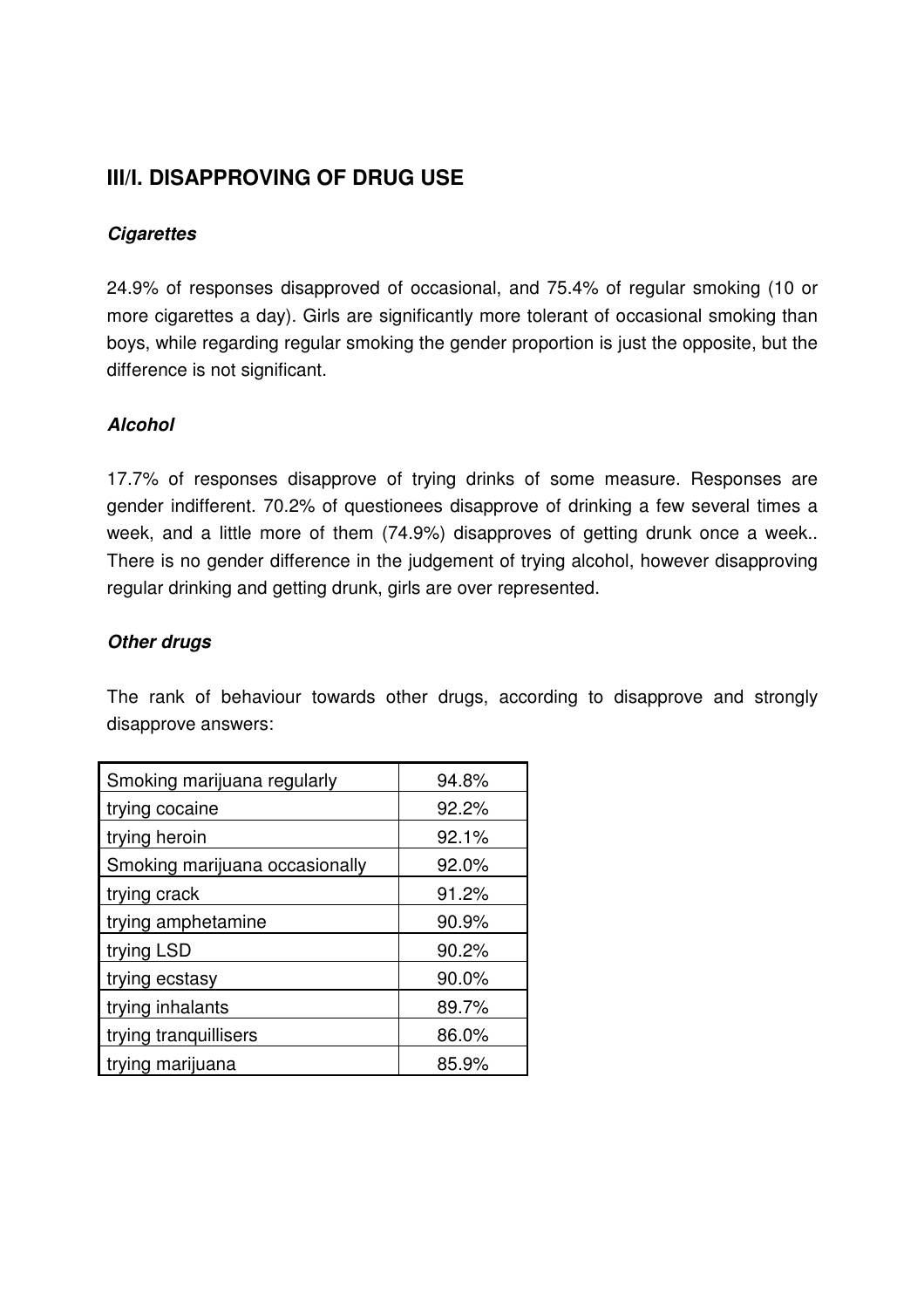The rate of disapproval and strong disapproval of some substances is rather large in the surveyed mass.

The opinion on trying the different substances differentiate on a small scale, the rate of disapproval is between 92.2% and 85.9%. According to the rank formed on the base of this small scale, it is getting closer to reality compared to the results of Hungarian surveys, however the measure of differentiation is small and the legally accessible drugs are still in the mildly disapproved segment. (The later statement is proved when the rank is compiled by the strongly disapproving responses, where occasional marijuana smoking is more disapproved than inhalants and tranquillisers without prescription.) The judgement of different measure of marijuana consumption (and the previously showed alcohol and cigarettes)indicates that responses differentiate between regular, occasional and trying-out consumption, though this differentiation is on a small scale. We cannot talk about the proportion of answers by gender as there is no difference in the answers of boys and girls for any of the substances.

# **III/J. PERCEIVED RISK OF DRUGS**

## **Cigarettes**

76.3% of responses perceives even the occasion smoking hazardous in some measure, the majority finds it moderately dangerous., but 52.6% says it is a little bit dangerous.

Regular smoking is perceived dangerous by 77.4%, and by an other 19% moderately or little bit dangerous. These rates are larger than those disapproving smoking.

In the judgement of the danger of regular smoking the girls' responses are significantly stricter.

## **Alcohol**

Drinking 1-2 drinks almost every day is perceived dangerous on some scale by 87.1%, the majority finds it moderately dangerous. A larger rate, 92.0% of the questionees finds it dangerous to drink large quantities  $-5$  or more drinks on a weekend. The rate of giving the "very dangerous" answer among them is 54.6%. Among the different types of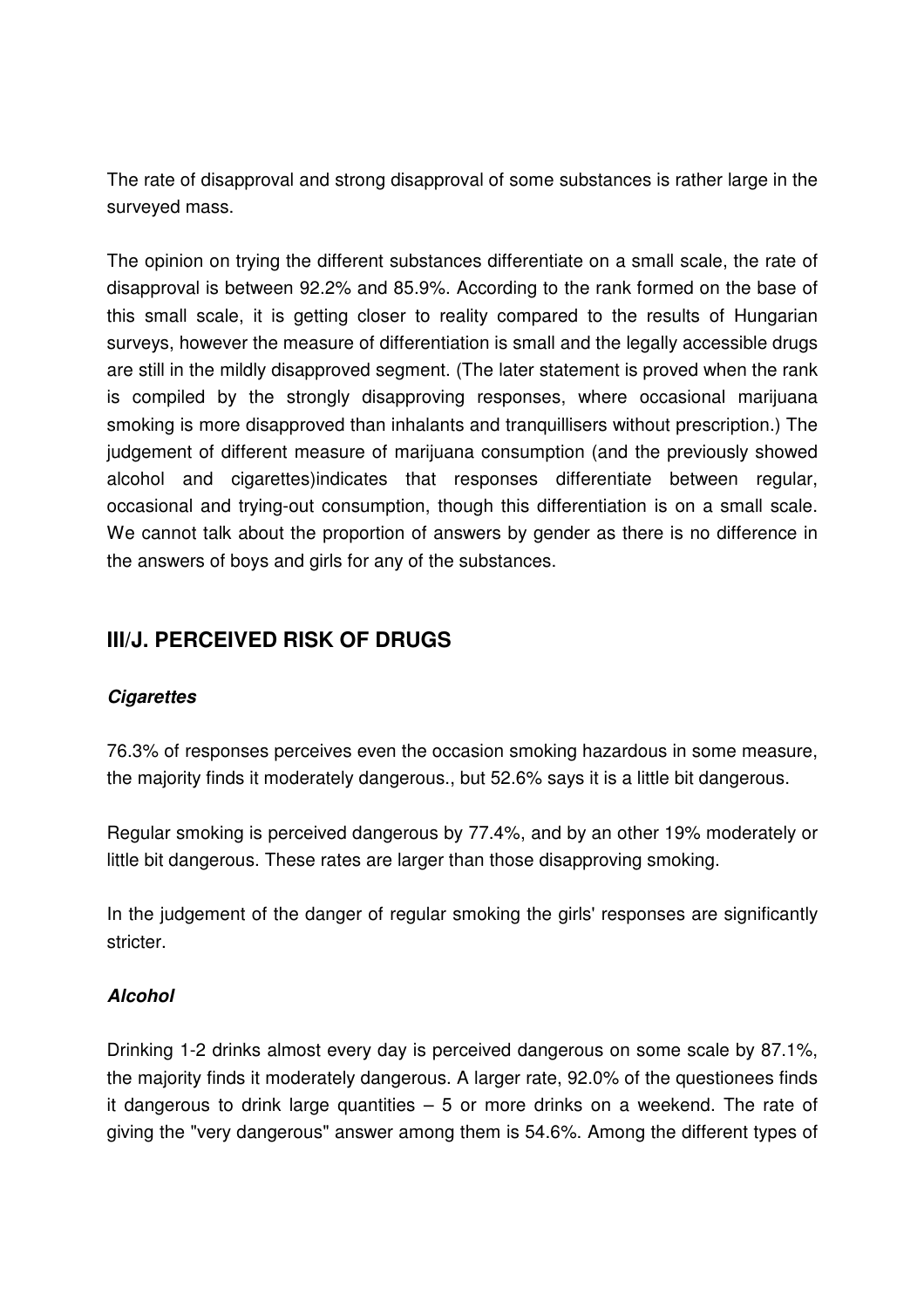alcohol consumption the daily, large quantity (4-5) drinking is perceived mostly (95.4%) very dangerous or dangerous (the proportion of very dangerous answers alone is 68.8%).

The gender proportion of responses is significantly different. Girls perceive all sorts of drinking habits more dangerous than the presented average.

The proportion of perceiving alcohol consumption dangerous is higher than proportion of disapproving consumer habits.

## **Other drugs**

Perceiving other drugs dangerous (a bit, moderately, very much) the proportion of questionees is between 85.2% and 88.7%. This scale proves that in this regard the perception of drugs in this surveyed population differed only a little bit.

The first on the rank are inhalants, then comes LSD, marijuana, cocaine, amphetamine, and ecstasy consumption.

As total there is no real difference in the perception of the dangers and people trying out these substances. In general the proportion of those disapproving the try-out of drugs is very close to the proportion of perceiving drugs dangerous. The differentiation of some drugs is even smaller then the differentiation in approval of habits.

The rate of regarding the regular usage dangerous moves on a scale between 89.6% and 93.1%, so even if just a bit but it is still higher than the danger rates of trying, which proves that responses differentiate between regular, occasional and try-out dangerousness. The rank by danger of regular and occasional consumption – though just slightly alters the picture – is not significantly different from the try-out level, as both of them are led by inhalants marijuana just follows.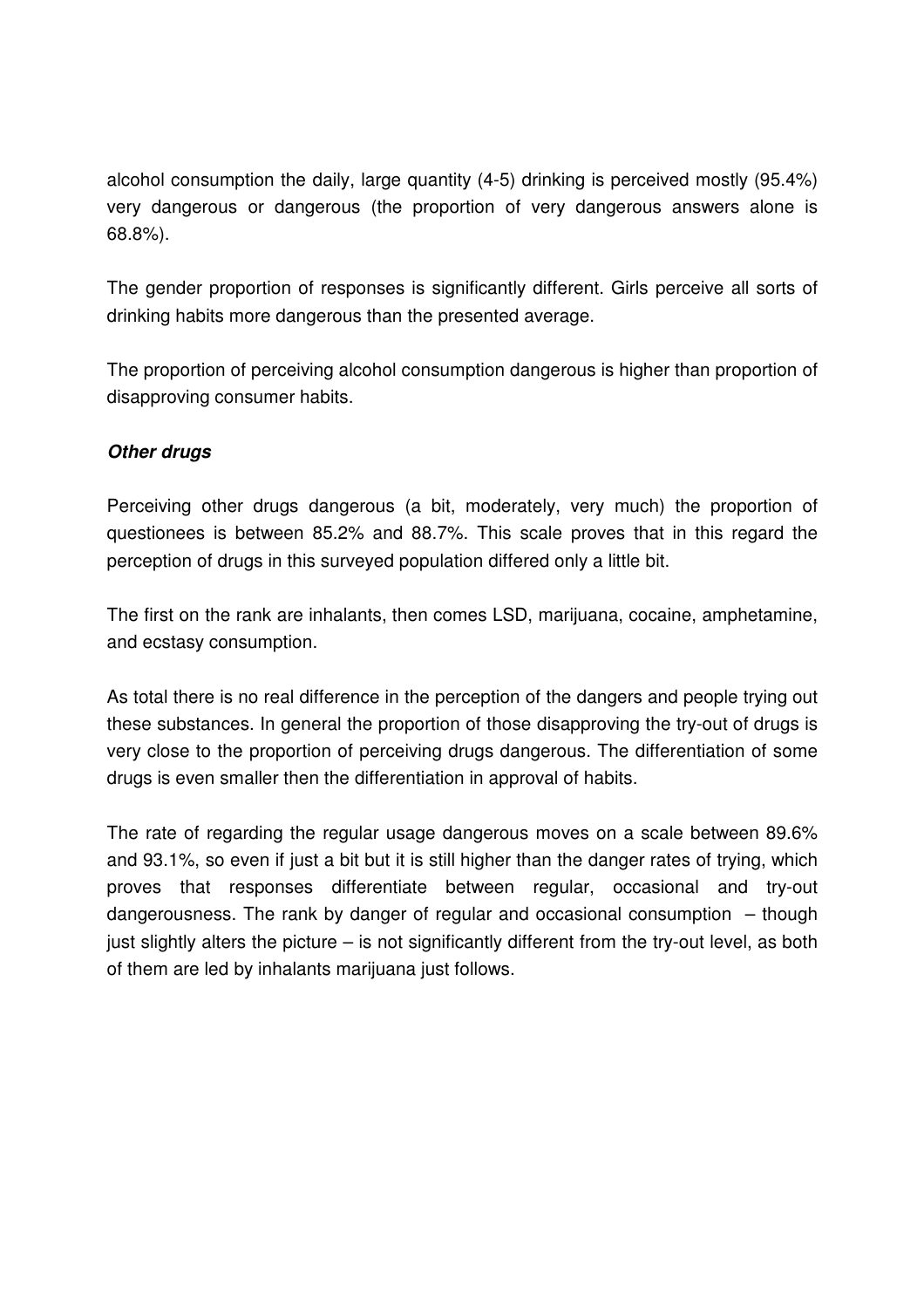# **III/K. ESTIMATED DRUG USE AMONG FRIENDS**

## **Cigarettes**

Just 3.6% of secondary school students, with similar gender proportion, think none of their friends smoked. Most or one of the friends are smoking in 41.3% of the cases.

## **Alcohol**

Similarly to smoking, just 5.5% of questionees think none of their friends drink alcohol. Most or some of the friends drink alcohol of 33.2% of the questionees, and boys in larger proportion, 35.4 think most or some of their friends drink alcohol.

67.1% of questionees have one or more friends who get drunk at least once a week. This proportion is smaller of girls, 63.5% while it is 71.4% of boys. 12.8% of boys and 8% of girls thought that most or some of their friends got drunk at least once a week.

## **Other drugs**

The responses regarding the drug consumption of friends show similar tendencies as the data on questionees. The most common in the largest proportion is the consumption of tranquillisers without prescription among friends – 11.7% knows off friends who take tranquillisers – 10% knows about friends taking marijuana or hashish and 7.1% of friends taking inhalants. The consumption of other drugs among friends is mentioned by a mere 5%.

# **III/L. FIRST DRUG USE OCCASION**

According to responses to first used drugs 8.5% of the questionees have ever used any of the substances. The proportion of girlls, 9.1% is somewhat higher than of boys, 7.8%. With small differences there are three frequently mentioned first used drugs: marijuana and hashish (2.5%), tranquillisers without prescription (2.4%) and other substances (2.7%) including inhalants, opiates (poppytea) and sleeping pills without prescription. There's a gender difference in tranquilliser and marijuana consumption: 3.5% of girls mentioned tranquillisers without prescription as first used drugs while for boys it is just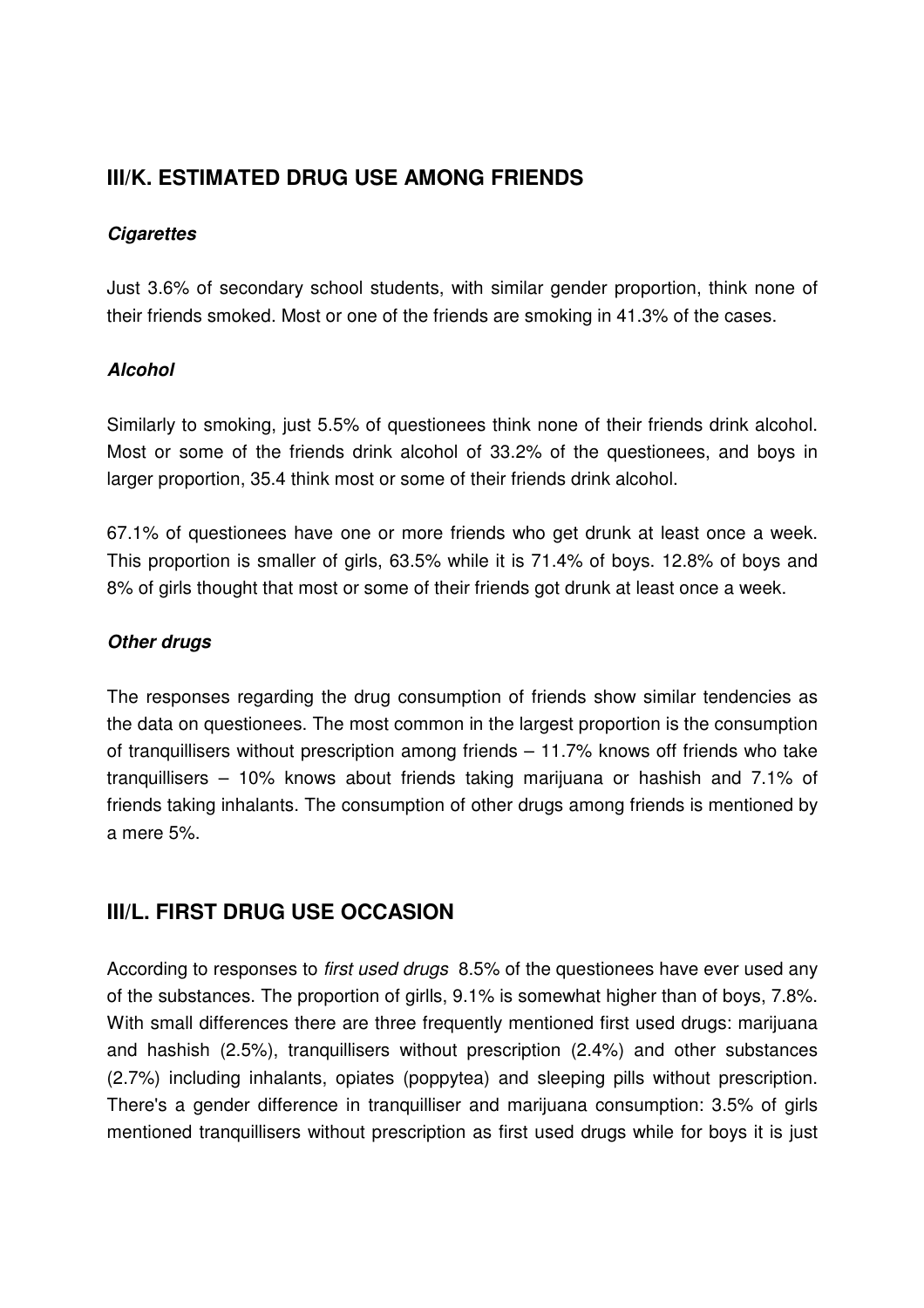1.2%, but on the other hand just 2% of the girls but 2.9% of the boys mentioned marijuana or hashish as first used drugs.

The first used drugs are mostly received from friends or in a group of friends (sharing with a group of friends: 1.9%, an older friend gave it: 1.6%, a friend of the same age gave it: 1.1%). The other common source is home, which means first of all tranquillisers (took it from home without parents' permission: 1.8%, one of their parents gave it: 0.8%)According to the gender proportion of first used drugs, the drugs given by parents show a gender difference. 1.2% of girls got the first used drugs from parents compared to the 0.3% of boys.

# **III/N. BACKGROUND VARIABLES**

## **Leisure time activities**

The listed leisure time activities are enjoyed by a large proportion of students. Under 70% of occurrence rate are just riding a motorbikes and playing slot machines (40.2% and 36.7%). The leisure activities with at lest monthly regularity are: number one going out with friends (70.1%), then sports (68.9%), and reading a book (66.0%). With at least with monthly regularity 48.7% questionees play with computers, 20,2% rides motorbikes, 10.1% plays slot machines. 58.0% has some other hobby. The girls mention in larger proportion reading and going out with friends and other hobbies as monthly regulars, while boys mention other activities more often.

The vast majority of students – 96.7% – watches TV or video. Generally girls spend less time with watching TV. 29.7% of boys and 24.6% of girls are spending at least 4 hours a day by watching TV or video.

## **Missed schooldays**

In the last 30 days prior to the questioning 38.4% of students missed school due to illness, 12.6% skipped school and 25.8% missed school for other reasons. Mostly the absences due to illness lasted for 3 or more days, while skipping school or missing school for other reasons were just for 1-2days.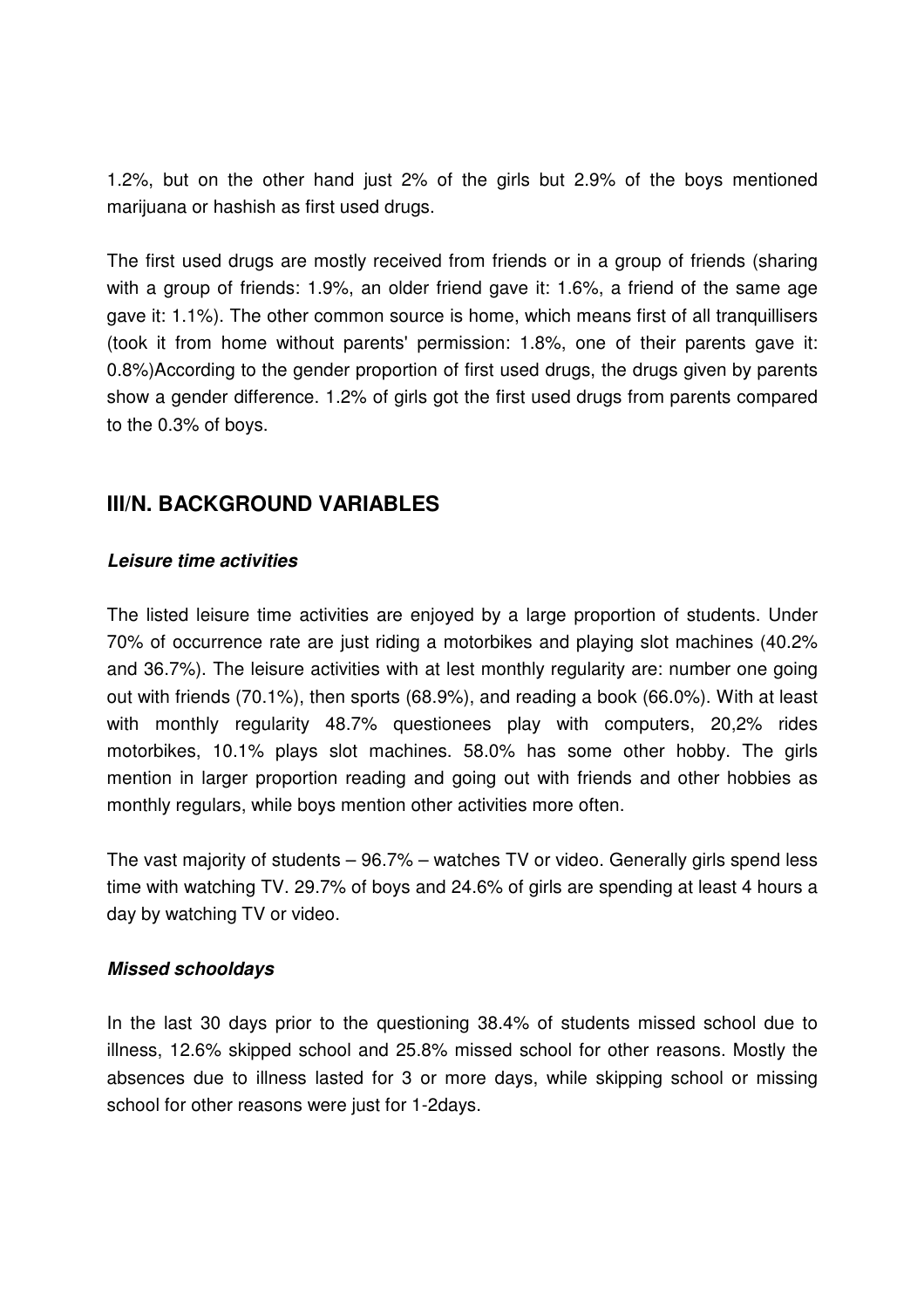#### **Average grades**

27.7% are diligent students (with average between 4 and 5, 5 being the best, in Hungary) and 29.9% are bad students (with average between 1 and 3, 1 being the worst). The proportion of good students is higher among girls (33.5%) and their proportion of bad students is lower (22.5%).

Compared to other a lot of the students defined themselves as average students (68.9%) though the real school performance indicates it differently. Just 18% thought their school performance better than average and only 1.7% considered themselves the best. And though the real average grades of boys are not often above average, more of them thought their school performance better than average than girls did. On the other hand boys more often considered their school performance worse than average.

## **Parents level of scooling**

About half of the secondary school students' fathers have primary school and skilled worker training school qualification. 22.6% of fathers are secondary school graduate, and 18.9% of fathers have university or college degree. The proportion of mothers with university or college degree is similar to fathers', 18. 3%. But the proportion of just primary school graduates is higher (15.6%), and the secondary school graduate number (35.7%) as well, while the proportion of primary and skilled worker school graduates is lower (27.7%) than of fathers.

## **Household composition**

The questioned secondary school students characteristically live with their mother (95.9%), father (80.5%) and their sisters and brothers (81.3%). The proportion living with grandparents (14.2%) is low, as the proportion is of those living with stepfather and stepmother (6.2% and 1.4%).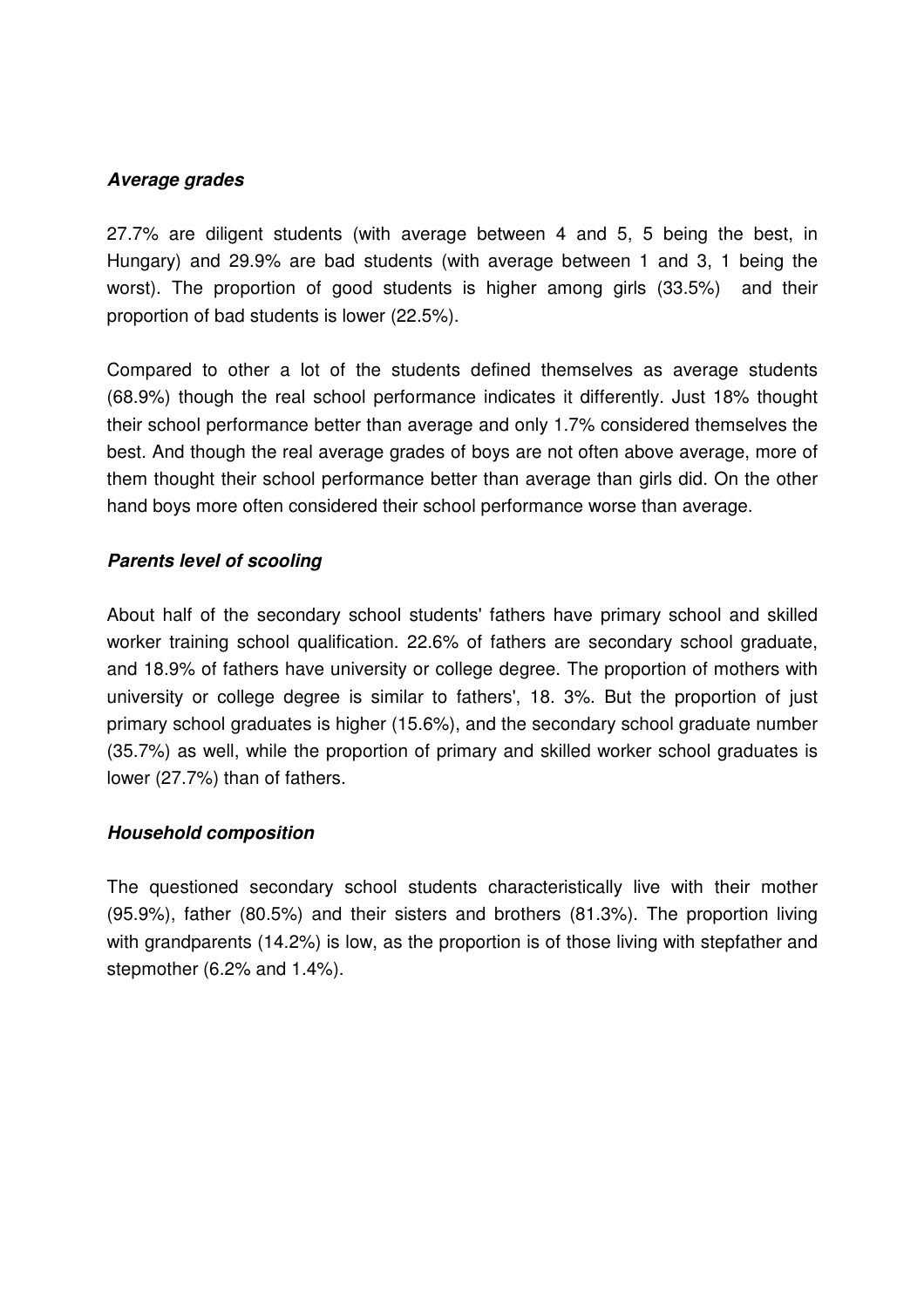# **III/O. SCHOOL PERFORMANCE AND DRUG HABITS**

The students considering their school performance lower than average in 40% smoked 40 or more times (the average of the whole sample is 27.5%) and compared to the others the proportion of smoking 11 or more cigarettes a day is higher (7.7%).

The alcohol consumption in the last month was higher of those considering their school performance lower than average, namely six or more drinks of wine, beer or liquor and they consume five or more drinks more often, they got drunk more frequently in the last month than the others and at the last time they drank a large amount of alcohol.

There are similar differences regarding the life-time prevalency of other drugs, between the above average, average and below average students. In the below average group almost all drug prevalency values are higher, in the above average group are lower.

The data indicate that the consumption of licit and illicit drugs is more common among students who consider their school performance below average. However we must note that this data is on how questionees evaluated themselves. Therefor data might indicate that drug consumption is higher among "bad" students, or it might be that drug consumers (maybe already evaluated by others because of their drug consumption) tend to evaluate their own school performance worse than average.

# **DISCUSSION**

According to the 1995 ESPAD project mostly the high consumption of licit drugs is common among 16 year-old secondary school students in Hungary. A vast majority of them consumes alcohol in some extent of frequency, and though most of them are occasional or party consumers, there is a large proportion who frequently consumes alcohol in large quantity and gets drunk. Smoking is wide spread, 69% of students have smoked in their life. 8.3% of them took tranquillisers without prescription, but the rate of those taking tranquillisers on prescription is also high, 7.6%. 4% took sleeping pills without prescription and 10% combined medication with alcohol.

The life-time prevalency rates of illicit drugs are lower. Marijuana and hashish seems to be wide spread, their life-time prevalency rate is 4.5%, the opiates (this means mostly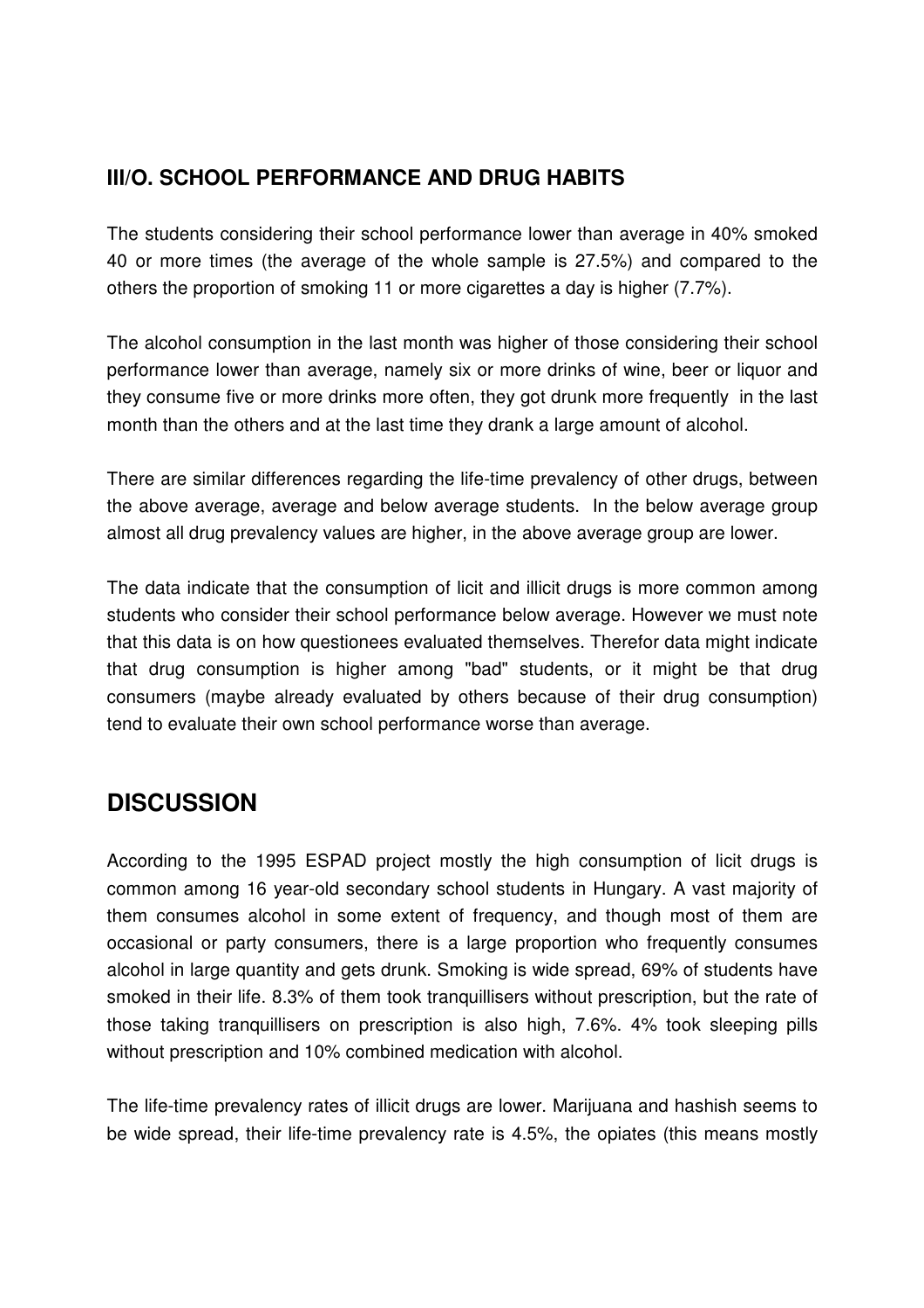poppy products, and though they were not in the compulsory questions, we included them due to their relative wide spread in Hungary) with a life prevalency value of 1.2%. The occurrence of the other illicit drugs is under 1%. We have to give prominence to inhalants, their life prevalency value is 5.8%, but the other data show that its spread was significant mostly about 1 o2 years ago.

Comparing the results of the 1995 survey to the 1992 survey it is eye catching that the life-time prevalency rates of most drugs are lower in 1995 than they were in 1992. The only exception is the marijuana, hashish consumption, which had a larger value only in the 1992 Budapest sample than the 1995 national sample, and the spread of inhalants was smaller in every sample of 1992 than in 1995. To explain the above mentioned decrease in this phase of the research we can only give hypotheses. The proceedings of the 1992 band 1995 surveys were methodically identical. The questionnaires used in both surveys were very similar and well comparable in drug consumption questions. Though the sampling process was the same, the 1992 survey studied the 17 or 14-18 year-old population, while the present survey studies the 16 year-old population. We are going to check the differences caused by this.

But it is more likely that either the drug consumption really decreased or the measure of admittance decreased. The reason for both might be the change in the perception of drugs. It seems in 1995 licit and illicit drugs are considered less accessible than they were in 1992, and in 1995 the disapproval of single and frequent consumption is of high proportion. We are going to conduct further tests and background studies to explain the decrease in consumption data and the change in opinion.

\_\_\_\_\_\_\_\_\_\_\_\_\_\_\_\_\_\_\_\_\_\_\_\_\_\_\_\_\_\_\_\_\_\_\_\_\_\_\_\_\_\_\_\_\_\_\_\_\_\_\_\_\_\_\_\_\_\_\_\_\_\_\_\_